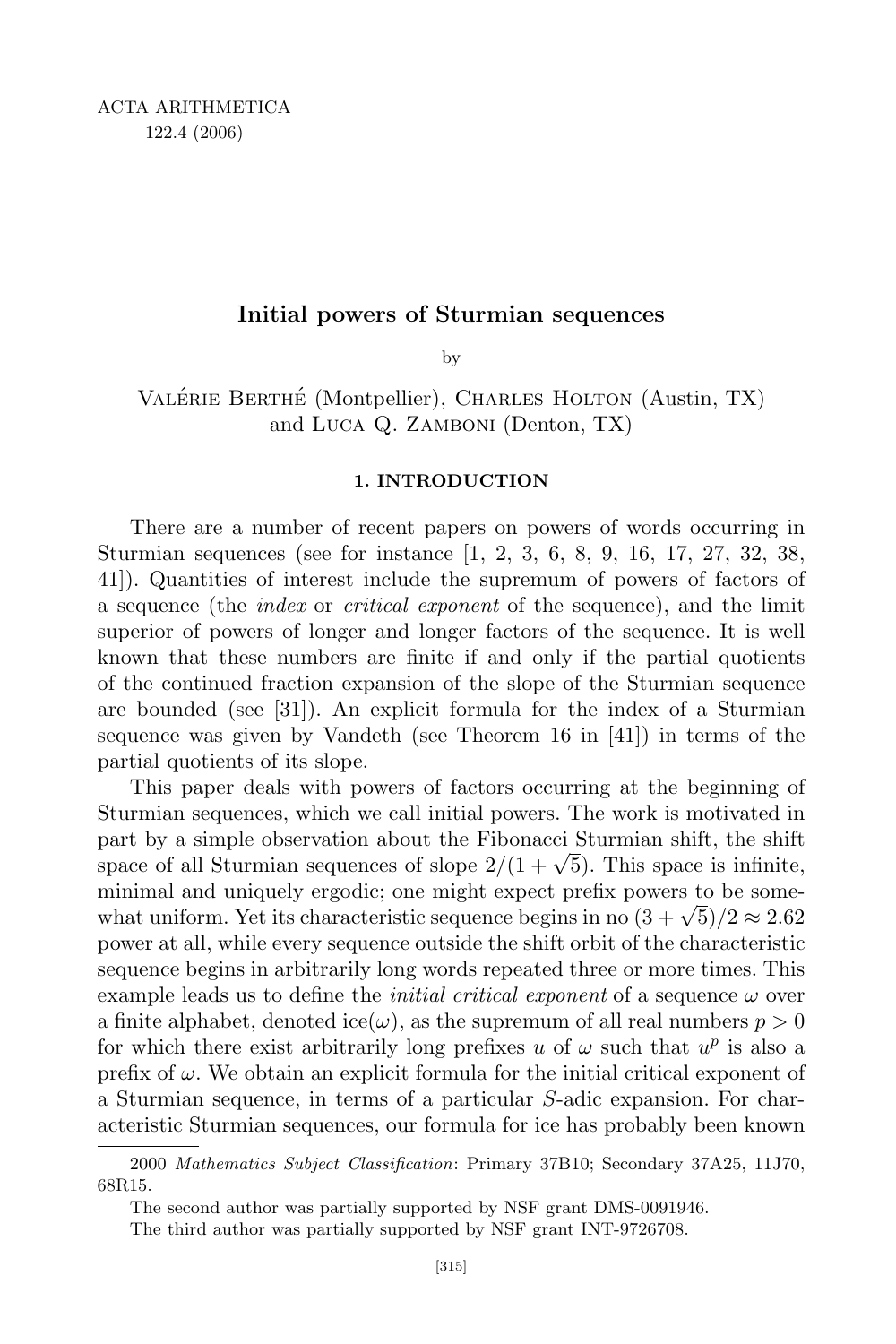316 V. Berthé et al.

since [34], though Hedlund and Morse did not address this question specifically. One can also obtain the formula for ice of a characteristic sequence using Cassaigne's formula for the recurrence quotient in [13]. See also [9, 43].

Every Sturmian sequence  $\omega$  on the alphabet  $\{0, 1\}$  admits a unique Sadic representation as an infinite composition of the form

$$
\omega = T^{c_1} \circ \tau_0^{a_1} \circ T^{c_2} \circ \tau_1^{a_2} \circ T^{c_3} \circ \tau_0^{a_3} \circ T^{c_4} \circ \tau_1^{a_4} \circ \cdots,
$$

where T denotes the one-sided shift map,  $\tau_0$  and  $\tau_1$  are the morphisms on  $\{0,1\}^*$  defined by

$$
\tau_0(0) = 0, \quad \tau_1(0) = 10, \n\tau_0(1) = 01, \quad \tau_1(1) = 1,
$$

 $a_k \geq c_k \geq 0$  for all k,  $a_k \geq 1$  for  $k \geq 2$ , and if  $c_k = a_k$  then  $c_{k-1} = 0$ . The sequence  $(a_k)_{k\geq 1}$  turns out to be the sequence of partial quotients of the slope (defined as the density of the symbol 1), while  $(c_k)_{k>1}$  is the sequence of digits in the arithmetic Ostrowski expansion of the intercept of the Sturmian sequence (see for instance [18, 19, 28, 29, 26, 35, 39, 40] and the references in [10]). From this point of view, the characteristic (or standard) Sturmian sequence of a particular slope is the one having  $c_k = 0$ for all k. This expansion of  $\omega$  is just one of many possible expansions as an infinite composition of morphisms (see work of Arnoux [37], Arnoux– Fisher [5], Arnoux–Ferenczi–Hubert [4]). In each case these expansions are intimately linked to the Ostrowski numeration system.

In [3] it is shown that each Sturmian sequence begins in infinitely many squares (see also [16]), and hence  $\mathrm{ice}(\omega) \geq 2$  for all Sturmian sequences  $\omega$ . We show that the value 2 is attainable, and give the following characterization of those slopes for which there is a Sturmian sequence with initial critical exponent equal to 2:

THEOREM 1.1. Let  $\alpha = [0; a_1, a_2, a_3, \ldots]$  be an irrational number and let  $X_{\alpha}$  be the set of all Sturmian sequences of slope  $\alpha$ . Then there is a Sturmian sequence  $\omega \in X_\alpha$  with  $\text{ice}(\omega) = 2$  if and only if for each pair of positive integers  $(s, t)$  with  $s > 1$  there are only finitely many indices k for which  $(a_k, a_{k+1}) = (s, t)$  or  $(a_k, a_{k+1}, a_{k+2}) = (1, 1, t)$ .

We also show how to explicitly construct a Sturmian sequence  $\omega \in X_{\alpha}$ with  $\text{ice}(\omega) = 2$  in case one exists.

Write  $\text{ind}^*(\omega)$  for the limit superior of powers of longer and longer words appearing in a sequence  $\omega$ . We prove the following relation between ice and ind<sup>∗</sup> for characteristic Sturmian sequences:

THEOREM 1.2. Let  $\omega$  be the characteristic Sturmian sequence of slope  $\alpha$ . Then

$$
ind^*(\alpha) = 1 + ice(\omega).
$$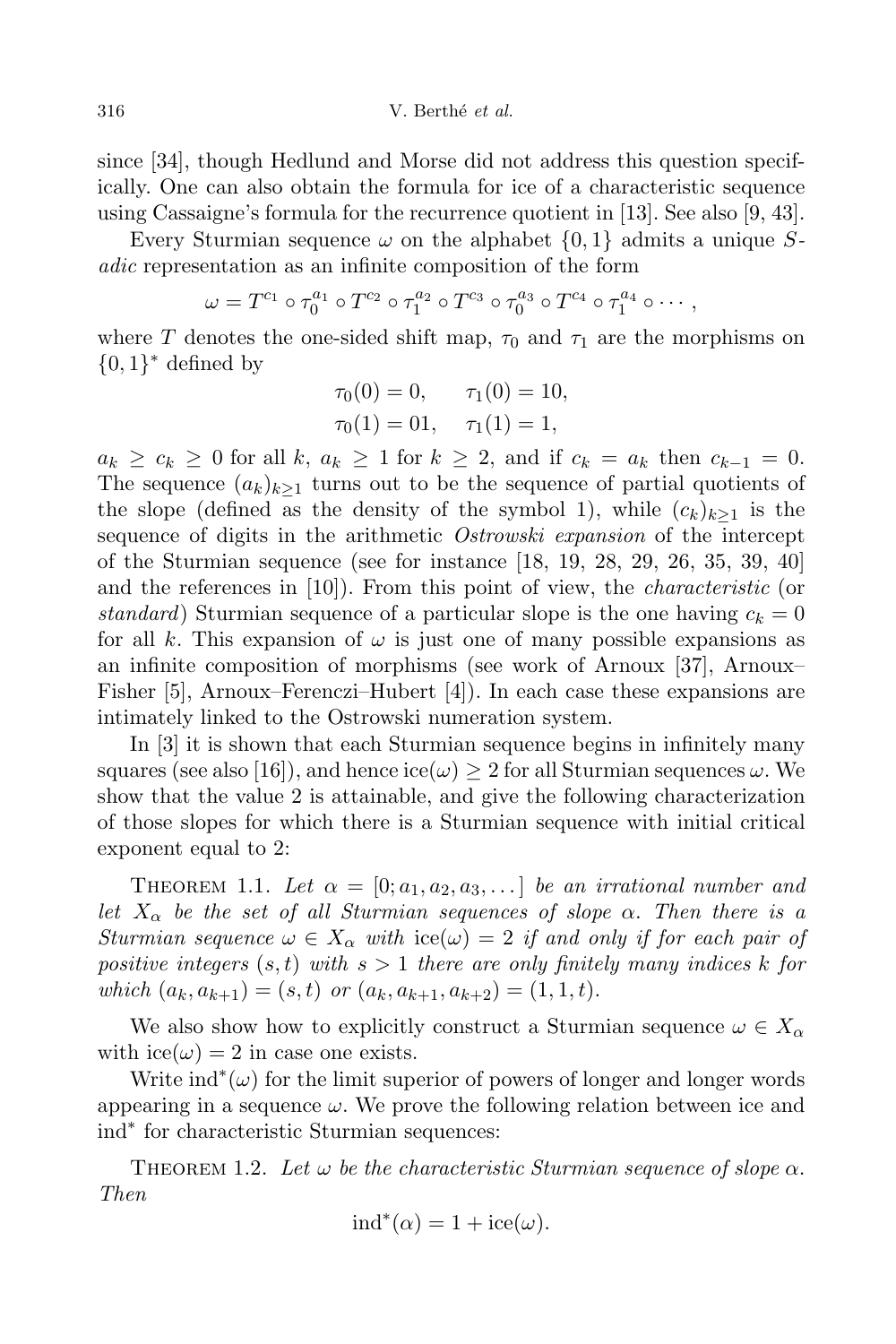The paper is organized as follows. After first recalling some basic facts on Sturmian sequences and on ice, we introduce in Section 2 two S-adic representations of Sturmian sequences (additive and multiplicative versions) based on Ostrowski's numeration system, and conclude the section with a characterization of primitive substitutive Sturmian sequences. We derive an explicit formula for the ice of a Sturmian sequence in Section 3. We study general properties of ice in Section 4; special attention is given to the Fibonacci shift in Section 4.4. We end with a proof of Theorem 1.1 in Section 5.

#### **2. PRELIMINARIES**

**2.1. Definitions and notation.** Throughout the paper,  $\alpha$  denotes an irrational number in (0, 1). Consider two two-interval exchange transformations,  $R_{\alpha} : [-\alpha, 1 - \alpha) \rightarrow [-\alpha, 1 - \alpha)$  and  $\widetilde{R}_{\alpha} : (-\alpha, 1 - \alpha] \rightarrow (-\alpha, 1 - \alpha],$ defined by

$$
R_{\alpha}(z) = \begin{cases} z + \alpha & \text{if } z \in [-\alpha, 1 - 2\alpha), \\ z + \alpha - 1 & \text{if } z \in [1 - 2\alpha, 1 - \alpha), \end{cases}
$$

$$
\widetilde{R}_{\alpha}(z) = \begin{cases} z + \alpha & \text{if } z \in (-\alpha, 1 - 2\alpha], \\ z + \alpha - 1 & \text{if } z \in (1 - 2\alpha, 1 - \alpha]. \end{cases}
$$

Both can be considered as rotations of angle  $2\pi\alpha$ , since these are conjugate, after identification of points  $-\alpha$  and  $1-\alpha$ , to a circle rotation. A Sturmian sequence  $\omega \in \{0,1\}^{\mathbb{N}}$  of slope  $\alpha$  is simply the forward itinerary (with respect to the natural partition) of a point  $x \in [-\alpha, 1-\alpha]$  (called the *intercept* of  $\omega$ ) under the action of one of these transformations, i.e., either

$$
\forall k \in \mathbb{N} \ (\omega_k = 0 \Leftrightarrow R^k_{\alpha}(x) \in [-\alpha, 1 - 2\alpha))
$$

or

$$
\forall k \in \mathbb{N} \ (\omega_k = 0 \Leftrightarrow \widetilde{R}^k_\alpha(x) \in (-\alpha, 1 - 2\alpha]).
$$

It is clear from this interpretation that the slope of a Sturmian sequence is the density of the symbol 1.

Notation. In all that follows, the *coding of the orbit of the point y with* respect to the partition  $(I, J)$  under the action of the two-interval exchange  $E$ means the sequence  $v \in \{0,1\}^{\mathbb{N}}$  defined by

$$
\forall k \in \mathbb{N} \ (v_k = 0 \Leftrightarrow E^k(y) \in I).
$$

A factor of a sequence  $\omega$  is a finite subsequence of the form  $\omega[i, j] :=$  $\omega_i\omega_{i+1} \dots \omega_{i-1}$ , i.e., a finite word that appears in  $\omega$ . The complexity function  $p : \mathbb{N} \to \mathbb{N}$  for a sequence  $\omega$  is given by

 $p(n)$  = the number of distinct factors of  $\omega$  of length n.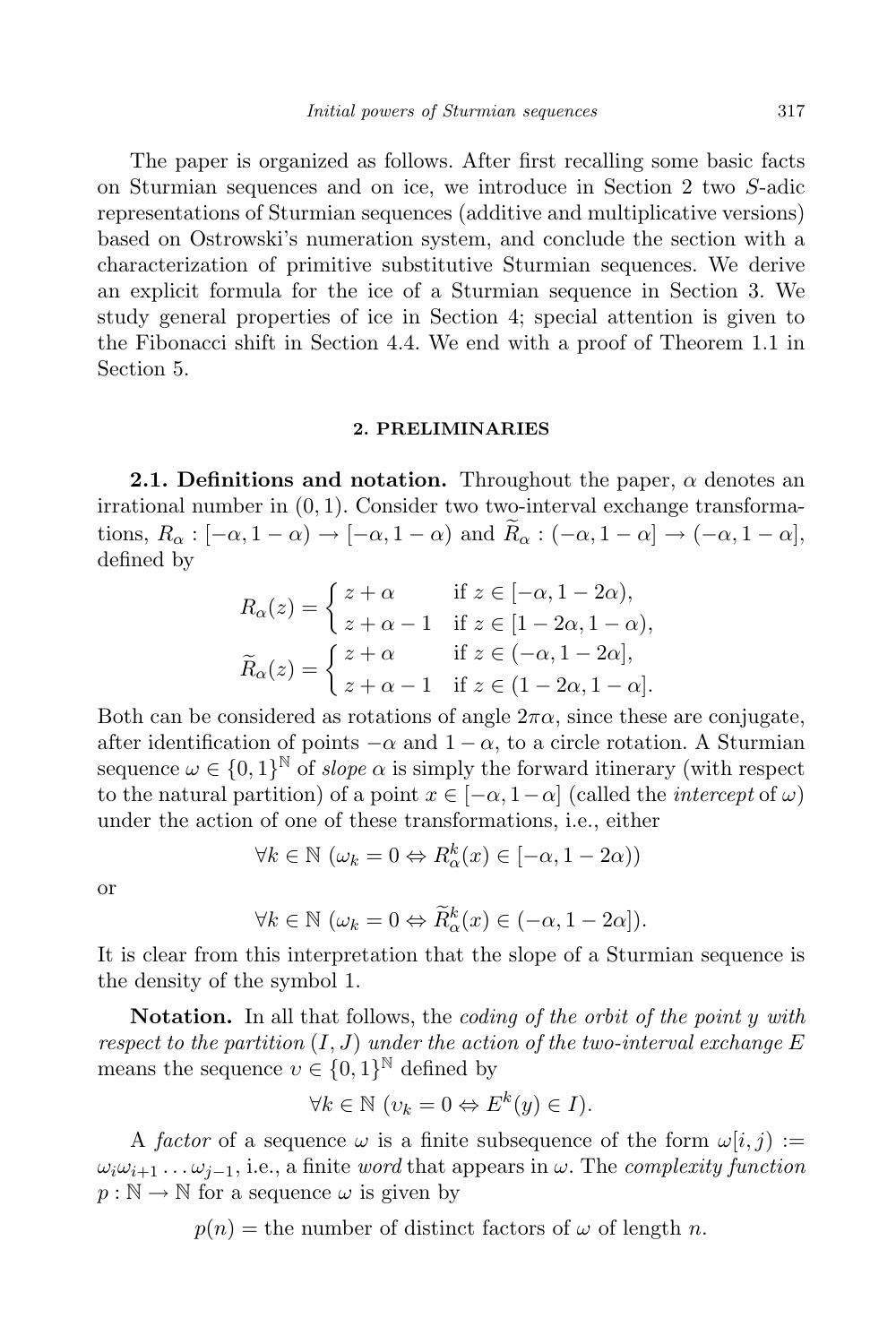Sturmian sequences are exactly those one-sided infinite sequences with complexity  $p(n) = n + 1$  for every n (see [34, 14]). Write  $X_{\alpha}$  for the set of all Sturmian sequences of slope  $\alpha$ , and denote by T the shift map on sequences, i.e.,  $(T(\omega))_i = \omega_{i+1}$ . Then  $X_\alpha$  is a compact, T-invariant subset of  ${0,1}^{\mathbb{N}}$  and the restriction of T to  $X_{\alpha}$  (we shall abuse notation and call it  $T$  also) gives us an infinite, minimal, uniquely ergodic (one-sided) shift space. Recall that a map on a topological space is *minimal* if the only closed nonempty invariant subset is the whole space, and is uniquely ergodic if there exists a unique invariant Borel probability measure on the space. The characteristic sequence of slope  $\alpha$  is the unique *left-special* sequence in  $X_{\alpha}$ , i.e., the sequence having more than one T-preimage in  $X_{\alpha}$ ; this is the sequence with intercept 0 (it is the same for  $R_{\alpha}$  and  $R_{\alpha}$ ) and its two shift preimages code respectively the orbits of  $-\alpha$  under  $R_{\alpha}$  and  $1-\alpha$  under  $R_{\alpha}$ . For more details on Sturmian sequences, see [30, 37].

We shall use in Sections 2.3 and 2.4 the notion of induction of a rotation. The *induced transformation* of the rotation  $R_{\alpha}$  (or similarly of  $R_{\alpha}$ ) on a subinterval I of  $[-\alpha, 1-\alpha]$  is defined as follows. For  $x \in I$ , we call the first return time of x in I and denote by  $n_I(x)$  the smallest integer  $m > 0$  such that  $R_{\alpha}^{m}(x) \in I$  (*m* is finite since  $\alpha$  is irrational). The induced transformation of  $R_{\alpha}$  on I is the map  $x \mapsto R_{\alpha}^{n_I(x)}(x)$  on I.

A sequence is called recurrent if each of its factors appears infinitely many times, and *uniformly recurrent* if each of its factors appears with bounded gaps. If a shift space is minimal, then any of its sequences is uniformly recurrent, and any shift space generated by a uniformly recurrent sequence, as the closure of the orbit of this sequence under the action of the shift, is minimal. A shift space  $(X, T)$  is said to be *linearly recurrent* if there exists a constant K such that, for each  $n \in \mathbb{N}$ , every factor of length n of a sequence of X appears in every factor of length  $nK$ . If a shift space  $(X, T)$  is linearly recurrent, then it is minimal, and it has *sublinear complexity*, that is, there exists  $C > 0$  such that, for all  $n \in \mathbb{N}$ , there are at most  $C_n$  different factors of length  $n$  in sequences of  $X$ . For more details on these notions, see for instance [37] and [21]. If  $i \in \{0,1\}$  we denote by  $\overline{i}$  the other symbol in  $\{0, 1\}$ . Thus  $\overline{i} = 1 - i$ ,  $\tau_i(i) = i$ , and  $\tau_i(\overline{i}) = i\overline{i}$ . Throughout the paper we write  $\theta$  for the golden mean,  $(1 + \sqrt{5})/2$ . We use Greek letters  $\omega$  and  $\nu$  for infinite sequences, and Roman letters  $u, v, w$  for finite words. The length of a word w over the alphabet  $\{0, 1\}$  is denoted by  $|w|$ . We write N for the set of nonnegative integers  $(0 \in \mathbb{N})$  and  $\mathbb{N}^*$  for the set of positive integers.

2.2. Initial critical exponent. Positive integer powers of a finite word w are defined by

 $w^1 = w$  and  $w^n = w^{n-1}w$  for  $n > 1$ .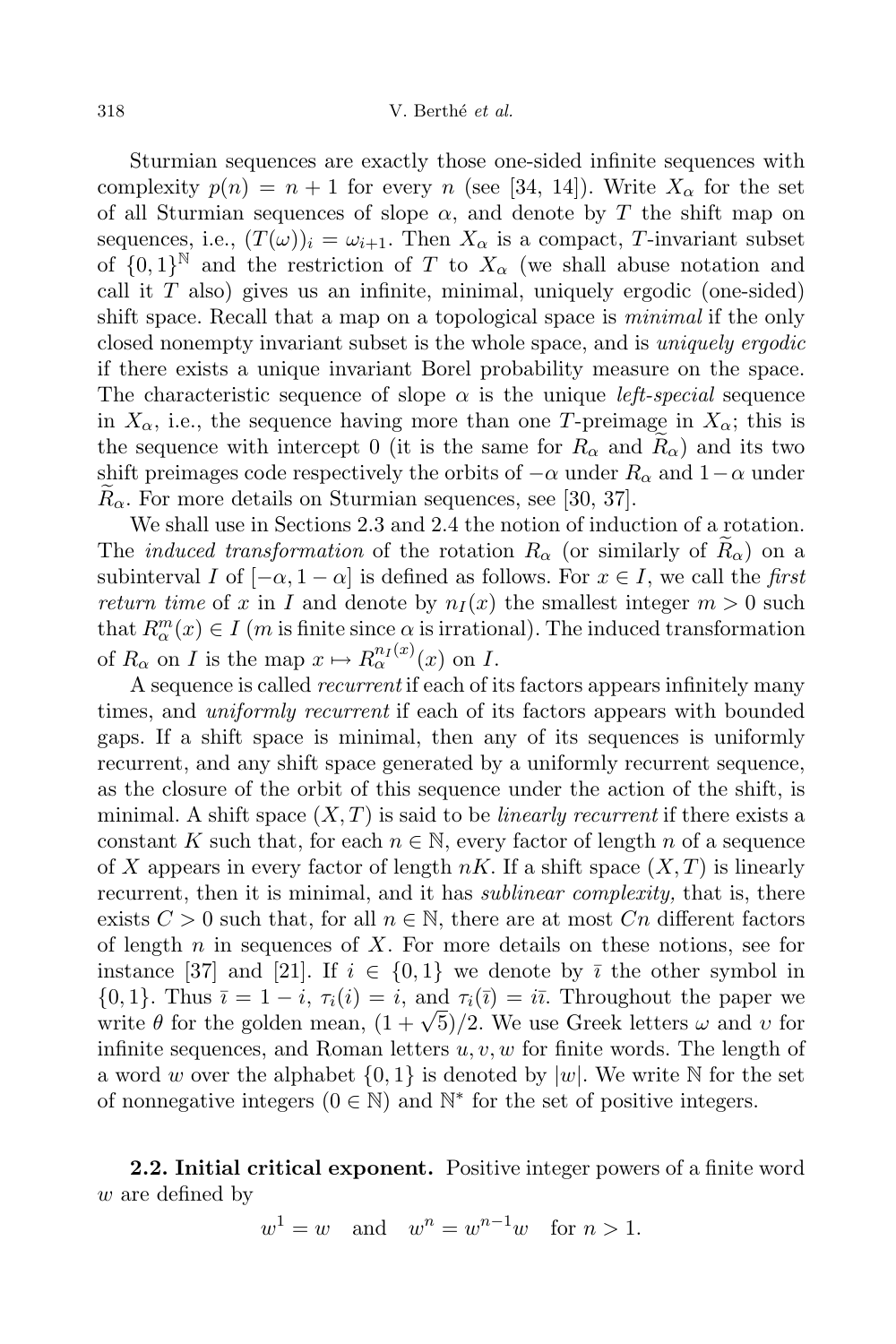We define  $w^0$  to be the empty word, i.e., the unique word of length 0, and for arbitrary  $p \geq 0$ , the pth power of w is given by

$$
w^p = w^{\lfloor p \rfloor} u
$$

where u is the prefix of w of length  $\lceil (p - \lfloor p \rfloor)|w| \rceil$ . Thus,  $w^p$  has length  $\lceil p|w| \rceil$ . A word is called primitive if it is not an integer power of some shorter word. The power of a word w in a sequence  $\omega$  is the largest p (possibly  $\infty$ ) so that  $w^p$  is a factor of  $\omega$ . The *prefix power* of a word w in a sequence  $\omega$  is the largest p (possibly  $\infty$ ) so that  $w^p$  is a prefix of  $\omega$ . We define the *initial critical* exponent of  $\omega$ , denoted by ice( $\omega$ ), as the limit superior of the prefix powers of the words  $\omega[0,n)$  in  $\omega$ . We similarly define  $ind^*(\omega)$  for a sequence  $\omega$  as the limit superior as n tends to  $\infty$  of the largest powers of the factors of length *n* appearing in  $\omega$ . For a minimal shift space X, we write  $\text{ind}^*(X)$  for the common value of  $\text{ind}^*$  on sequences of X. Let us prove some properties of ice and ind<sup>∗</sup> .

PROPOSITION 2.1. Let  $(X, T)$  be a (one-sided) shift space. Then:

- (1) For any  $\omega \in X$  one has  $\mathrm{ice}(\omega) \leq \mathrm{ice}(T\omega)$ , and if the inequality is strict then  $T\omega$  is the shift image of at least two different members of X, i.e.,  $\omega$  is a left-special element of X.
- (2) If  $(X, T)$  is minimal then  $\max_{\omega \in X}$  ice $(\omega) = \text{ind}^*(X)$ .
- (3) If X is infinite and minimal then some  $\omega \in X$  has  $\mathrm{ice}(\omega) \leq 1 + \theta =$  $\frac{(3+\sqrt{5})}{2}$ .
- (4) If  $(X, T)$  is minimal with sublinear complexity then ice is shift invariant off of the union of a finite set of orbits; hence ice is almost everywhere constant with respect to any ergodic Borel measure.
- (5) If  $(X, T)$  is linearly recurrent then ice is almost everywhere equal to  $\text{ind}^*(X)$  with respect to any finite invariant Borel measure.

*Proof.* Let  $\omega \in X$ . If w is a prefix of  $\omega$  with prefix power p then the first right conjugate of w, i.e., the word v obtained from w by moving the first letter to the end, is a prefix of  $T\omega$  with prefix power  $p-1/|w|$ . The inequality in (1) follows by taking limits as  $|w|$  tends to infinity.

Now suppose the inequality in (1) is strict. Then  $\mathrm{ice}(T\omega) > 1$ . Let  $v_k$  be an increasing sequence of prefixes of  $T\omega$  whose corresponding prefix powers  $q_k$  converge to ice(T $\omega$ ). Let a be the first letter of  $\omega$  and let b be a common last letter for infinitely many of the  $v_k$ . By passing to a subsequence we may assume that  $q_k > 1$  and  $v_k$  ends in b for all k. Note that  $a \neq b$ , since otherwise, for all k, the first left conjugate of  $v_k$  is a prefix of  $\omega$  with prefix power  $q_k + 1/|v_k|$  and we obtain a contradiction:

$$
\lim_{k \to \infty} q_k + \frac{1}{|v_k|} \le \mathrm{ice}(\omega) < \mathrm{ice}(T\omega) = \lim_{k \to \infty} q_k.
$$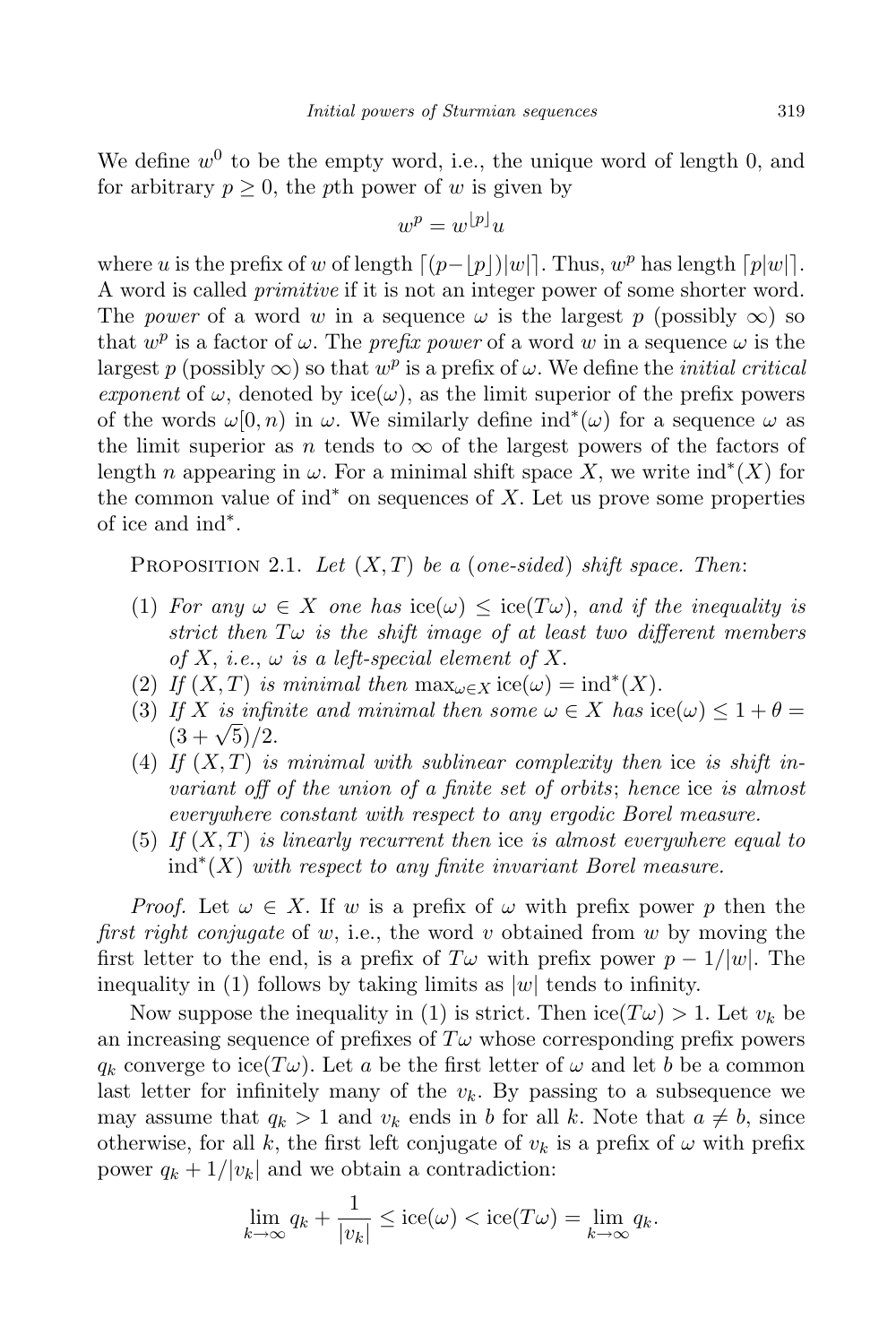For each  $k, T\omega$  begins in  $v_kv_k^{q_k-1}$  $a_k^{q_k-1}$  and  $\omega$  begins in  $av_k^{q_k}$  $k^{q_k}$ , hence  $av_k^{q_k-1}$  $\int_{k}^{q_k-1}$  and  $bv_k^{q_k-1}$  are both factors of sequences of X. But  $|v_k^{q_k-1}|$  $|k^{q_k-1}| \to \infty$  and each  $v_k^{q_k-1}$ k is a prefix of  $T\omega$ , hence  $aT\omega$  and  $bT\omega$  both belong to X.

To prove (2) we need the following:

(2') For every  $p \in (0, \text{ind}^*(X))$ , every word which appears in sequences of  $X$  is a prefix of some word whose pth power appears in sequences of X.

*Proof of*  $(2')$ *.* By minimality, if w appears in sequences of X then it appears in bounded gaps, i.e., there exists  $N = N(w)$  such that for all  $\omega$  in X, at least one of  $\omega, T\omega, \ldots, T^{N(w)-1}\omega$  begins in w. Choose  $\eta > 0$  such that  $p + \eta < \text{ind}^*(X)$ , and let v be a word of length at least  $N/\eta$  such that  $v^{p+\eta}$ appears in sequences of X. Then one of the first  $N-1$  right conjugates of v has w as a prefix and appears to power  $p$  in sequences of  $X$ .

*Proof of (2)*. By (2') we can find a sequence  $w_k$  of words which appear in sequences of X, such that, for each k,  $w_k^{p_k}$  is a prefix of  $w_{k+1}$ , where  $p_k \ge 1$ and  $p_k \to \text{ind}^*(X)$  and  $|w_k| \to \infty$  as  $k \to \infty$ . There is a unique  $\omega \in X$  having each  $w_k$  as a prefix, and the construction guarantees ice( $\omega$ ) ≥ ind<sup>\*</sup>(X). We always have ice  $\leq \text{ind}^*(X)$ , of course.

Part (3) follows from [33].

To prove (4), we use Cassaigne's result from [12]: The first difference of the complexity function is bounded if complexity is sublinear. Let  $C > 0$ be an upper bound for the first difference of the complexity. By minimality, every word w in X of length n has at least one left extension, that is, a word aw occurring in X for some letter  $a$ ; hence there can be no more than C words of length  $n$  which have two or more left extensions, and the set of sequences  $\omega$  in X that have more than one shift preimage has at most C elements.

Assertion  $(5)$  holds trivially if X consists of a single periodic orbit, so let us assume that X is an infinite set. Then  $(X, T)$  is minimal and has sublinear complexity, and  $\text{ind}^*(X) < \infty$ . Let  $\mu$  be a (nonzero) finite invariant Borel measure for  $(X, T)$ . Suppose, for a contradiction, that  $\mu\{\omega \in X:$  $\text{ice}(\omega) < \text{ind}^*(X)$  > 0. For some  $\varepsilon > 0$  we must have  $\mu\{\omega \in X : \text{ice}(\omega) <$  $\text{ind}^*(X) - \varepsilon$  > 0. Fix such an  $\varepsilon$ , and set

$$
E = \{ \omega \in X : \text{ice}(\omega) < \text{ind}^*(X) - \varepsilon \}.
$$

Let  $\nu$  be the Borel probability measure defined by

$$
\nu(B) = \frac{\mu(E \cap B)}{\mu E}.
$$

As in the proof of part (4), ice is invariant off a finite set of orbits. Thus,  $\mu(T^{-1}E \setminus E) = 0$ , and  $\nu$  is an invariant measure. Choose a subsequence  $(n_k)_{k\geq 0}$  of the positive integers such that the sequence of maximal powers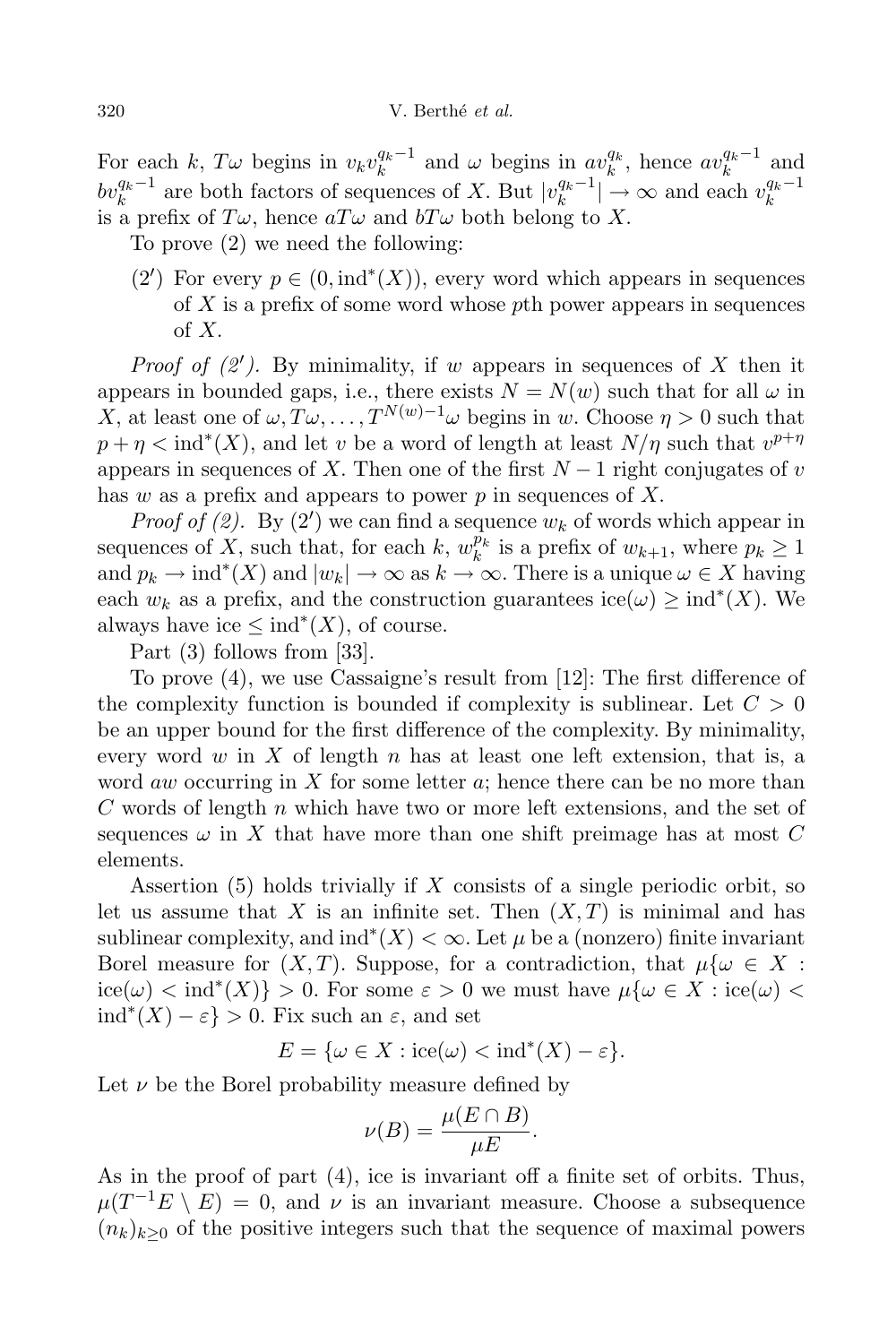$p_k$  of words of length  $n_k$  converges to  $\text{ind}^*(X)$ . Linear recurrence implies that the  $p_k$  are bounded and the *ν*-measure of the set of sequences beginning in a word of length  $n_k$  to power at least  $p_k - \varepsilon$  is bounded away from 0 (see for instance [21]). But then we must have  $\nu\{\omega \in X : \text{ice}(\omega) \ge \text{ind}^*(X) - \varepsilon\} > 0$ , a contradiction.

The focus of this paper is on the values of ice on the set  $X_{\alpha}$  of all Sturmian sequences of some fixed irrational slope  $\alpha$ . It follows from known results (see for instance [41]) that

$$
ext{ind}^*(\alpha) := \text{ind}^*(X_{\alpha}) = 2 + \limsup_{k \to \infty} [a_k; a_{k-1}, \dots, a_1],
$$

where  $[a_k; a_{k-1}, \ldots, a_1]$  denotes the continued fraction of  $a_k, a_{k-1}, \ldots, a_1$ . This implies in particular that any Sturmian sequence contains cubes (see also [9]) and that a Sturmian sequence has finite index if and only if its slope has bounded partial quotients (this last result is in [32]). See [13] for a study of the topological structure of the set of values taken by the index. Recall that  $X_{\alpha}$  is uniquely ergodic.

LEMMA 2.2. The almost everywhere value of ice on  $X_{\alpha}$  is  $\text{ind}^*(\alpha)$ .

*Proof.* Suppose first that  $\text{ind}^*(\alpha) = \infty$ . Let  $p > 2$  and  $N \geq 3$ . There is a primitive word u of length at least N and a power  $p' \geq Np + 1$  such that  $u^{p'}$ appears in  $X_{\alpha}$  and the exponent  $p'$  is maximal for words having the same length as  $u$ .

We claim that  $u^{p'-1}$  is *left special*, i.e., both  $0u^{p'-1}$  and  $1u^{p'-1}$  appear in  $X_{\alpha}$ . To see this, let a be the last letter of u. Since  $au^{p'}$  is the same as the first left conjugate of u to power  $p' + 1/|u|$ , maximality of p' implies that this word does not appear in  $X_{\alpha}$ . One of the symbols  $b \in \{0, 1\}$  is such that bup' appears in  $X_\alpha$ , and we have just shown that  $b \neq a$ . Thus  $au^{p'-1}$  and  $b u^{p'-1}$  both appear in  $X_{\alpha}$ , the former as a suffix of  $u^{p'}$  and the latter as a prefix of  $bw^{p'}$ .

A return word to a factor h in a sequence  $\omega$  is a factor  $\omega[i, j)$ , where h occurs in  $\omega$  starting at the *i*th and *j*th places and nowhere between. Sturmian sequences have the following properties (see for instance [42]):

- there is exactly one left special factor of each length;
- every factor has exactly two return words;
- the sum of the lengths of the return words to a factor  $v$  is at least  $|v| + 1$ ; and
- the length of a return word to a left special factor  $v$  is bounded above by  $|v| + 1$ .

We know that u is a return word for  $u^{p'-1}$  because u is primitive and  $p' > 3$ . The other return word to  $u^{p'-1}$  must be a prefix of  $u^{p'-1}$  or  $u^{p'-1}$  of length at least  $(p'-2)|u|+1$ . This implies that the set of points of  $X_{\alpha}$  beginning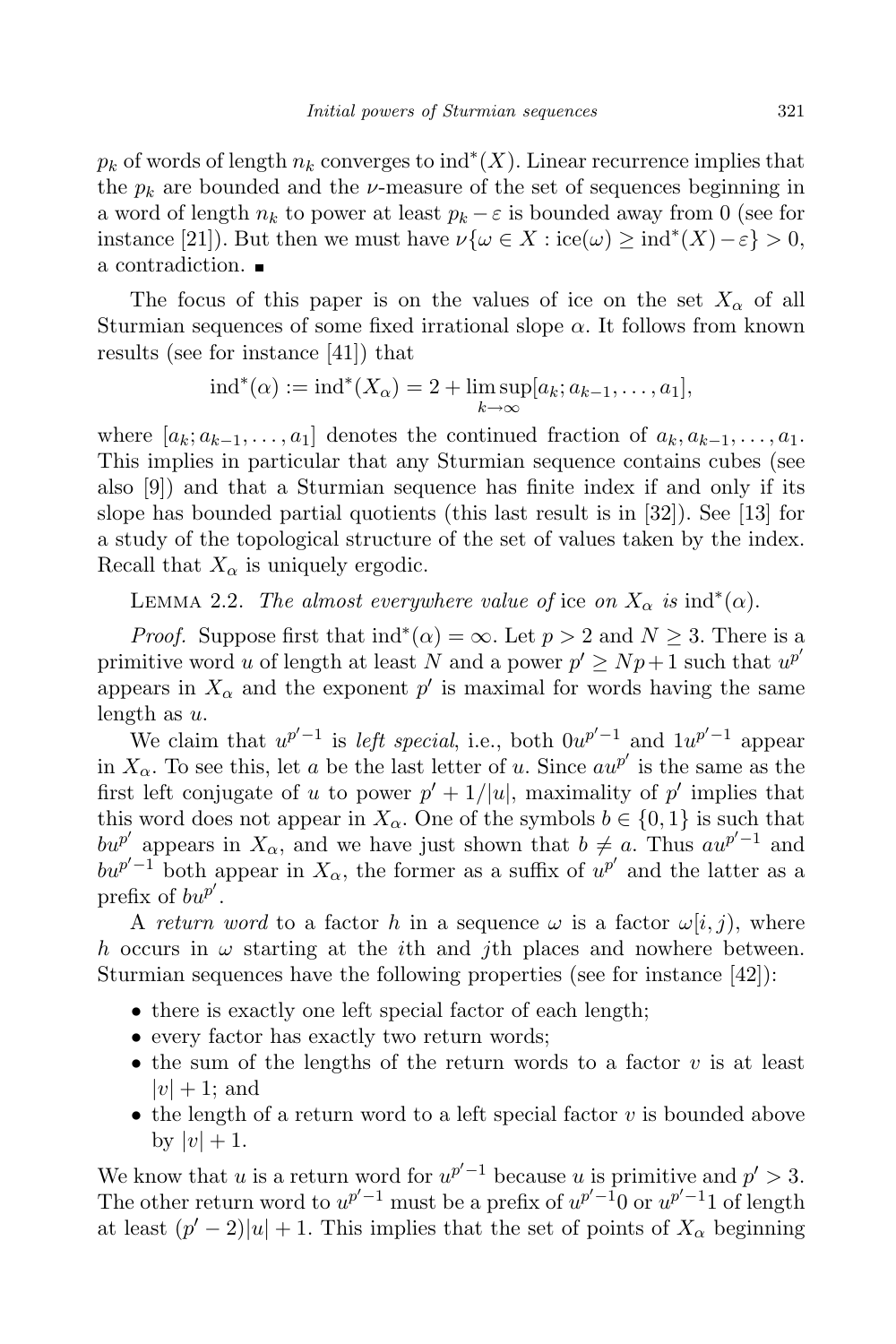in a suffix of  $u^{p'-1}$  of length at least  $(p'-1)|u|/N$  has measure at least

$$
\frac{\left\lceil \frac{(N-1)(p'-1)|u|}{N} \right\rceil}{(p'-2)|u|+1} \ge \frac{N-1}{N}
$$

and such points begin in a word of length  $|u|$  to power p. The result follows easily from this.

In case ind<sup>\*</sup>( $\alpha$ ) <  $\infty$ , the partial quotients of  $\alpha$  are bounded and  $X_{\alpha}$ is linearly recurrent following [21]. Part (5) of Proposition 2.1 applies directly.  $\blacksquare$ 

Using this lemma and the formula for  $\text{ind}^*(\alpha)$  above, we see that the a.e. value of ice on  $X_{\alpha}$  is greater than 4 unless the partial quotients  $a_k$  are eventually 1. Lebesgue almost every slope  $\alpha \in (0,1)$  has unbounded partial quotients, and thus, for Lebesgue a.e.  $\alpha$ , ice is a.e. infinite on  $X_{\alpha}$ .

**2.3.** An additive S-adic representation. Let  $\omega \in \{0,1\}^{\mathbb{N}}$  be a Sturmian sequence of slope  $\alpha$ . Exactly one of the words ii  $(i \in \{0, 1\})$  is a factor of  $\omega$  and there is a unique sequence  $\omega'$  such that  $\omega = T^b(\tau_i(\omega'))$ , where  $b = 0$ if  $\omega$  begins in i and  $b = 1$  otherwise. The map  $\omega \mapsto \omega'$  on  $X_{\alpha}$  is really just induction on the longer of the two intervals in the associated two-interval exchange. Specifically, suppose  $\omega$  codes the orbit of a point x; if x is in the longer interval then  $\omega'$  codes the orbit of x in the induced interval exchange, and if x is in the other (shorter) interval then  $\omega'$  codes the orbit of the preimage of  $x$  (which is in the longer interval) in the induced interval exchange. With this interpretation it is clear that  $\omega'$  is also Sturmian. Thus we may iterate this "desubstitution" process to obtain our *additive S-adic* expansion:

PROPOSITION 2.3. Let  $\omega$  be a Sturmian sequence. There exist a sequence of Sturmian sequences  $(\omega^{(n)})_{n\geq 1}$  and two sequences  $(b_n)_{n\geq 1}$ ,  $(i_n)_{n\geq 1}$  with values in {0, 1} such that

- $(1)$   $\omega = T^{b_1} \circ \tau_{i_1} \circ \cdots \circ T^{b_n} \circ \tau_{i_n}(\omega^{(n)})$  for each n,
- (2)  $(i_n)$  is not eventually constant,

(3) if  $i_n = i_{n+1}$  and  $b_{n+1} = 0$  then  $b_n = 0$ ,

(4) if  $i_n \neq i_{n+1}$  then  $b_n$  and  $b_{n+1}$  are not both 1.

Proof. The induction process described above gives us the three sequences satisfying assertion (1). If  $(i_n)_{n\geq 1}$  were eventually constant, say  $i_n = i$  for all  $n \geq N$ , then  $\omega$  would contain arbitrary powers of  $\tau_{i_1} \circ \cdots \circ \tau_{i_N}(i)$ , which is impossible since  $\omega$  is Sturmian.

Assertions (3) and (4) are easily deduced from the facts that  $\omega_0^{(n)}$  $\int_0^{(n)}$  is the first letter of  $T^{b_{n+1}} \circ \tau_{i_{n+1}}$ , i.e.,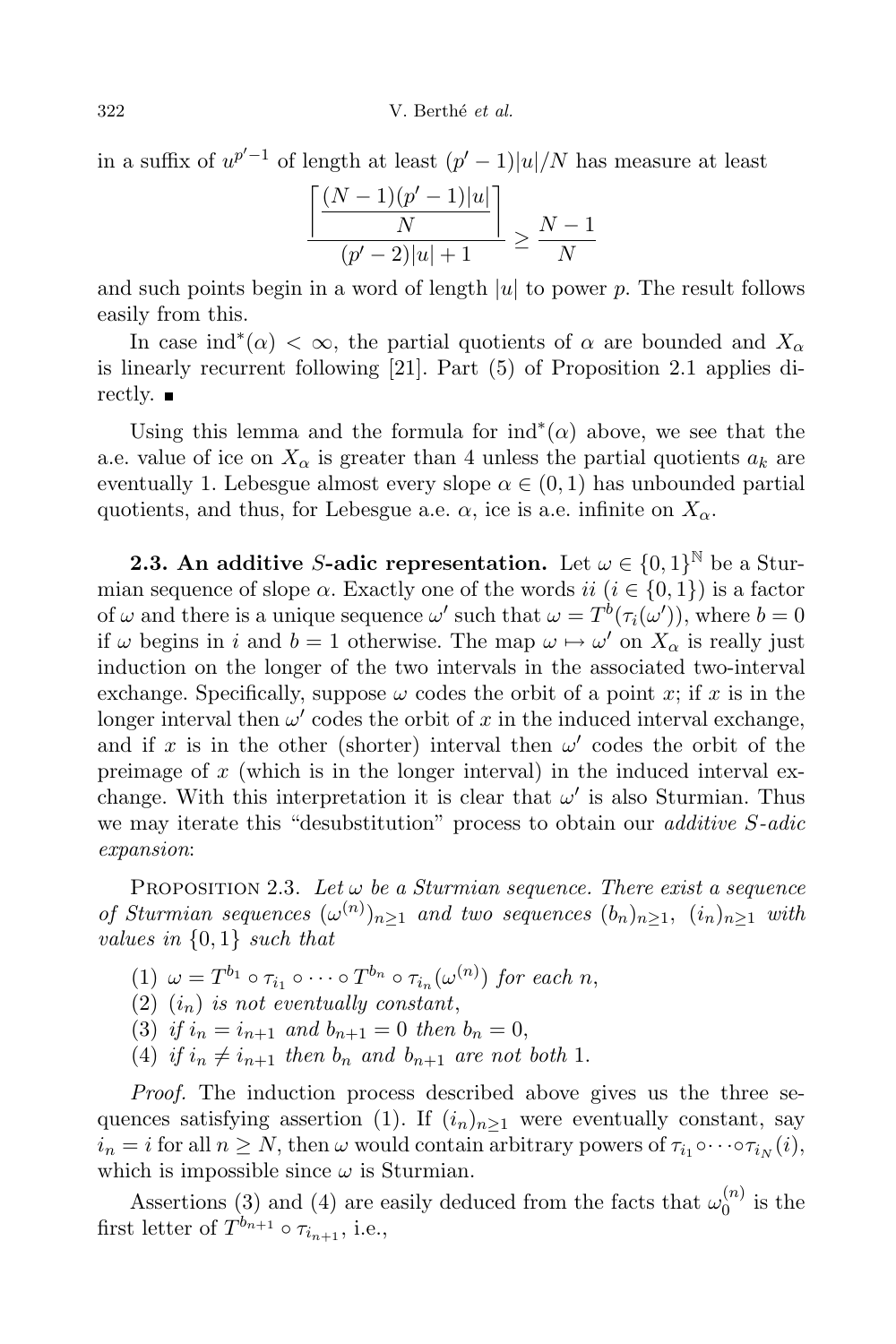$$
\omega_0^{(n)} = \begin{cases} i_{n+1} & \text{if } b_{n+1} = 0, \\ \bar{i}_{n+1} & \text{if } b_{n+1} = 1, \end{cases}
$$

and

$$
b_n = 1 \Rightarrow \omega_0^{(n)} = \bar{\imath}_n.
$$

It is helpful to think of  $T^{b_1} \circ \tau_{i_1} \circ \cdots \circ T^{b_n} \circ \tau_{i_n}$  as a composition of "inflations" (the  $\tau_{i_m}$ ) and "cuts" (the  $T^{b_m}$ ) where the amount cut after applying  $\tau_{i_m}$  to  $\omega^{(m)}$  is less than the inflated image of the first letter of  $\omega^{(m)}, \text{ i.e., } b_m < |\tau_{i_m}(\omega_0^{(m)})|$  $\binom{m}{0}$ . Extending this notion of T as the map which cuts off the first letter of a sequence, we shall abuse notation slightly and write  $Tw$  for the suffix of a word w obtained by deleting the first letter. Let us note that, by definition,

$$
|T^{b_1} \circ \tau_{i_1} \circ \cdots \circ T^{b_n} \circ \tau_{i_n}(\omega_0^{(n)})| \ge 1 \quad \text{ for all } n,
$$

hence

$$
T^{b_1} \circ \tau_{i_1} \circ \cdots \circ T^{b_n} \circ \tau_{i_n}(\omega^{(n)})
$$
  
=  $T^{b_1} \circ \tau_{i_1} \circ \cdots \circ T^{b_n} \circ \tau_{i_n}(\omega^{(n)}_0) \star \tau_{i_1} \circ \cdots \circ \tau_{i_n}((\omega^{(n)}_k)_{k \geq 1}),$ 

where, for clarity, we have written  $\star$  for concatenation. It is possible that

$$
|T^{b_1} \circ \tau_{i_1} \circ \cdots \circ T^{b_n} \circ \tau_{i_n}(\omega_0^{(n)})| = 1 \quad \text{ for all } n.
$$

This happens, for example, when  $i_n = b_n = n \mod 2$  for all n.

The following useful lemma can be proved by straightforward induction.

LEMMA 2.4. If v and v' are sequences in  $\{0,1\}$  beginning in different letters and  $\tau$  is any composition of the  $\tau_i$  then the longest common prefix of  $\tau(v)$  and  $\tau(v')$  has length  $|\tau(01)| - 2$ .

We next show that what we have is indeed an additive S-adic expansion in the sense of [21, 23]. The important thing is that the sequences  $(i_n)_{n\geq 1}$ and  $(b_n)_{n\geq 1}$  entirely determine  $\omega$ ; we do not need to keep track of the  $\omega^{(n)}$ .

PROPOSITION 2.5. Every pair of sequences  $(i_n)_{n\geq 1}$ ,  $(b_n)_{n\geq 1}$  with values in  $\{0,1\}$  satisfying  $(2)$ – $(4)$  of Proposition 2.3 is the additive S-adic expansion of a unique Sturmian sequence.

Proof. Suppose  $(i_n)$ ,  $(b_n)$  satisfy  $(2)$ – $(4)$  of Proposition 2.3. If  $v, v' \in$  $\{0,1\}^{\mathbb{N}}$  then it follows from Lemma 2.4 and the previous remarks on cuts and inflations that  $T^{b_1} \circ \tau_{i_1} \circ \cdots \circ T^{b_n} \circ \tau_{i_n}(v)$  and  $T^{b_1} \circ \tau_{i_1} \circ \cdots \circ T^{b_n} \circ \tau_{i_n}(v')$ have a common prefix of length at least  $|\tau_{i_1} \circ \tau_{i_2} \circ \cdots \circ \tau_{i_n}(i_n)| - 1$ , which tends to infinity as *n* tends to infinity. Thus  $\bigcap_{n=1}^{\infty} T^{b_1} \circ \tau_{i_1} \circ \cdots \circ T^{b_n} \circ \tau_{i_n} (\{0,1\}^{\mathbb{N}})$ consists of a single point,  $\omega$ . We claim that  $\omega$  is Sturmian. Indeed, if v is any Sturmian sequence then

$$
\omega = \lim_{n \to \infty} T^{b_1} \circ \tau_{i_1} \circ \cdots \circ T^{b_n} \circ \tau_{i_n}(v).
$$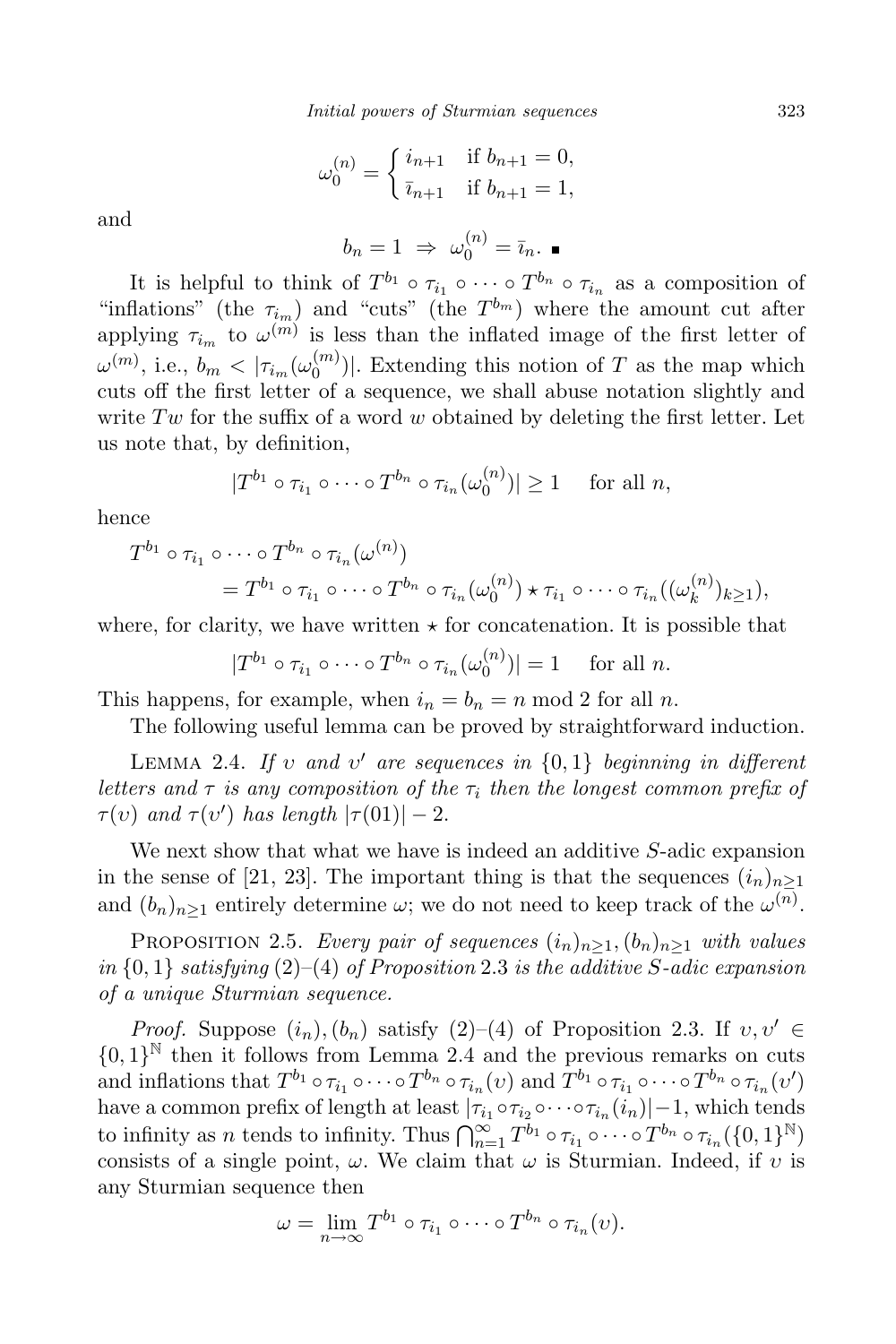The morphisms  $\tau_0$  and  $\tau_1$  are Sturmian (i.e., they take Sturmian sequences to Sturmian sequences, see [30]) and the complexity of a limit is less than or equal to the limit of the complexities, hence  $\omega$  has complexity  $p(n) \leq n+1$ and is therefore either Sturmian or eventually periodic. It follows from the fact that  $(i_n)_{n\geq 1}$  is not eventually constant that  $\omega$  is not eventually periodic, so  $p(n) \geq n+1$  and  $\omega$  is Sturmian. One checks by induction that  $\omega$  has  $(i_n)_{n\geq 1}$ ,  $(b_n)_{n\geq 1}$  as its S-adic expansion.

Such an expansion will be called the additive Ostrowski S-adic expansion associated with the sequence  $\omega$ . We will see below that Ostrowski expansions in the sense of [35] appear in a natural way when one considers a multiplicative version of these expansions.

2.4. A multiplicative S-adic expansion. A more compact version of the additive S-adic representation is desirable. As a sequence in  $\{0, 1\}$  we can write

$$
i_1 i_2 \ldots = 0^{a_1} 1^{a_2} 0^{a_3} 1^{a_4} \ldots
$$

with  $a_i \geq 1$  for  $i \geq 2$ . Let  $s_k = \sum_{j=1}^k a_j$  and  $c_k = \sum_{n=s_{k-1}+1}^{s_k} b_n$ . For all  $n \geq 1$  we have  $0 \leq c_n \leq a_n$  and if  $c_{n+1} = a_{n+1}$  then  $c_n = 0$ . We also have

$$
b_1b_2\ldots = 0^{a_1-c_1}1^{c_1}0^{a_2-c_2}1^{c_2}\ldots,
$$

and for  $k > 0$ ,

$$
\omega = \tau_0^{a_1 - c_1} \circ (T \circ \tau_0)^{c_1} \circ \tau_1^{a_2 - c_2} \circ (T \circ \tau_1)^{c_2} \circ \cdots \circ \tau_{k-1}^{a_k - c_k} \circ (T \circ \tau_{k-1 \mod 2})^{c_k} (\omega^{(s_k)}).
$$

To avoid cumbersome notation we shall henceforth write  $\tau_n$  for  $\tau_{n \mod 2}$ . We can further simplify to obtain

$$
\omega = T^{c_1} \tau_0^{a_1} \circ T^{c_2} \tau_1^{a_2} \circ T^{c_3} \tau_0^{a_3} \circ \cdots \circ T^{c_k} \tau_{k-1}^{a_k} (\omega^{(s_k)}).
$$

Let  $\alpha = [0; a_1 + 1, a_2, a_3, \dots]$ . Set

$$
p_0 = 0,
$$
  $q_0 = 1,$   
 $p_1 = 1,$   $q_1 = a_1 + 1,$ 

and for  $k \geq 2$ ,

 $p_k = a_k p_{k-1} + p_{k-2}, \quad q_k = a_k q_{k-1} + q_{k-2}.$ 

Set  $\delta_{-1} = 1 - \alpha$ , and for  $k \ge 0$  put  $\delta_k = |q_k \alpha - p_k| = (-1)^k (q_k \alpha - p_k)$ . One has

$$
\forall k \in \mathbb{N}, \quad \delta_{k-1} = a_{k+1} \delta_k + \delta_{k+1}.
$$

The *continued fraction convergents* of  $\alpha$  are the rational numbers  $p_k/q_k$ , which, as the name suggests, converge to  $\alpha$ . The convergents are, in a sense, the best possible rational approximations to  $\alpha$ . The following lemma can be proved by straightforward induction.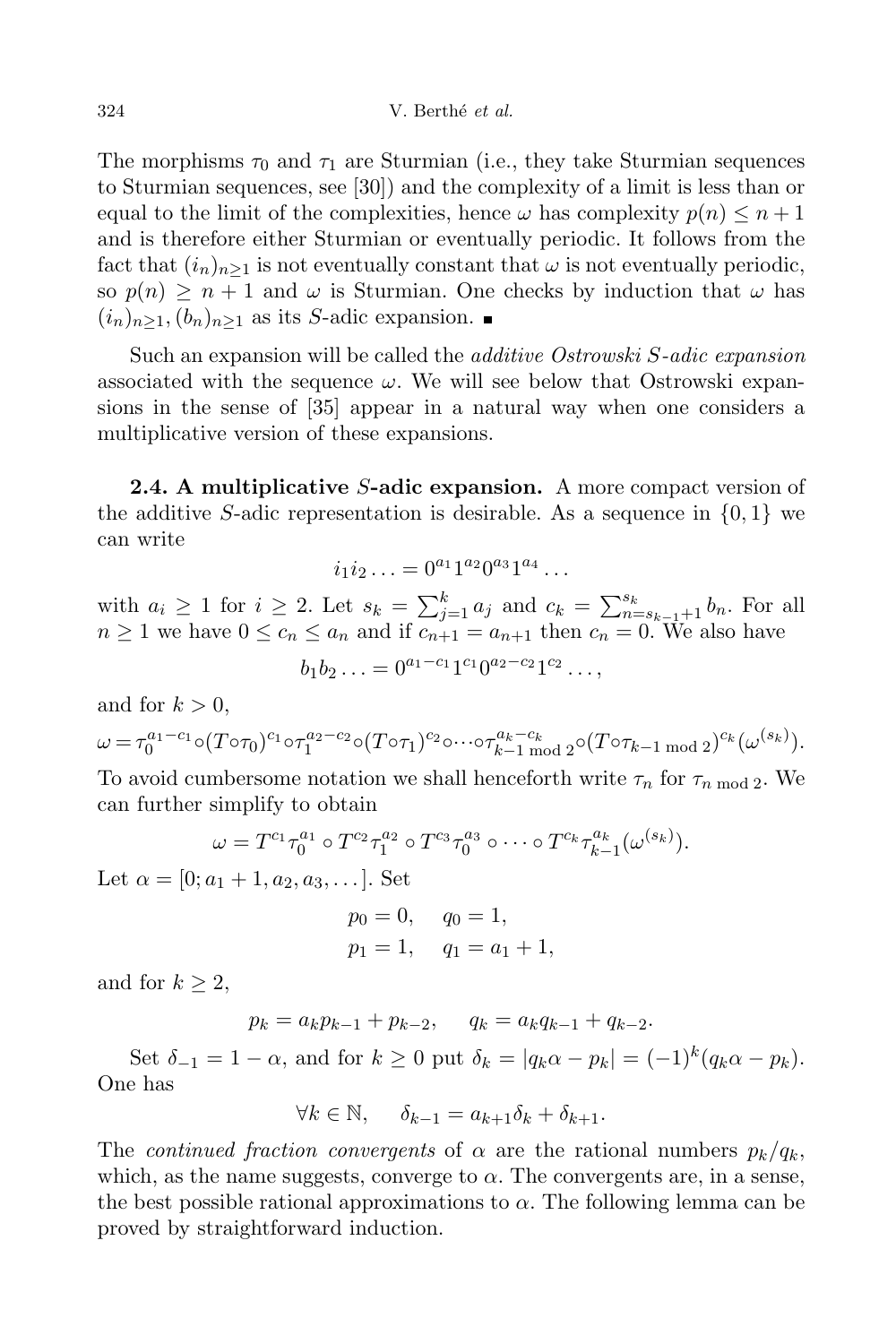LEMMA 2.6. Write  $|w|_i$  for the number of occurrences of the letter j in the word w. Then for  $i \in \{0,1\}$ ,

$$
(|\tau_0^{a_1} \circ \cdots \circ \tau_{k-1}^{a_k}(i)|_0, |\tau_0^{a_1} \circ \cdots \circ \tau_{k-1}^{a_k}(i)|_1)
$$
  
= 
$$
\begin{cases} (q_k - p_k, p_k) & \text{if } i = k \text{ mod } 2, \\ (q_{k-1} - p_{k-1}, p_{k-1}) & \text{if } i \neq k \text{ mod } 2. \end{cases}
$$

It follows that the slope of  $\omega$  is equal to  $\lim p_k/q_k = \alpha$ . This means that the  $a_k$  and hence also the sequence  $(i_n)_{n\geq 1}$  are determined by the slope of  $\omega$ . Translating the condition on the sequences  $(i_n)_{n>1}$  and  $(b_n)_{n>1}$  to a condition on the  $c_k$ , we have shown how Sturmian sequences of slope  $\alpha =$  $[0; a_1 + 1, a_2, \ldots]$  are in one-to-one correspondence with sequences  $(c_k)_{k \geq 1}$ such that  $0 \leq c_k \leq a_k$  and if  $c_{k+1} = a_{k+1}$  then  $c_k = 0$ .

PROPOSITION 2.7. Let  $\alpha = [0; a_1 + 1, a_2, a_3, \ldots]$ . Let  $\omega$  be a Sturmian sequence which codes the orbit of the point x under the action of  $R_{\alpha}$  or  $R_{\alpha}$ . There exists a sequence of integers  $(c_n)_{n\in\mathbb{N}}$  where

(1) 
$$
\forall n, \quad \begin{cases} 0 \leq c_n \leq a_n, \\ c_{n+1} = a_{n+1} \Rightarrow c_n = 0, \end{cases}
$$

and a sequence of Sturmian sequences  $(v^{(k)})$  such that

(2) 
$$
\forall k, \quad \omega = T^{c_1} \tau_0^{a_1} \circ T^{c_2} \tau_1^{a_2} \circ T^{c_3} \tau_0^{a_3} \circ \cdots \circ T^{c_k} \tau_{k-1}^{a_k} (v^{(k)}),
$$

and

$$
x = \sum_{k=1}^{\infty} c_k (-1)^{k-1} \delta_{k-1} = \sum_{k=1}^{\infty} c_k (q_{k-1} \alpha - p_{k-1}).
$$

*Proof.* Let us suppose that  $\omega$  codes the orbit of x in  $[-\alpha, 1-\alpha)$  under the rotation  $R_{\alpha}$  with respect to the partition  $([-\alpha, 1-2\alpha), [1-2\alpha, 1-\alpha))$ (the  $R_{\alpha}$  case is similar). We define two-interval exchanges  $E^{(n)}$  for  $n \geq 0$  as follows:

If *n* is even then  $E^{(n)}: [-\delta_n, \delta_{n-1}) \to [-\delta_n, \delta_{n-1})$  is given by  $E^{(n)}(z) = \begin{cases} z + \delta_n & \text{if } z \in [-\delta_n, -\delta_n + \delta_{n-1}), \\ \vdots & \text{if } z = 0 \end{cases}$  $z - \delta_{n-1}$  if  $z \in [-\delta_n + \delta_{n-1}, \delta_{n-1}).$ 

If *n* is odd then  $E^{(n)}$ :  $[-\delta_{n-1}, \delta_n) \to [-\delta_{n-1}, \delta_n)$  is given by

$$
E^{(n)}(z) = \begin{cases} z + \delta_{n-1} & \text{if } z \in [-\delta_{n-1}, -\delta_{n-1} + \delta_n), \\ z - \delta_n & \text{if } z \in [-\delta_{n-1} + \delta_n, \delta_n). \end{cases}
$$

Note that  $E^{(0)}$  equals  $R_{\alpha}$ . We also define inductively a sequence of points  $(x^{(n)})_{n\geq 0}$  where

$$
x^{(n)} \in \begin{cases} \left[ -\delta_n, \delta_{n-1} \right) & \text{if } n \text{ is even,} \\ \left[ -\delta_{n-1}, \delta_n \right) & \text{if } n \text{ is odd,} \end{cases}
$$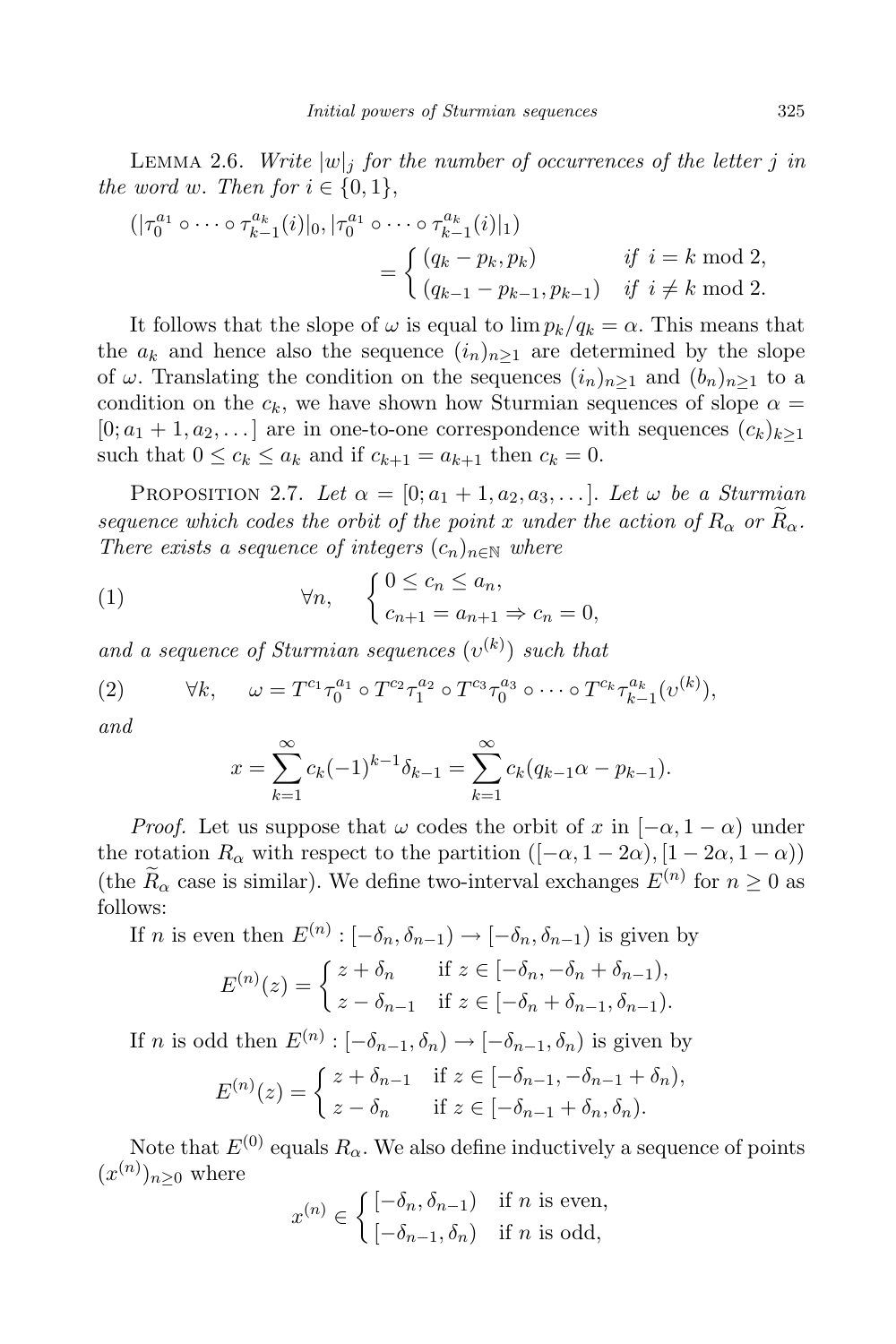and a sequence of nonnegative integers  $(c_n)_{n\geq 1}$  by setting  $x^{(0)} = x$ , and for  $n > 0$ :

If  $n$  is even then

$$
c_{n+1} = \begin{cases} 0 & \text{if } x^{(n)} \in [-\delta_n, \delta_{n+1}), \\ \left\lfloor \frac{x^{(n)} - \delta_{n+1}}{\delta_n} \right\rfloor + 1 & \text{if } x^{(n)} \in [\delta_{n+1}, \delta_{n-1}) \end{cases}
$$

and

$$
x^{(n+1)} = x^{(n)} - c_{n+1} \delta_n.
$$

If  $n$  is odd then

$$
c_{n+1} = \begin{cases} 0 & \text{if } x^{(n)} \in [-\delta_{n+1}, \delta_n), \\ \left[ -\frac{x^{(n)} + \delta_{n+1}}{\delta_n} \right] & \text{if } x^{(n)} \in [-\delta_{n-1}, -\delta_{n+1}) \end{cases}
$$

and

$$
x^{(n+1)} = x^{(n)} + c_{n+1} \delta_n.
$$

Let us check that the admissibility condition (1) holds. We easily see that  $c_k \le a_k$  for all  $k \ge 1$ . If  $c_{2k+1} \ne 0$  then  $x^{(2k+1)} \in [\delta_{2k+1} - \delta_{2k}, \delta_{2k+1}),$  and thus  $c_{2k+2} \neq a_{2k+2}$ . If  $c_{2k+2} \neq 0$  then  $x^{(2k+2)} \in [-\delta_{2k+2}, -\delta_{2k+2} + \delta_{2k+1}),$ and thus  $c_{2k+3} \neq a_{2k+3}$ .

Furthermore, for all  $n \in \mathbb{N}$  we have  $x = x^{(n)} + \sum_{k=0}^{n-1} c_{k+1}(-1)^k \delta_k$  and thus

$$
x = \sum_{k=0}^{\infty} c_{k+1} (-1)^k \delta_k.
$$

We claim that if n is even then  $E^{(n+1)}$  is the induced transformation of  $E^{(n)}$  on the interval  $[-\delta_n, \delta_{n+1})$ . Let us check this. If  $z \in [-\delta_n, -\delta_n + \delta_{n+1})$ then

$$
E^{(n)}(z) = z + \delta_n \in [0, \delta_{n+1})
$$

and thus the induced transformation agrees with  $E^{(n+1)}$  on  $[-\delta_n, -\delta_n +$  $\delta_{n+1}$ ). If  $z \in [-\delta_n + \delta_{n+1}, \delta_{n+1})$  then

$$
(E^{(n)})^k(z) = z + k\delta_n \ge \delta_{n+1} \quad \text{for } 1 \le k \le a_{n+1}
$$

and

$$
(E^{(n)})^{a_{n+1}+1} = z + (a_{n+1})\delta_n - \delta_{n-1} = z - \delta_{n+1} \in [-\delta_n, 0),
$$

as desired. One similarly checks that for n odd,  $E^{(n+1)}$  is the induced transformation on the interval  $[-\delta_{n+1}, \delta_n]$  of the map  $E^{(n)}$ .

We let  $v^{(n)}$  be the Sturmian sequence coding the orbit of  $x^{(n)}$  in the two-interval exchange  $E^{(n)}$  with respect to the partition  $([-\delta_n, -\delta_n + \delta_{n-1}),$  $[-\delta_n + \delta_{n-1}, \delta_{n-1})$  if n is even, and to the partition  $([-\delta_{n-1}, -\delta_{n-1} + \delta_n),$  $\left[-\delta_{n-1} + \delta_n, \delta_n\right)$  if n is odd. It follows that  $v^{(n)} = T^{c_{n+1}} \tau_{n+1}^{a_{n+1}}(v^{(n+1)})$  holds for every  $n.$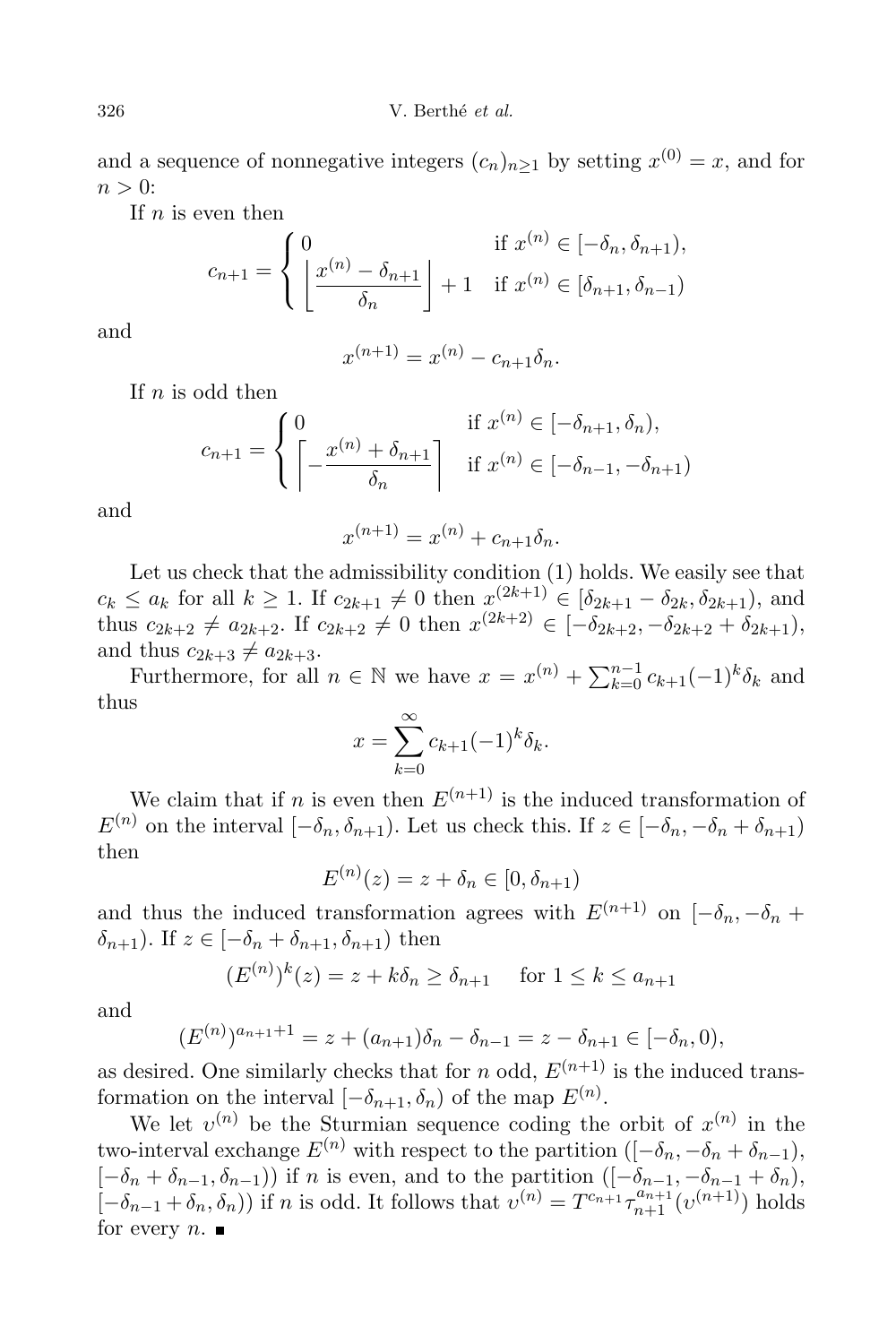REMARKS. Such an expansion will be called the *(multiplicative)* Ostrowski S-adic expansion associated with the sequence  $\omega$ . More generally, an expansion of the form

$$
x = \sum_{k=0}^{\infty} c_{k+1} (q_k \alpha - p_k),
$$

where the sequence of integer digits  $(c_k)_{k\geq 1}$  satisfies the admissibility condition  $(1)$ , is called an *Ostrowski expansion* following [35] (see also [10, 18, 19, 28, 29, 26, 39, 40. Note that the characteristic sequence of slope  $\alpha$ corresponds to intercept  $x = 0$ , having all  $c_k$  equal to 0.

**2.5. The Ostrowski odometer.** Let  $\alpha = [0; a_1 + 1, a_2, \dots]$  and set

 $K_{\alpha} = \{(c_k)_{k \geq 1} : \forall k \geq 1, (c_k \in \mathbb{N}, 0 \leq c_k \leq a_k) \text{ and } (c_{k+1} = a_{k+1} \Rightarrow c_k = 0)\}.$ It is easy to see that

$$
K_{\alpha} = \{(c_k)_{k \geq 1} : \forall k \geq 1, c_k \in \mathbb{N}, c_1 q_0 + \cdots + c_k q_{k-1} \leq q_k - 1\}.
$$

Let  $c = (c_k)_{k\geq 1} \in K_\alpha$ , set

$$
D(c) = \{k \ge 1 : c_1q_0 + \cdots + c_kq_{k-1} = q_{k+1} - 1\},\
$$

and put  $m(c) = \sup D(c)$  if  $D(c)$  is nonempty, and  $m(c) = -1$  otherwise. Note that  $m(c) = \infty$  if and only if c is of the form

$$
a_1 0 a_3 0 \ldots \quad \text{or} \quad 0 a_2 0 a_4 \ldots,
$$

and if  $m(c) > 0$  then

$$
c = \begin{cases} a_1 0a_3 0 \dots a_{m(c)-1} 0c_{m(c)+1} c_{m(c)+2} \dots & \text{if } m(c) \text{ is even,} \\ 0a_2 0a_4 \dots 0a_{m(c)-1} 0c_{m(c)+1} c_{m(c)+2} \dots & \text{if } m(c) \text{ is odd.} \end{cases}
$$

Following [24], one can define on the compact set  $K_{\alpha}$  (endowed with the product of the discrete topologies on the finite sets  $\{0 \le d \le a_k\}$  the addition  $\sigma$  by 1:

$$
\sigma(c) = \begin{cases} 0^{m(c)+1} (c_{m(c)+1} + 1) c_{m(c)+2} \dots & \text{if } m(c) < \infty, \\ 0^{\infty} & \text{otherwise.} \end{cases}
$$

The map  $\sigma$  is called the *Ostrowski*  $\alpha$ -odometer. The map  $\sigma : K_{\alpha} \to K_{\alpha}$  is onto and continuous, and  $(K_{\alpha}, \sigma)$  is minimal (for more details, see [24, 7]).

PROPOSITION 2.8. The dynamical systems  $(K_{\alpha}, \sigma)$  and  $(X_{\alpha}, T)$  are topologically conjugate.

*Proof.* The sets  $X_{\alpha}$  and  $K_{\alpha}$  are in one-to-one correspondence via the map  $\Psi: X_{\alpha} \to K_{\alpha}, \omega \mapsto (c_k)_{k\geq 1}$ , where  $(c_k)_{k\geq 1}$  is the Ostrowski S-adic expansion of Proposition 2.7.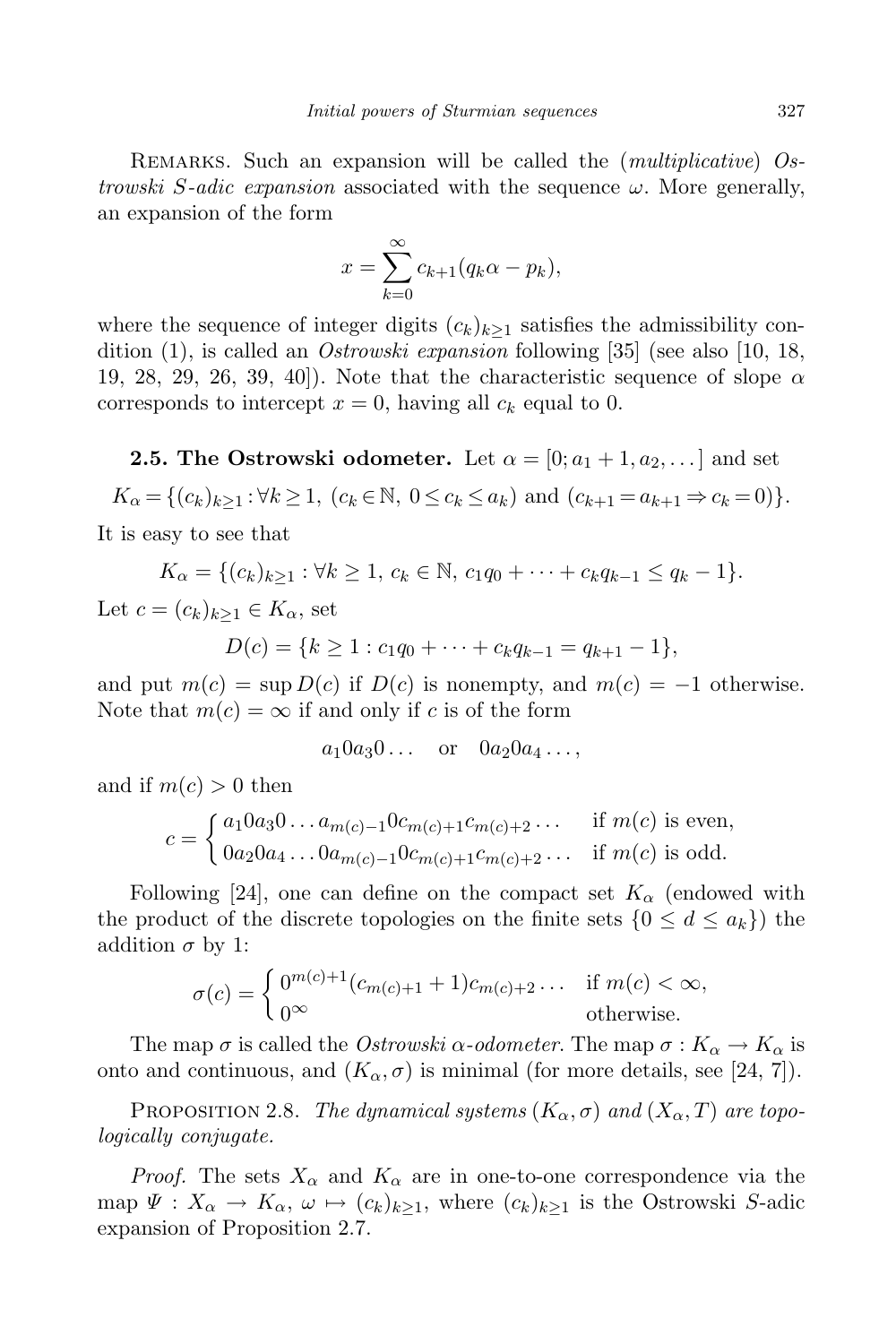Suppose  $\omega \in X_{\alpha}$  and  $\Psi(\omega) = c$  does not have a tail in common with  $a_1 0 a_3 0 \ldots$  or  $0 a_2 0 a_4 \ldots$ . Put  $m = \max D(c)$  and let  $v^{(k)}$  be as in Proposition 2.7. Then  $c_{m+1} < a_{m+1}$  and

$$
T(\omega) = T(T^{c_1} \tau_0^{a_1} \circ \cdots \circ T^{c_m} \tau_{m-1}^{a_m} (v^{(m)}))
$$
  
=  $\tau_0^{a_1} \circ \cdots \circ \tau_{m-1}^{a_m} (Tv^{(m)})$   
=  $\tau_0^{a_1} \circ \cdots \circ \tau_{m-1}^{a_m} \circ T^{c_{m+1}+1} \tau_m^{a_{m+1}} (v^{(m+1)}),$ 

whence  $\Psi(T\omega) = \sigma(\Psi(\omega))$ . This holds for a dense set of  $\omega \in X_\alpha$ .

2.6. A characterization of primitive substitutive Sturmian sequences. Let  $\mathcal A$  be a finite alphabet and denote by  $\mathcal A^*$  the free monoid generated by  $\mathcal A$  with concatenation as the multiplication, i.e.,  $\mathcal A^*$  is the set of finite words over the alphabet  $A$ . A *substitution* is a morphism of the free monoid  $\mathcal{A}^*$  taking each element of  $\mathcal A$  to a nonempty word. A substitution  $\tau$  is primitive if there exists an integer k such that for all letters  $a, b$  in the alphabet A, a is a factor of  $\tau^k(b)$ . A sequence u is primitive substitutive if there exist a primitive substitution  $\tau$  over an alphabet  $\beta$  and a letter-toletter morphism  $\varphi : \mathcal{B} \to \mathcal{A}$  such that  $u = \varphi(v)$ , where  $v = \tau(v) \in \mathcal{B}^{\mathbb{N}}$  is fixed by  $\tau$ . We shall characterize primitive substitutive Sturmian sequences in this section. For characterizations of Sturmian sequences that are fixed points of substitutions, see [15, 36, 44]. Let us recall a fact about Ostrowski's numeration (see for instance [26]):

THEOREM 2.9. Let

$$
x = \sum_{k=1}^{\infty} c_{k+1} (q_k \alpha - p_k),
$$

where the sequence  $(c_k)_{k\geq 1}$  satisfies the admissibility conditions (1). Suppose  $\alpha$  is quadratic. Then  $(c_k)_{k>1}$  is eventually periodic if and only if  $x \in \mathbb{Q}(\alpha)$ .

Let  $\omega$  be a *uniformly recurrent sequence*, and let h be a factor of  $\omega$ . Recall that a return word to h is a factor  $\omega[i, j]$ , where h occurs in  $\omega$  starting at the *i*th and *j*th places and nowhere between. Let  $A_h$  be the set of return words to h in  $\omega$ . A sequence v with the same set of factors as  $\omega$  and having h as a prefix can be recoded over the alphabet  $A<sub>h</sub>$ . Indeed we can naturally write the sequence  $v$  as a concatenation of return words to h and this decomposition is unique. We enumerate the elements of the set  $\mathcal{A}_h$  of return words to h in the order of their first appearance in the sequence  $\omega$ , turning this set into a new alphabet. We then can recode the sequence  $\nu$  over this new alphabet. The recoded sequence, called a *derived sequence* of v, is denoted by  $\mathcal{D}_h(v)$ . One can also associate a derived sequence with a sequence  $v$  not having  $h$ as a prefix as follows. Let p be a prefix of a return word in  $\mathcal{A}_h$  such that the sequence pv starts with h and has the same set of factors as  $\omega$ . We will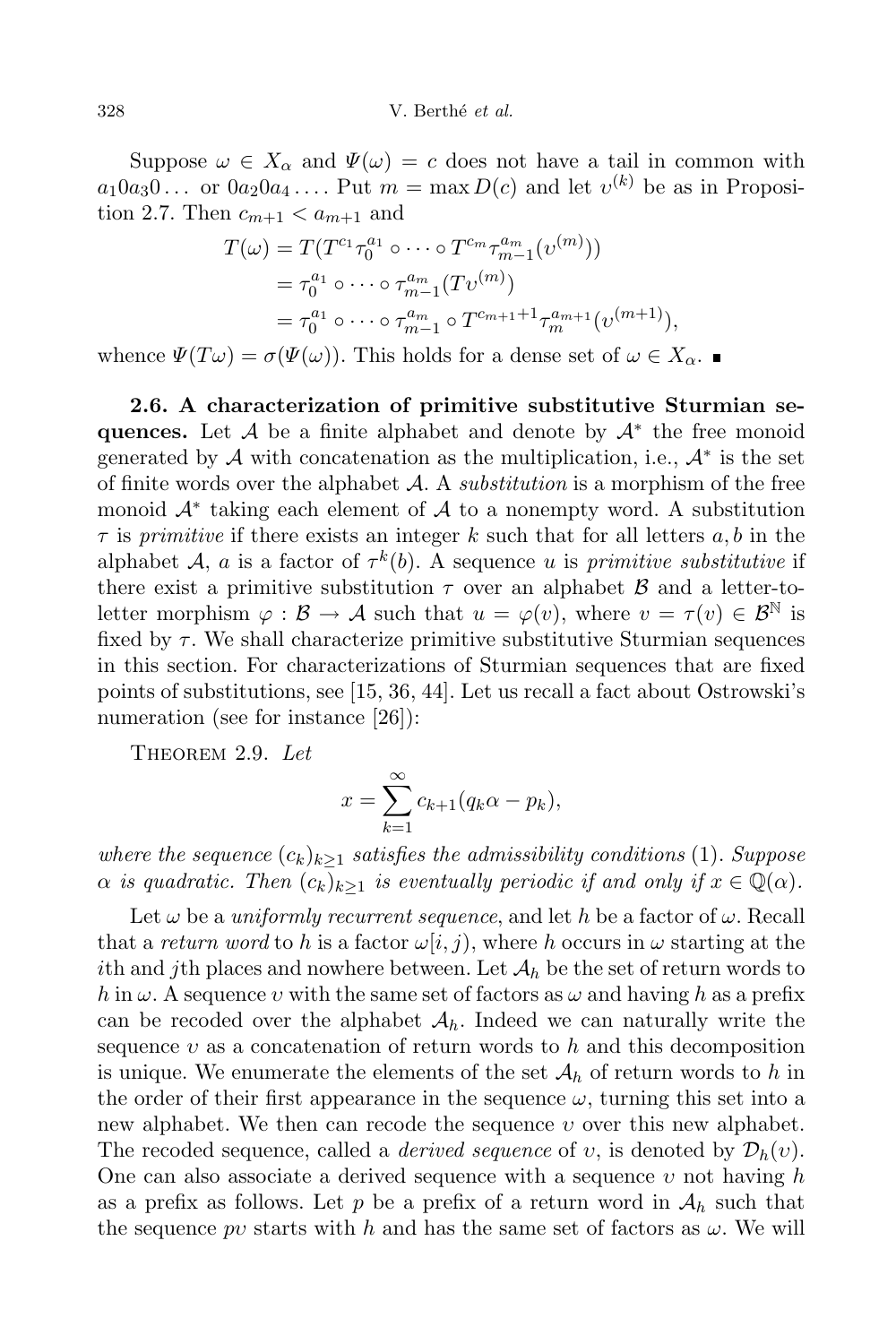also call a derived sequence the sequence over  $\mathcal{A}_h$  obtained by coding the sequence pv. We will use the following result  $[20, 25, 22]$ :

THEOREM 2.10. A uniformly recurrent sequence is primitive substitutive if and only if the set of derived sequences (up to the alphabet) over all its factors is finite.

Note that an expansion of the form

$$
\omega = \tau_0^{a_1-c_1} \circ (T \circ \tau_0)^{c_1} \circ \tau_1^{a_2-c_2} \circ (T \circ \tau_1)^{c_2} \circ \cdots \circ \tau_{k-1}^{a_k-c_k} \circ (T \circ \tau_{k-1})^{c_k} (\omega^{(s_k)})
$$

can explicitly be written as a standard S-adic expansion, that is, as a limit of the composition of a finite number of substitutions following [23, 21], by introducing the morphisms  $\tau'_i$  for  $i \in \{0,1\}$  defined by  $\tau'_i(i) = i$  and  $\tau'_i(j) = ji$  for  $j \neq i$ . Indeed we have

$$
\omega = \tau_0^{a_1-c_1} \circ (\tau_0')^{c_1} \circ \tau_1^{a_2-c_2} \circ (\tau_1')^{c_2} \circ \cdots \circ \tau_{k-1}^{a_k-c_k} \circ (\tau_{k-1}')^{c_k}(\omega^{(s_k)}).
$$

PROPOSITION 2.11. A Sturmian sequence  $\omega$  of slope  $\alpha$  which codes the orbit of x is primitive substitutive if and only if  $\alpha$  is a quadratic irrational and  $x \in \mathbb{Q}(\alpha)$ .

*Proof.* If  $\alpha$  is quadratic and  $x \in \mathbb{Q}(\alpha)$ , then  $(a_k)_{k>1}$  and  $(c_k)_{k>1}$  are eventually periodic. The standard S-adic expansion above (using the  $\tau_i$  and  $\tau'_{i}$ ) is eventually periodic, and  $\omega$  is seen to be primitive substitutive.

Conversely, suppose  $\omega$  is primitive substitutive. We will use the notation of Proposition 2.7. The sequences  $v^{(k)}$  are derived sequences. More precisely, if k mod 2 denotes the letter in  $\{0, 1\}$  with value k mod 2, then

$$
v^{(k+1)} = \mathcal{D}_{(k \bmod 2)^{a_{k+1}}}((k \bmod 2)^{c_{k+1}} v^{(k)}),
$$

where we denote by  $(k \mod 2)^{c_{k+1}} v^{(k)}$  the sequence made of the word  $(k \mod 2)^{c_{k+1}}$  concatenated with the sequence  $v^{(k)}$ . Indeed,  $(k \mod 2)^{c_{k+1}}1$ and  $(k \mod 2)^{c_{k+1}+1}$  are exactly the two return words of  $(k \mod 2)^{c_{k+1}}$ in  $\omega$ , the second one corresponding to the interval of induction. The derived sequence of a derived sequence is again a derived sequence (up to the alphabet). Hence following Theorem 2.10, there are two sequences  $v^{(k)}$  and  $v^{(l)}$ which are equal, hence  $(a_k)_{k>1}$  and  $(c_k)_{k>1}$  are eventually periodic. ■

## **3. CALCULATING INITIAL POWERS**

The paradigm for our study is that large initial powers of  $\omega$  come from large initial powers of the  $\omega^{(n)}$ . Before giving a more precise statement let us prove a simpler fact. Let  $\omega$  be a Sturmian sequence and let  $i_n, b_n, \omega^{(n)}$  be defined as in the previous section. Recall that a word is primitive if it is not an integer power of a shorter word.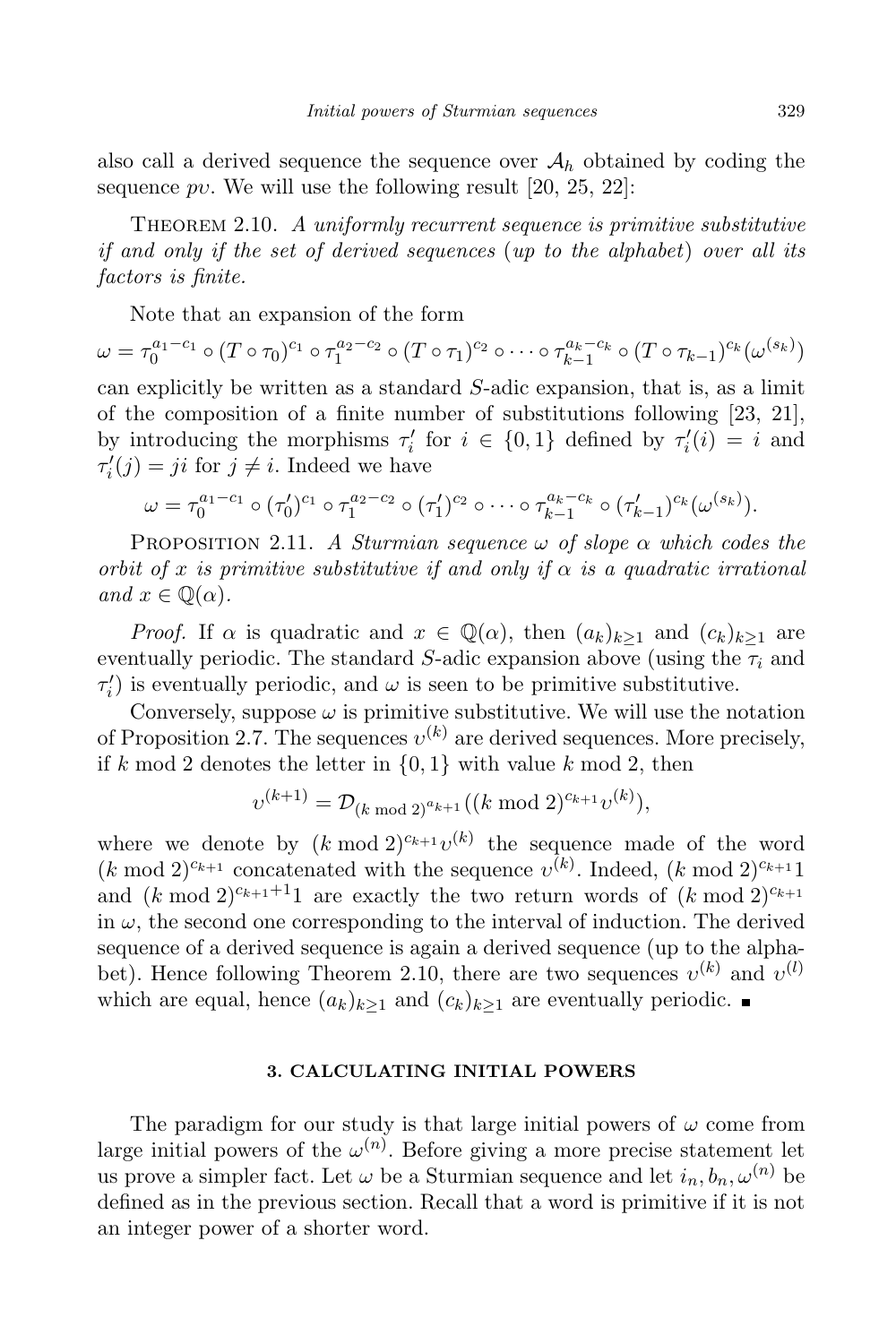LEMMA 3.1. If  $\omega$  begins in a word  $w^r$  where  $r > 1$ ,  $|w| > 2$ , and  $w$  is primitive then there is a prefix  $w^{(1)}$  of  $\omega^{(1)}$  such that w is a cyclic permutation of  $\tau_{i_1}(w^{(1)})$ . Furthermore,  $|w^{(1)}| \geq 2$  and  $w^{(1)}$  is primitive.

*Proof.* If  $b_1 = 0$  then  $\omega_0 = \omega_{|w|} = i_1$ . The only place that  $i_1$  occurs in the image of a letter under  $\tau_{i_1}$  is as the first letter. Thus the longest word of the form  $\tau_{i_1}(\omega_0^{(1)})$  $_{0}^{(1)})\tau_{i_{1}}(\omega_{1}^{(1)}$  $\mathcal{I}_1^{(1)})\ldots \tau_{i_1}(\omega_j^{(1)})$  $j^{(1)}$ ) which is a prefix of w must in fact be w, so that  $w^{(1)} = \omega^{(1)}[0, j]$  does the job.

In the case  $b_1 = 1$ , we have  $\tau_{i_1}(\omega^{(1)}) = i_1\omega$ , and  $\omega_0 = \omega_{|w|} = \bar{i}_1$ . Since no sequence in the image of  $\tau_{i_1}$  can have  $\bar{i}_1\bar{i}_1$  as a factor, it must be that  $\omega_{|w|-1} = i_1$ . The same argument used in the first case produces a prefix  $w^{(1)}$ of  $\omega^{(1)}$  for which  $\tau_{i_1}(w^{(1)}) = i_1w[0, |w| - 2]$ , and  $i_1w[0, |w| - 2]$  is a cyclic permutation of w.

Now  $|\tau_{i_1}(u)| \leq 2|u|$  for any word u, and  $|\tau_{i_1}(w^{(1)})| = |w| > 2$ , so we must have  $|w^{(1)}| \geq 2$ , and if  $w^{(1)}$  were an integer power of some shorter word then w would be also, contrary to the hypothesis.

We are now prepared to prove an important fact about initial powers. Let us recall that for all  $k > 0$ ,  $s_k = \sum_{j=1}^k a_j$ , and

$$
\omega = \tau_0^{a_1 - c_1} \circ (T \circ \tau_0)^{c_1} \circ \tau_1^{a_2 - c_2} \circ (T \circ \tau_1)^{c_2} \circ \cdots \circ \tau_{k-1}^{a_k - c_k} \circ (T \circ \tau_{k-1})^{c_k} (\omega^{(s_k)})
$$
  
=  $T^{c_1} \tau_0^{a_1} \circ T^{c_2} \tau_1^{a_2} \circ T^{c_3} \tau_0^{a_3} \circ \cdots \circ T^{c_k} \tau_{k-1}^{a_k} (\omega^{(s_k)}).$ 

PROPOSITION 3.2. Suppose  $\omega$  begins in a word w to power  $r > 2$ , where  $|w| \geq 2$ , and w is primitive. Then there is a nonnegative integer m such that w is a cyclic permutation of  $\tau_{i_1} \circ \cdots \circ \tau_{i_m}(01)$ , and  $\omega^{(m)}$  begins in 01 or 10 to power >  $|r| - 1$ . Furthermore, m is one of the numbers  $s_k - 1$  or  $s_k - c_k - 1$ . If  $r \geq 3$  then m is one of the numbers  $s_k - 1$ .

*Proof.* Let  $w^{(1)}$  be the prefix of  $\omega^{(1)}$  given by Lemma 3.1. If  $|w^{(1)}| > 2$ and the prefix power of  $w^{(1)}$  in  $\omega^{(1)}$  is  $> 1$  then we can apply the lemma again to get a prefix  $w^{(2)}$  of  $\omega^{(2)}$ . Continue in this way as long as possible, at the *n*th step obtaining a prefix  $w^{(n)}$  of  $\omega^{(n)}$  for which  $\tau_{i_n}(w^{(n)})$  is a cyclic permutation of  $w^{(n-1)}$ , stopping after m steps when either  $|w^{(m)}| = 2$  or the prefix power r' of  $w^{(m)}$  in  $\omega^{(m)}$  is 1. We shall show that  $r' > 1$  and  $|w^{(m)}| = 2$ , from which it follows that  $w^{(m)}$  is 01 or 10 since  $w^{(m)}$  is primitive, and hence w is a cyclic permutation of  $\tau_{i_1} \circ \cdots \circ \tau_{i_m}(01)$ .

Write  $(w^{(m)})^{\infty}$  for the infinite periodic word  $w^{(m)}w^{(m)}w^{(m)}\ldots$  The longest common prefix shared by  $(w^{(m)})^{\infty}$  and  $\omega^{(m)}$  is  $(w^{(m)})^{r'}$ , so by Lemma 2.4 the longest common prefix of

$$
\tau_{i_1} \circ \cdots \circ \tau_{i_m}((w^{(m)})^{\infty})
$$
 and  $\tau_{i_1} \circ \cdots \circ \tau_{i_m}(\omega^{(m)})$ 

has length

$$
|\tau_{i_1} \circ \cdots \circ \tau_{i_m} ((w^{(m)})^{r'})| + |\tau_{i_1} \circ \cdots \circ \tau_{i_m} (01)| - 2 < |\tau_{i_1} \circ \cdots \circ \tau_{i_m} ((w^{(m)})^{r'} + 1)|,
$$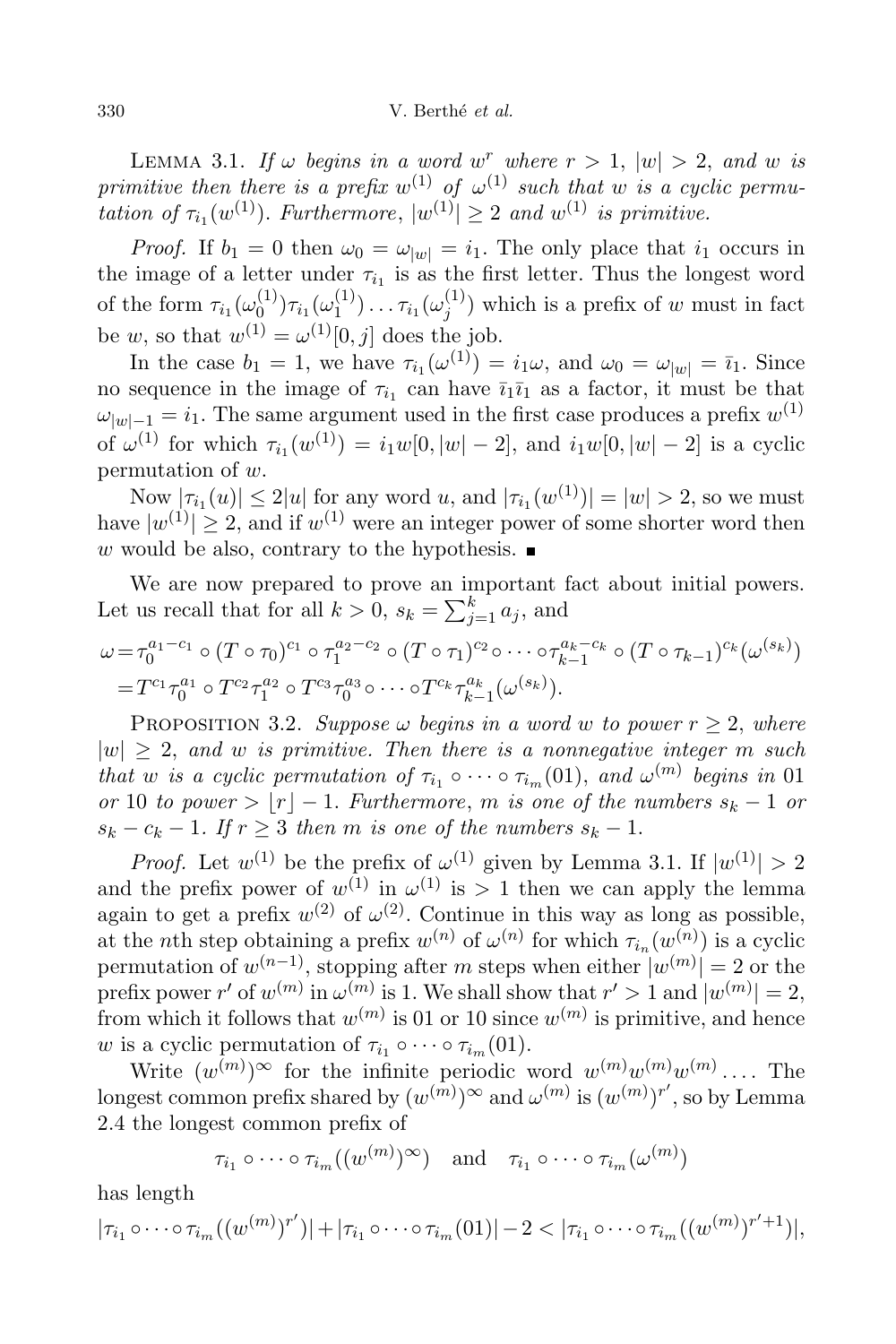since  $w^{(m)}$  must contain both a 0 and a 1, by primitivity of  $w^{(m)}$ , and since  $|w^{(m)}| > 1$  in view of Lemma 3.1.

On the other hand,

 $T^{b_1}\circ \tau_{i_1}\circ \cdots \circ T^{b_m}\circ \tau_{i_m}((w^{(m)})^{\infty}) \quad \text{and} \quad T^{b_1}\circ \tau_{i_1}\circ \cdots \circ T^{b_m}\circ \tau_{i_m}(\omega^{(m)})$ have  $w^r$  as their longest common prefix and thus

 $\tau_{i_1} \circ \cdots \circ \tau_{i_m} ((w^{(m)})^{\infty})$  and  $\tau_{i_1} \circ \cdots \circ \tau_{i_m} (\omega^{(m)})$ 

have a common prefix of length  $\geq r|w|$ . Putting these inequalities together we get

$$
|\tau_{i_1}\circ\cdots\circ\tau_{i_m}((w^{(m)})^{r'+1})|>r|\tau_{i_1}\circ\cdots\circ\tau_{i_m}(w^{(m)})|,
$$

from which we may deduce that  $\lfloor r' \rfloor \geq \lfloor r \rfloor - 1$  and if r or r' is an integer then  $r' > r - 1$ . Thus  $r' > 1$  and hence  $|w^{(m)}| = 2$  as claimed. This shows that  $\omega^{(m)}$  begins in 01 or 10 to power  $r' > \lfloor r \rfloor - 1$ .

Let us now examine m more closely. We know that  $\omega^{(m)}$  begins in 010 or 101; indeed  $w^{(m)} = 01$  or 10 and  $r' > 1$ . By symmetry we need only consider the former possibility.

CASE 1:  $i_{m+1} = 0$ . Since  $\omega^{(m)}$  begins in 01, we have  $b_{m+1} = 0$  and  $\omega^{(m+1)}$  must begin in 1. If  $i_{m+2} = 0$  then this means  $b_{m+2} = 1$ , i.e., m is one of the numbers  $s_k - c_k - 1$ , where  $0 < c_k < a_k$ . Otherwise  $i_{m+2} = 1$  and m is one of the  $s_k - 1$ .

CASE 2:  $i_{m+1} = 1$ . Then  $b_{m+1} = 1$  and  $\omega^{(m+1)}$  begins in 00, which means  $i_{m+2} = 0$ , and hence m is one of the  $s_k - 1$ .

From the first case we see that if m is one of the numbers  $s_k - c_k - 1$  $(0 < c_k < a_k)$  then  $\omega^{(m)} = \tau_0 \circ T \circ \tau_0(\omega^{(m+2)})$  and  $\omega^{(m+2)}$  begins in 1, and thus in 10 since 11 does not occur as a factor in  $\omega^{(m+2)}$  (one has  $i_{m+2} = 0$ ), which is enough to guarantee that  $\omega^{(m)}$  begins in 0100, i.e.,  $r' = 3/2$ . This cannot happen if  $r \geq 3$ , since  $\lfloor r' \rfloor \geq \lfloor r \rfloor - 1$ .

Now that we know where prefix powers  $r \geq 2$  in  $\omega$  come from we can compute them exactly.

PROPOSITION 3.3. Let w and r be as in Proposition 3.2 and let m,  $\omega^{(m)}$ , and  $w^{(m)}$  be as in its proof. Assume that r is the largest power of w which is a prefix of  $\omega$ . Then

$$
r = \begin{cases} \n1_{a_{k+2}=c_{k+2}} + \frac{\sum_{j=1}^{k+1} (a_j - c_j) q_{j-1}}{q_k} & \text{if } m = s_k - 1, \\
1 + \frac{\sum_{j=1}^k (a_j - c_j) q_{j-1}}{q_k - c_k q_{k-1}} & \text{if } m = s_k - c_k - 1 \\
\text{with } 0 < c_k < a_k,\n\end{cases}
$$

where  $1_{a_{k+2}=c_{k+2}}$  is 1 if  $a_{k+2}=c_{k+2}$  and 0 otherwise.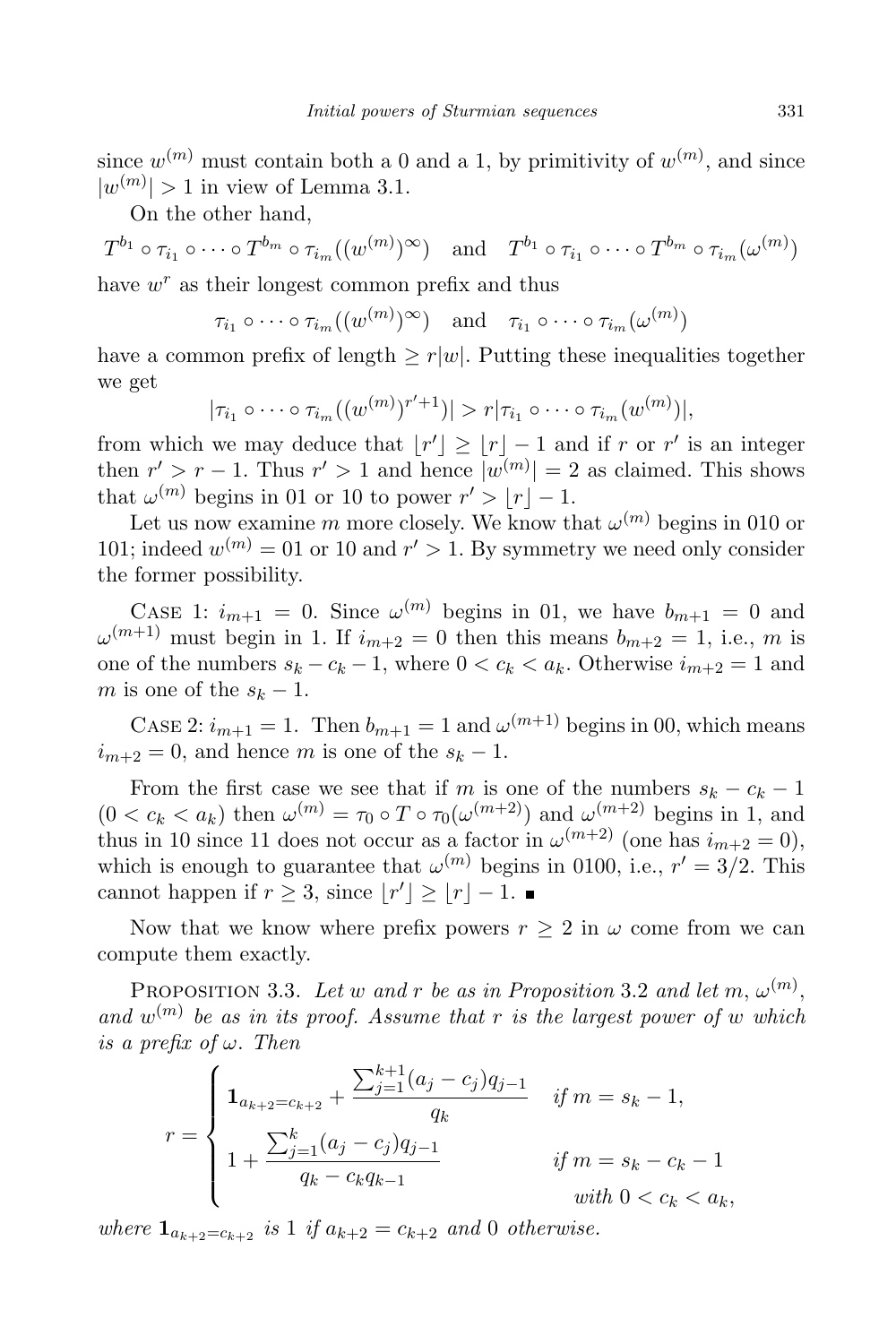Conversely, for each k,  $\omega$  begins in a cyclic permutation of  $\tau_0^{a_1} \circ \tau_1^{a_2} \circ$  $\cdots \circ \tau_{k-1}^{a_k}(01)$  with prefix power

$$
\mathbf{1}_{a_{k+2}=c_{k+2}} + \frac{\sum_{j=1}^{k+1} (a_j - c_j) q_{j-1}}{q_k}
$$

and for each k such that  $0 < c_k < a_k$ ,  $\omega$  begins in a cyclic permutation of the word  $\tau_0^{a_1} \circ \tau_1^{a_2} \circ \cdots \circ \tau_{k-1}^{a_k-c_k-1}(01)$  with prefix power

$$
1 + \frac{\sum_{j=1}^{k} (a_j - c_j) q_{j-1}}{q_k - c_k q_{k-1}}.
$$

Before proving the proposition let us state a lemma, closely related to Lemma 2.6, to be used in the calculation. It is proved easily by induction.

LEMMA 3.4. Let  $k > 0$  and set  $i = k \mod 2$ . Then

$$
|\tau_0^{a_1} \circ \tau_1^{a_2} \circ \cdots \circ \tau_{k-1}^{a_k}(i\overline{\imath})| = q_k + q_{k-1} = 2 + \sum_{j=1}^k a_j q_{j-1},
$$
  

$$
|\tau_0^{a_1} \circ \tau_1^{a_2} \circ \cdots \circ \tau_{k-1}^{a_k}(i)| = q_k,
$$
  

$$
|T^{c_1} \circ \tau_0^{a_1} \circ \cdots \circ T^{c_k} \circ \tau_{k-1}^{a_k}(i)| = q_k - \sum_{j=1}^k c_j q_{j-1},
$$
  

$$
|T^{c_1} \circ \tau_0^{a_1} \circ \cdots \circ T^{c_k} \circ \tau_{k-1}^{a_k}(i\overline{\imath})| = 2 + \sum_{j=1}^k (a_j - c_j) q_{j-1}.
$$

Proof of Proposition 3.3. First suppose  $m = s_k - 1$ . Set  $i = k \mod 2$ . The sequence  $\omega^{(s_k)}$  begins in  $i^{1_{a_{k+2}=c_{k+2}+a_{k+1}-c_{k+1}}}\overline{\imath}$ . Indeed,  $\omega^{(s_k)} = T^{c_{k+1}} \circ$  $\tau_i^{a_{k+1}}\omega^{(s_{k+1})}$ ; if  $a_{k+2} \neq c_{k+2}$ , then  $\omega^{(s_{k+1})}$  begins in  $\bar{\imath}$  and  $\omega^{(s_k)}$  begins in  $i^{a_{k+1}-c_{k+1}}\bar{i}$ ; if  $a_{k+2}=c_{k+2}$ , then  $\omega^{(s_{k+1})}$  begins in  $i\bar{i}$  and since  $c_{k+1}=0$ ,  $\omega^{(s_k)}$  begins in  $i^{1+a_{k+1}}\overline{\iota}$ . The longest common prefix of

 $\omega = T^{c_1} \circ \tau_0^{a_1} \circ \cdots \circ T^{c_k} \circ \tau_{k-1}^{a_k} (\omega^{(s_k)})$  and  $T^{c_1} \circ \tau_0^{a_1} \circ \cdots \circ T^{c_k} \circ \tau_{k-1}^{a_k} (i^{\infty})$ has the following length by Lemma 2.4:

$$
|T^{c_1} \circ \tau_0^{a_1} \circ \cdots \circ T^{c_k} \circ \tau_{k-1}^{a_k} (i^{1_{a_{k+2}=c_{k+2}+a_{k+1}-c_{k+1}})|
$$
  
+  $|\tau_0^{a_1} \circ \tau_1^{a_2} \circ \cdots \circ \tau_{k-1}^{a_k} (i\overline{\imath})| - 2$   
=  $(\mathbf{1}_{a_{k+2}=c_{k+2}} + a_{k+1} - c_{k+1} - 1)|\tau_0^{a_1} \circ \tau_1^{a_2} \circ \cdots \circ \tau_{k-1}^{a_k} (i)|$   
+  $|T^{c_1} \circ \tau_0^{a_1} \circ \cdots \circ T^{c_k} \circ \tau_{k-1}^{a_k} (i)| + |\tau_0^{a_1} \circ \cdots \circ \tau_{k-1}^{a_k} (i\overline{\imath})| - 2$   
=  $(\mathbf{1}_{a_{k+2}=c_{k+2}} + a_{k+1} - c_{k+1})|\tau_0^{a_1} \circ \tau_1^{a_2} \circ \cdots \circ \tau_{k-1}^{a_k} (i)|$   
+  $|T^{c_1} \circ \tau_0^{a_1} \circ \cdots \circ T^{c_k} \circ \tau_{k-1}^{a_k} (i\overline{\imath})| - 2$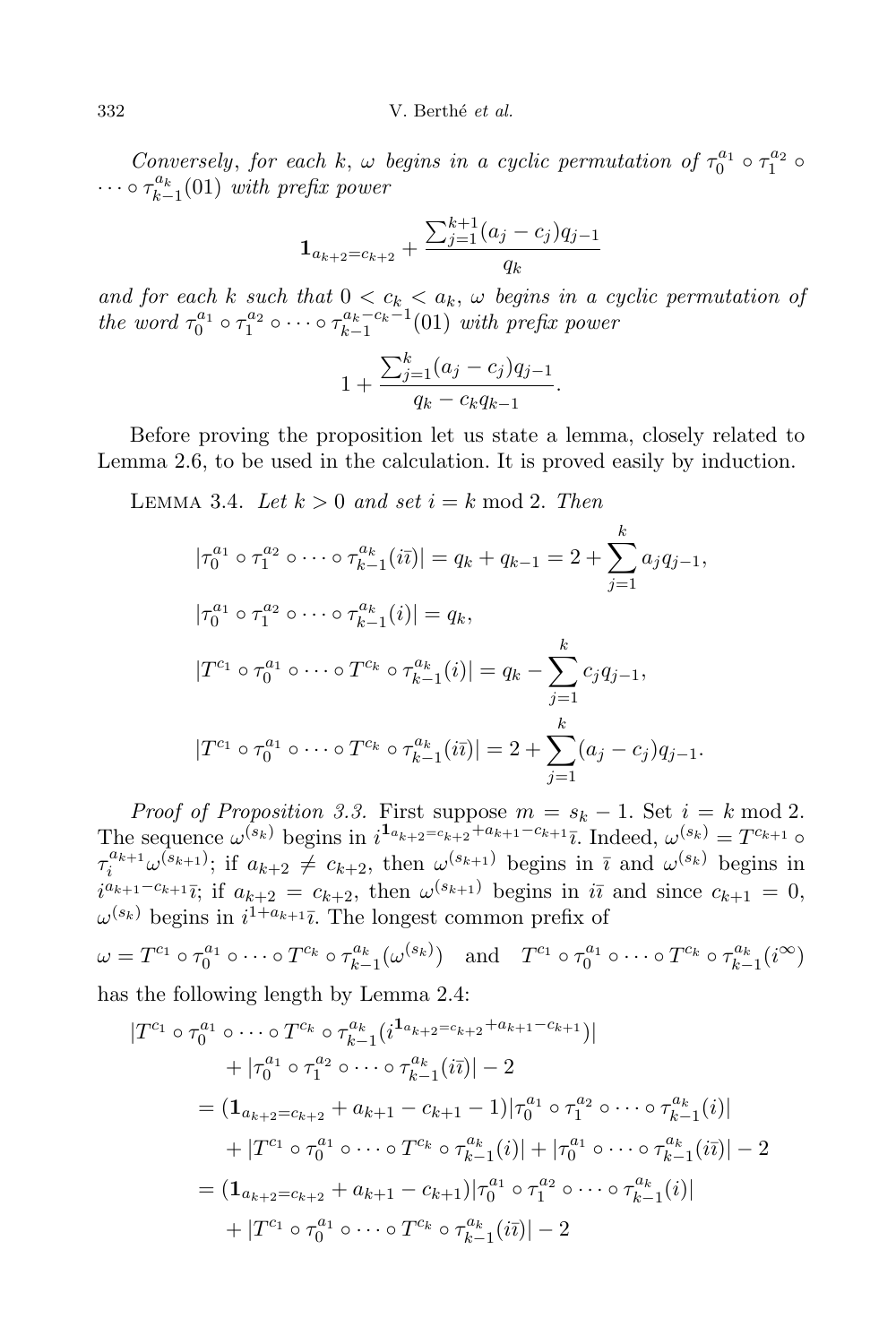$$
= \sum_{j=1}^{k} (a_j - c_j)q_{j-1} + (\mathbf{1}_{a_{k+2}=c_{k+2}} + a_{k+1} - c_{k+1})q_k
$$
  
= 
$$
\sum_{j=1}^{k+1} (a_j - c_j)q_{j-1} + q_k(\mathbf{1}_{a_{k+2}=c_{k+2}}).
$$

Thus  $\omega$  begins in a cyclic permutation of  $\tau_0^{a_1} \circ \tau_1^{a_2} \circ \cdots \circ \tau_{k-1}^{a_k}(i)$  to power

$$
\frac{\sum_{j=1}^{k+1} (a_j - c_j) q_{j-1} + q_k \mathbf{1}_{a_{k+2} = c_{k+2}}}{|\tau_0^{a_1} \circ \tau_1^{a_2} \circ \cdots \circ \tau_{k-1}^{a_k}(i)|} = \mathbf{1}_{a_{k+2} = c_{k+2}} + \frac{\sum_{j=1}^{k+1} (a_j - c_j) q_{j-1}}{q_k}.
$$

Since  $\tau_{k-1}(i) = \overline{u}$ , this power is exactly the value of r.

Next we consider the case  $m = s_k - c_k - 1$  with  $0 < c_k < a_k$ . Again, set  $i = k \mod 2$ . From

$$
\omega = \tau_0^{a_1-c_1} \circ (T \circ \tau_0)^{c_1} \circ \tau_1^{a_2-c_2} \circ (T \circ \tau_1)^{c_2} \circ \cdots \circ \tau_{k-1}^{a_k-c_k} \circ (T \circ \tau_{k-1})^{c_k} (\omega^{(s_k)}),
$$

it is easy to see that  $\omega^{(s_k-c_k)}$  begins in it. Indeed, since  $c_k \neq 0$ , we have  $c_{k+1} \neq a_{k+1}$ , and  $\omega^{(s_k)}$  begins in i, so  $\omega^{(s_k-c_k)} = (T \circ \tau_{k-1})^{c_k}(\omega^{(s_k)})$  begins in i, and then in  $i\bar{\imath}$ , since ii does not occur in  $\omega^{(s_k-c_k)}$ . We thus deduce that the longest common prefix of

$$
\omega = T^{c_1} \circ \tau_0^{a_1} \circ \cdots \circ T^{c_{k-1}} \circ \tau_{k-2}^{a_{k-1}} \circ \tau_{k-1}^{a_k-c_k} (\omega^{(s_k-c_k)})
$$

and

$$
T^{c_1} \circ \tau_0^{a_1} \circ \cdots \circ T^{c_{k-1}} \circ \tau_{k-2}^{a_{k-1}} \circ \tau_{k-1}^{a_k-c_k}(i^{\infty})
$$

has length

$$
|T^{c_1} \circ \tau_0^{a_1} \circ \cdots \circ T^{c_{k-1}} \circ \tau_{k-2}^{a_{k-1}} \circ \tau_{k-1}^{a_k-c_k}(i)|
$$
  
\n
$$
+ |\tau_0^{a_1} \circ \tau_1^{a_2} \circ \cdots \circ \tau_{k-2}^{a_{k-1}} \circ \tau_{k-1}^{a_k-c_k}(i)| - 2
$$
  
\n
$$
= |T^{c_1} \circ \tau_0^{a_1} \circ \cdots \circ T^{c_{k-1}} \circ \tau_{k-2}^{a_{k-1}}(\overline{v}_k^{a_k-c_k}i)| + |\tau_0^{a_1} \circ \tau_1^{a_2} \circ \cdots \circ \tau_{k-2}^{a_{k-1}}(\overline{v}_k)|
$$
  
\n
$$
+ |\tau_0^{a_1} \circ \tau_1^{a_2} \circ \cdots \circ \tau_{k-2}^{a_{k-1}} \circ \tau_{k-1}^{a_k-c_k}(i)| - 2
$$
  
\n
$$
= |T^{c_1} \circ \tau_0^{a_1} \circ \cdots \circ T^{c_{k-1}} \circ \tau_{k-2}^{a_{k-1}}(i\overline{v}_k)| + (a_k - c_k)|\tau_0^{a_1} \circ \tau_1^{a_2} \circ \cdots \circ \tau_{k-2}^{a_{k-1}}(\overline{v}_k)|
$$
  
\n
$$
+ |\tau_0^{a_1} \circ \tau_1^{a_2} \circ \cdots \circ \tau_{k-2}^{a_{k-1}} \circ \tau_{k-1}^{a_k-c_k}(i)| - 2
$$
  
\n
$$
= \sum_{j=1}^{k-1} (a_j - c_j)q_{j-1} + (a_k - c_k)q_{k-1} + |\tau_0^{a_1} \circ \tau_1^{a_2} \circ \cdots \circ \tau_{k-2}^{a_{k-1}} \circ \tau_{k-1}^{a_k-c_k}(i)|
$$
  
\n
$$
= \sum_{j=1}^{k} (a_j - c_j)q_{j-1} + |\tau_0^{a_1} \circ \tau_1^{a_2} \circ \cdots \circ \tau_{k-2}^{a_{k-1}} \circ \tau_{k-1}^{a_k-c_k}(i)|.
$$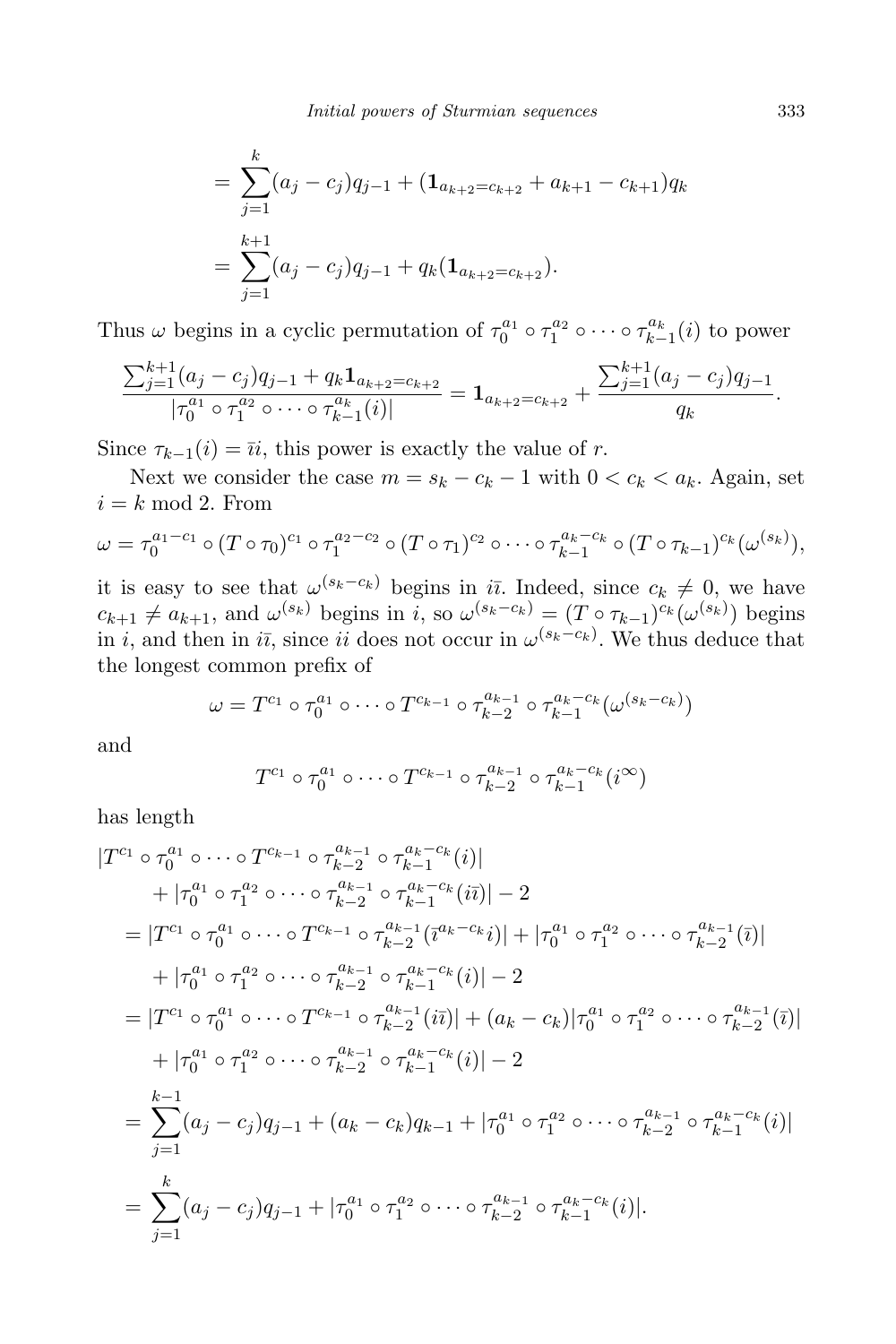We also have

$$
|\tau_0^{a_1} \circ \tau_1^{a_2} \circ \cdots \circ \tau_{k-2}^{a_{k-1}} \circ \tau_{k-1}^{a_k-c_k}(i)| = q_k - c_k q_{k-1}
$$

and thus  $\omega$  begins in a cyclic permutation of  $\tau_0^{a_1} \circ \tau_1^{a_2} \circ \cdots \circ \tau_{k-2}^{a_{k-1}}$  $\tau_{k-2}^{a_{k-1}} \circ \tau_{k-1}^{a_k-c_k}(i)$ to power

$$
1 + \frac{\sum_{j=1}^{k} (a_j - c_j) q_{j-1}}{q_k - c_k q_{k-1}}.
$$

As in the first case, this is exactly the value of r.

To prove the "conversely" part of the proposition, simply note that the formulas for the lengths above do not depend on r or m at all.  $\blacksquare$ 

Corollary 3.5.

$$
ice(\omega) = \limsup_{k \to \infty} \max \left( \frac{\sum_{j=1}^{k+1} (a_j - c_j) q_{j-1}}{q_k}, 1 + \frac{\sum_{j=1}^{k} (a_j - c_j) q_{j-1}}{q_k - c_k q_{k-1}} \right).
$$
  
Proof. Set

Proof. Set

$$
x(k) = \mathbf{1}_{a_{k+2}=c_{k+2}} + \frac{\sum_{j=1}^{k+1} (a_j - c_j) q_{j-1}}{q_k}, \quad y(k) = 1 + \frac{\sum_{j=1}^{k} (a_j - c_j) q_{j-1}}{q_k - c_k q_{k-1}}.
$$

One has, from Proposition 3.3,

$$
ice(\omega) = \max(\limsup_{k \to \infty} x(k), \limsup_{k \to \infty, 0 < c_k < a_k} y(k)).
$$

Observe that

- If  $c_k = a_k$  then  $y(k) = x(k-2)$ . Thus, if  $c_{k+2} = a_{k+2}$  then  $x(k) =$  $y(k + 2)$ .
- If  $c_k = 0$  and  $c_{k+1} = a_{k+1}$  then  $y(k) < y(k+1) = x(k-1)$ .
- If  $c_k = 0$  and  $c_{k+1} < a_{k+1}$  then  $y(k) \leq x(k)$ .

The conclusion follows from these observations.

### **4. ICE FOR SOME SPECIAL STURMIAN SEQUENCES**

4.1. Notation. In all that follows,

$$
x(k) = \mathbf{1}_{a_{k+2}=c_{k+2}} + \frac{\sum_{j=1}^{k+1} (a_j - c_j) q_{j-1}}{q_k},
$$
  

$$
x'(k) = \frac{\sum_{j=1}^{k+1} (a_j - c_j) q_{j-1}}{q_k},
$$
  

$$
y(k) = 1 + \frac{\sum_{j=1}^{k} (a_j - c_j) q_{j-1}}{q_k - c_k q_{k-1}}.
$$

One has

$$
ice(\omega) = \limsup_{k \to \infty} \max(x(k), y(k)) = \limsup_{k \to \infty} \max(x'(k), y(k)).
$$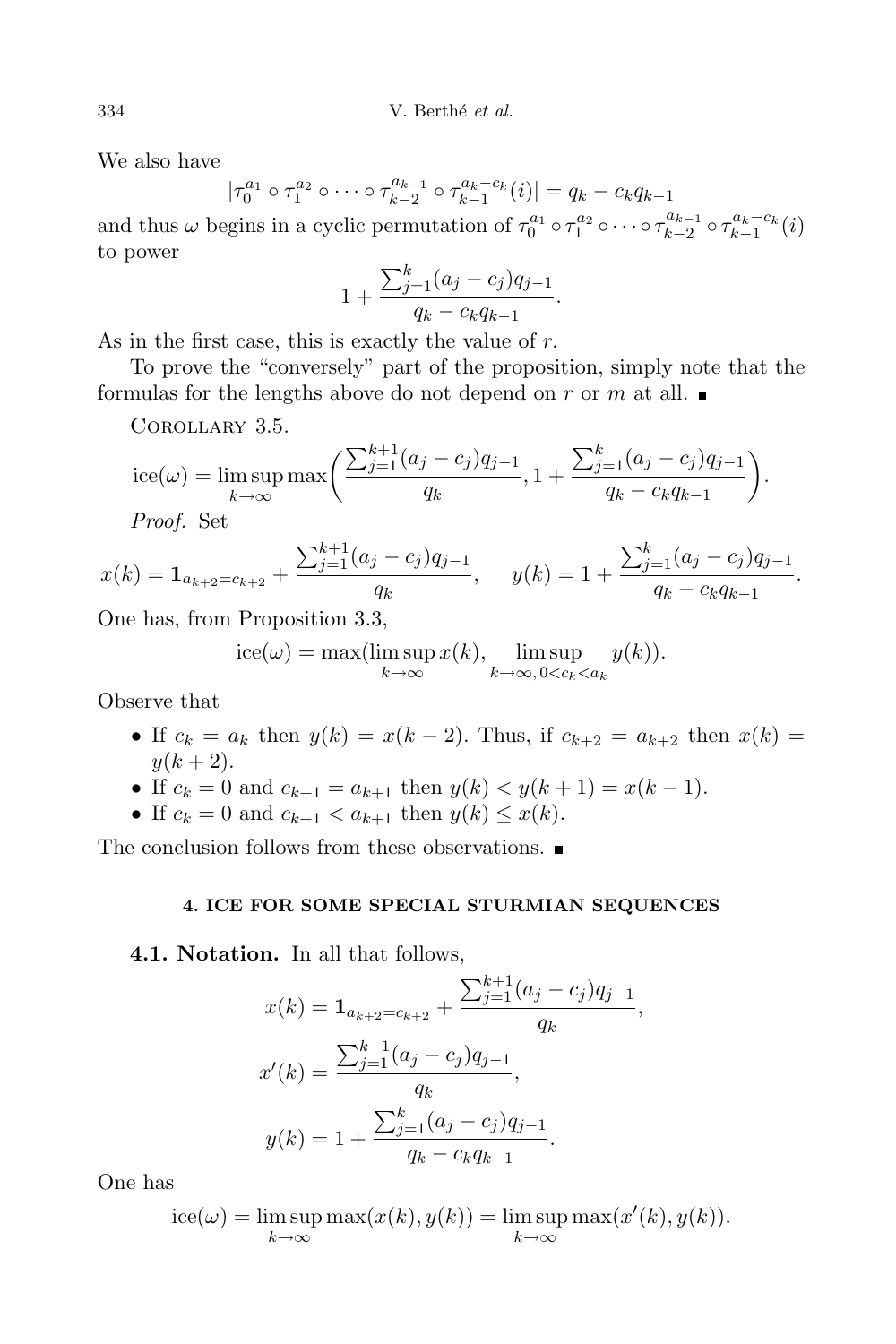4.2. Characteristic sequence. Recall that the characteristic sequence  $\omega$  of slope  $\alpha$  is the sequence obtained by setting all of the  $c_i$  equal to 0. We now prove Theorem 1.2 that we recall below.

THEOREM 1.2. Let  $\omega$  be the characteristic Sturmian sequence of slope  $\alpha$ . Then

$$
ind^*(\alpha) = 1 + ice(\omega).
$$

*Proof.* We can easily compute  $\text{ice}(\omega)$  for such sequences from Corollary 3.5:

ice(
$$
\omega
$$
) = lim sup max $\left(\frac{\sum_{j=1}^{k+1} a_j q_{j-1}}{q_k}, 1 + \frac{\sum_{j=1}^{k} a_j q_{j-1}}{q_k}\right)$   
\n= lim sup  $\frac{\sum_{j=1}^{k+1} a_j q_{j-1}}{q_k}$  = lim sup  $\frac{q_{k+1} + q_k - 2}{q_k}$  = lim sup 1 +  $\frac{q_{k+1}}{q_k}$   
\n= 1 + lim sup[ $a_{k+1}; a_k, ..., a_1$ ] = ind<sup>\*</sup>( $\alpha$ ) − 1. ■

This quantity is finite if and only if the  $a_k$  are bounded. One has  $\mathrm{ice}(\omega) \leq 3$ if and only if all but finitely many of the  $a_k$  are equal to 1, in which case  $\alpha \in \mathbb{Q}(\theta)$  and  $\text{ice}(\omega) = 1 + \theta$ .

We can recover the shift invariance of ice off the orbit of  $\omega$  as follows. Let  $\omega(-\alpha)$  be the Sturmian sequence of slope  $\alpha$  coding the orbit of  $-\alpha$ under  $R_{\alpha}$ , and let  $\omega(1-\alpha)$  be the Sturmian sequence of slope  $\alpha$  coding the orbit of  $1 - \alpha$  under  $R_{\alpha}$ . These sequences are the two shift preimages of the characteristic sequence  $\omega$ , i.e.,

 $\omega(-\alpha) = 0$ ω and  $\omega(1-\alpha) = 1$ ω.

Since  $\sigma(0a_20a_4...) = \sigma(a_10a_30...) = 0000 \cdots = \Psi(\omega)$ , it follows from Proposition 2.8 that

$$
\Psi(\omega(-\alpha)) = 0a_2 0a_4 \ldots, \quad \Psi(\omega(1-\alpha)) = a_1 0a_3 0 \ldots
$$

Corollary 3.5 shows that for  $c \in K_\alpha$ , ice( $\Psi^{-1}(c)$ ) depends only on the tail of c, which is by definition the same as that of  $\sigma(c)$  unless  $c \in \{a_1 0 a_3 0 \ldots, a_n 0 a_n 0 \ldots, a_n 0 a_n 0 \ldots, a_n 0 a_n 0 \ldots, a_n 0 a_n 0 \ldots, a_n 0 a_n 0 \ldots, a_n 0 a_n 0 \ldots, a_n 0 a_n 0 \ldots, a_n 0 a_n 0 \ldots, a_n 0 a_n 0 \ldots, a_n 0 a_n 0 \ldots, a_n 0 a_n 0 \ldots, a_n 0 a_n$  $0a_20a_4\ldots$ . Thus ice = ice ∘ T on  $X_\alpha\setminus\{\omega(-\alpha),\omega(1-\alpha)\}.$ 

By Corollary 3.5, one checks that for  $\omega(-\alpha)$ ,  $x'(2k) \ge x'(2k+1)$  and  $y(2k) \geq y(2k+1)$  for all k, and

$$
\limsup_{k \to \infty} \max(x'(2k), y(2k))
$$
\n
$$
= \limsup_{k \to \infty} \max \left( \frac{\sum_{j=1, \text{odd}}^{2k+1} a_j q_{j-1}}{q_{2k}}, 1 + \frac{\sum_{j=1, \text{odd}}^{2k} a_j q_{j-1}}{q_{2k-2}} \right)
$$
\n
$$
= \limsup_{k \to \infty} \max \left( \frac{q_{2k+1}}{q_{2k}}, 1 + \frac{q_{2k-1}}{q_{2k-2}} \right),
$$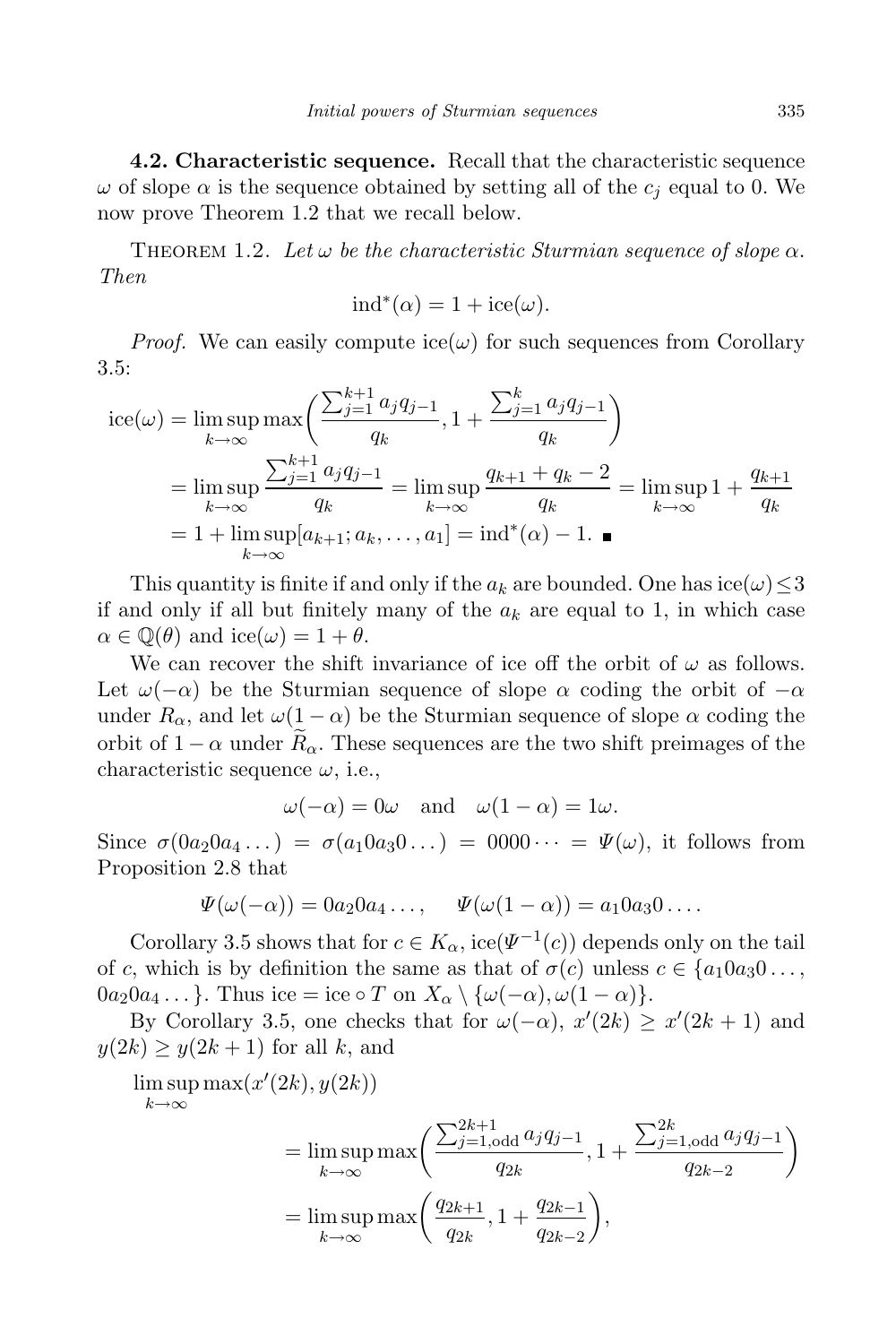hence

$$
ice(\omega(-\alpha)) = \limsup_{k \to \infty} \max\left(a_{2k+1} + \frac{q_{2k-1}}{q_{2k}}, 1 + a_{2k-1} + \frac{q_{2k-3}}{q_{2k-2}}\right),
$$

and similarly

$$
ice(\omega(1-\alpha)) = \limsup_{k \to \infty} \max\left(a_{2k+2} + \frac{q_{2k}}{q_{2k+1}}, 1 + a_{2k} + \frac{q_{2k-2}}{q_{2k-1}}\right).
$$

This implies  $\operatorname{ice}(\omega(-\alpha)) \leq \operatorname{ice}(\omega)$  and  $\operatorname{ice}(\omega(1-\alpha)) \leq \operatorname{ice}(\omega)$ . One may have equality as in the Fibonacci case  $(\alpha = \theta = [1; 1, 1, \ldots])$ , as well as a strict inequality as, for instance, for  $\alpha = [0; 3, 1, 3, 1, \dots]$ .

4.3. The "keep one" sequence. The aim of this section is to prove that there exists a Sturmian sequence of slope  $\alpha$  with very little repetition at the beginning, even if  $\alpha$  has unbounded partial quotients (and thus  $X_{\alpha}$ has arbitrarily large powers in its language).

PROPOSITION 4.1. For every irrational slope  $\alpha$  there exists a Sturmian sequence  $\omega \in X_\alpha$  such that  $\mathrm{ice}(\omega) \leq 1 + \theta$ .

Proof. This is a special case of (3) of Proposition 2.1, but we find it interesting to specifically give the S-adic expansion of such a point  $\omega$ . Set  $c_k = a_k - 1$  for all k and let  $\omega \in X_\alpha$  be the corresponding Sturmian sequence. We claim that  $\text{ice}(\omega) \leq \theta + 1$ . By Corollary 3.5,

ice(ω) = lim sup max
$$
\left(\frac{\sum_{j=1}^{k+1} q_{j-1}}{q_k}, 1 + \frac{\sum_{j=1}^{k} q_{j-1}}{q_{k-1} + q_{k-2}}\right)
$$
  
\n= lim sup max $\left(1 + \frac{\sum_{j=1}^{k} q_{j-1}}{q_k}, 1 + \frac{\sum_{j=1}^{k} q_{j-1}}{q_{k-1} + q_{k-2}}\right)$   
\n= 1 + lim sup  $\frac{\sum_{j=1}^{k} q_{j-1}}{q_{k-1} + q_{k-2}}$ .  
\nlemma completes the proof.

Our next lemma completes the proof.  $\blacksquare$ 

LEMMA 4.2. The continued fraction convergents  $q_i$  satisfy

$$
\frac{\sum_{j=1}^{k} q_{j-1}}{q_{k-1} + q_{k-2}} < \theta.
$$

Proof. Our proof is far from elegant and requires consideration of several cases. Let  $f_n$  be the Fibonacci sequence  $f_0 = 0$ ,  $f_1 = 1$  and  $f_{n+1} = f_n + f_{n-1}$ . Also, set  $a'_1 = a_1 + 1$  and  $a'_n = a_n$  for  $n \ge 2$ .

If all of the  $a'_j$ ,  $j = 1, \ldots, k-1$ , are equal to 1 then  $q_j = f_{j+1}$  for  $0 \le j \le k$ and  $\mathbf{r}$ 

$$
\frac{\sum_{j=1}^{k} q_{j-1}}{q_{k-1} + q_{k-2}} = \frac{f_{k+2} - 1}{f_{k+1}} < \theta,
$$

since  $f_{k+2}/f_{k+1}$  is one of the continued fraction convergents for  $\theta$ .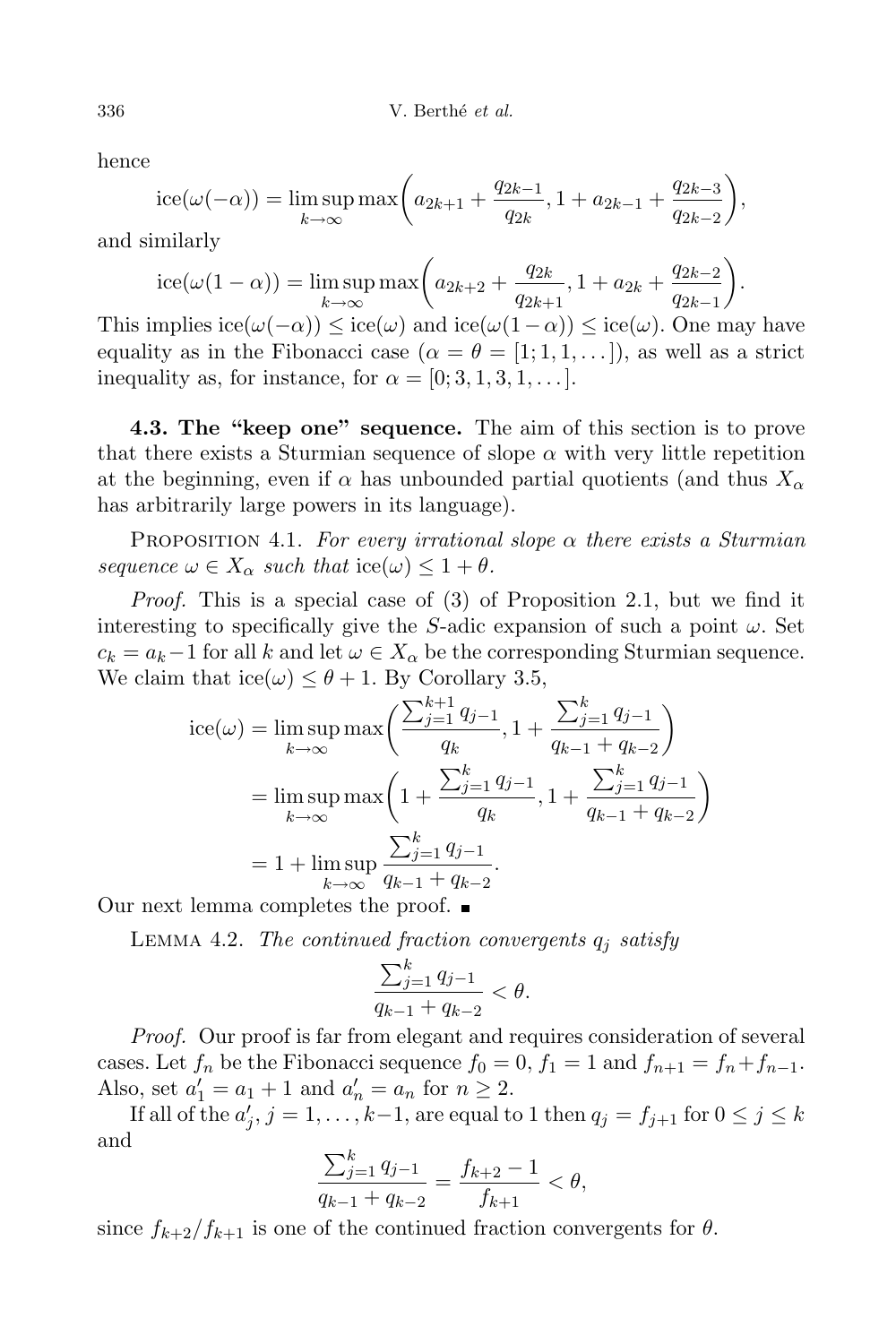Otherwise we let  $l \in \{1, 2, ..., k-2\}$  be the greatest index for which  $a'_l \neq 1$ , or we set  $l = 1$  if  $a'_1 = \cdots = a'_{k-2} = 1$  (and thus  $a'_{k-1} > 1$ ). We have

$$
q_r = f_{r-l+1}q_l + f_{r-l}q_{l-1} \quad \text{ for } l \le r \le k-2,
$$

and from the recursive definitions,

$$
\frac{\sum_{j=1}^{k} q_{j-1}}{q_{k-1} + q_{k-2}} = \frac{(f_{k-l+2} - 1)q_l + (f_{k-l+1} - 1)q_{l-1} + (a'_{k-1} - 1)q_{k-2} + \sum_{j=1}^{l} q_{j-1}}{f_{k-l+1}q_l + f_{k-l}q_{l-1} + (a'_{k-1} - 1)q_{k-2}} = \frac{(f_{k-l+2} - 1 + (a'_{k-1} - 1)f_{k-l-1})q_l + (f_{k-l+1} + (a'_{k-1} - 1)f_{k-l-2})q_{l-1} + \sum_{j=1}^{l-1} q_{j-1}}{(f_{k-l+1} + (a'_{k-1} - 1)f_{k-l-1})q_l + (f_{k-l} + (a'_{k-1} - 1)f_{k-l-2})q_{l-1}} = \frac{(f_{k-l+2} + (a'_{k-1} - 1)f_{k-l-1})q_l + (f_{k-l+1} - a'_l + (a'_{k-1} - 1)f_{k-l-2})q_{l-1} + \sum_{j=1}^{l-2} q_{j-1}}{(f_{k-l+1} + (a'_{k-1} - 1)f_{k-l-1})q_l + (f_{k-l} + (a'_{k-1} - 1)f_{k-l-2})q_{l-1}} = \frac{(f_{k-l+2} + (a'_{k-1} - 1)f_{k-l-1})q_l + (f_{k-l+1} - (a'_l - 1) + (a'_{k-1} - 1)f_{k-l-2})q_{l-1}}{(f_{k-l+1} + (a'_{k-1} - 1)f_{k-l-1})q_l + (f_{k-l+1} - (a'_l - 1) + (a'_{k-1} - 1)f_{k-l-2})q_{l-1}},
$$

since  $q_0 + \cdots + q_{l-3} < q_{l-1}$ . We shall use the fact that  $(a + b)/(c + d)$  is between  $a/c$  and  $b/d$  for any positive real numbers  $a, b, c, d$ .

If  $a'_{k-1} > 1$  then, since  $\frac{f_{n+1}+m}{f_n+m} < \theta$  for any positive integers  $m, n$ , we have

$$
\frac{f_{k-l+2}+(a'_{k-1}-1)f_{k-l-1}}{f_{k-l+1}+(a'_{k-1}-1)f_{k-l-1}}<\theta,\quad \frac{f_{k-l+1}-(a'_{l}-1)+(a'_{k-1}-1)f_{k-l-2}}{f_{k-l}+(a'_{k-1}-1)f_{k-l-2}}<\theta,
$$

and the desired inequality follows.

 $\frac{1}{2}$ 

We are left to consider the possibility that  $a'_{k-1} = 1$  and  $a'_{k} > 1$ . The inequality above simplifies to

$$
\frac{\sum_{j=1}^{k} q_{j-1}}{q_{k-1} + q_{k-2}} \le \frac{f_{k-l+2}q_l + (f_{k-l+1} - (a'_l - 1))q_{l-1}}{f_{k-l+1}q_l + f_{k-l}q_{l-1}}.
$$

If  $k - l$  is even then

$$
\frac{f_{k-l+2}}{f_{k-l+1}} < \theta, \quad \frac{f_{k-l+1} - (a'_l - 1)}{f_{k-l}} \le \frac{f_{k-l+1} - 1}{f_{k-l}} < \theta,
$$

and the desired inequality follows. In case  $k - l$  is odd, we have  $k - l \geq 3$ and  $f_{k-l+1}/f_{k-l} < \theta$ . Since

$$
(a'_l - 1)q_{l-1} > \frac{a'_l - 1}{a'_l + 1} q_l \ge \frac{1}{3} q_l,
$$

we have

$$
\frac{\sum_{j=1}^{k} q_{j-1}}{q_{k-1} + q_{k-2}} \le \frac{(f_{k-l+2} - 1/3)q_l + f_{k-l+1}q_{l-1}}{f_{k-l+1}q_l + f_{k-l}q_{l-1}}
$$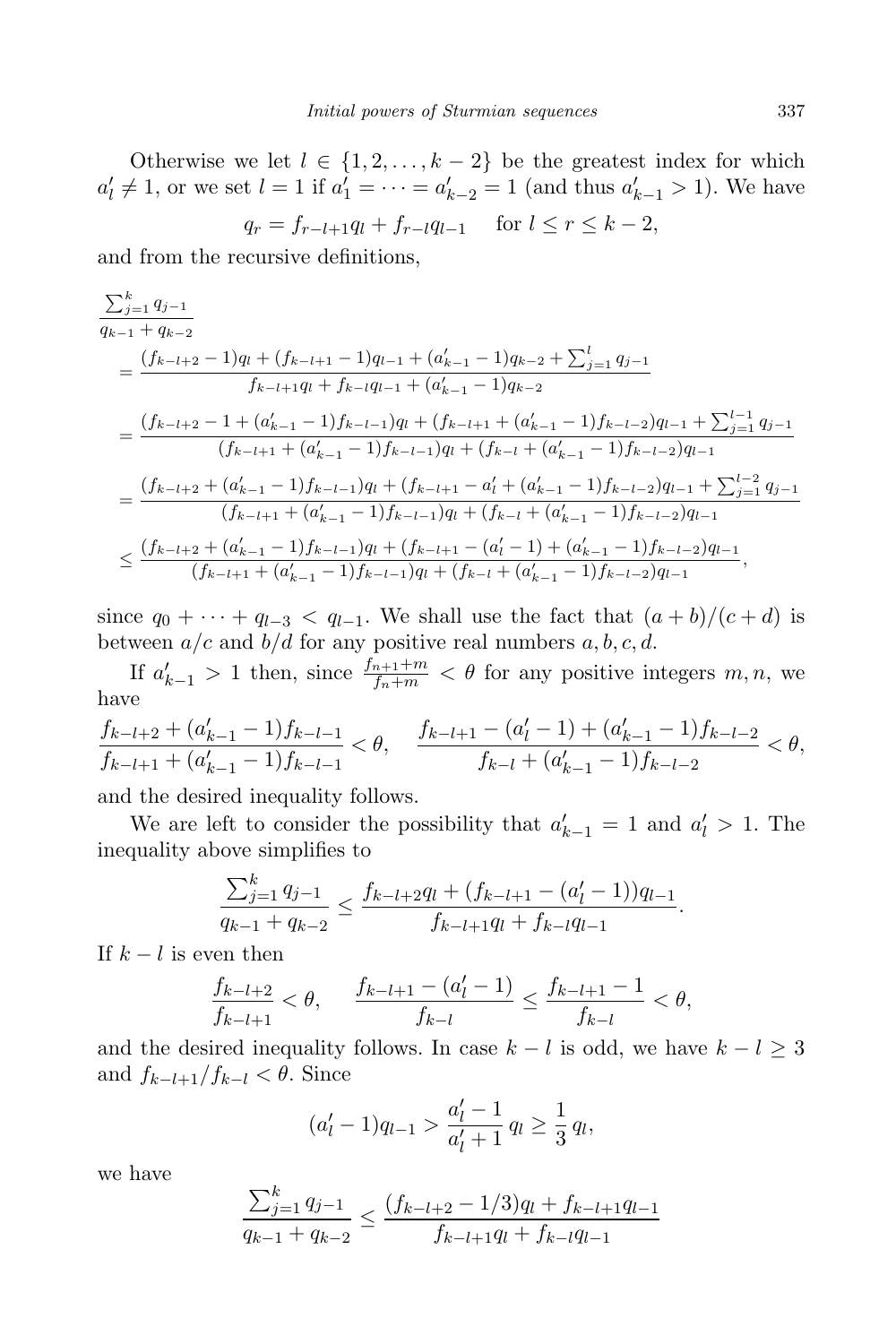and the observation that  $(f_n-1/3)/f_{n-1} < \theta$  for  $n \geq 5$  completes the proof.

REMARKS. By Proposition 3.3, all prefix powers  $r \geq 2$  in the "keep one" Sturmian sequence of slope  $\alpha$  are of the form

$$
1 + \frac{\sum_{j=1}^{k} q_{j-1}}{q_k} \quad \text{or} \quad 1 + \frac{\sum_{j=1}^{k} q_{j-1}}{q_{k-1} + q_{k-2}}.
$$

We have  $q_k \geq q_{k-1} + q_{k-2}$  for  $k \geq 2$  and thus, by Lemma 4.2, the Sturmian sequence obtained this way begins in no  $1 + \theta$  power at all. It is easy to see from the proof of Lemma 4.2 that

$$
\limsup_{k \to \infty} 1 + \frac{\sum_{j=1}^{k} q_{j-1}}{q_{k-1} + q_{k-2}} \le 1 + \theta
$$

with equality if and only if  $(a_k)_{k>1}$  has arbitrarily long strings of consecutive ones. Thus,

$$
ice("keep one") \le 1 + \theta.
$$

One can show that equality holds in this last expression if and only if every sequence of slope  $\alpha$  has ice  $\geq 1 + \theta$ .

4.4. The Fibonacci case. We prove some characteristic properties of the Fibonacci Sturmian shift  $X_{1/\theta} = X_{\theta-1}$ , which we henceforth denote by  $X_{\theta}$ . Let us recall that according to the results of Section 4.2, the function ice is shift invariant on  $X_{\theta}$ , and ice( $\omega$ ) =  $1 + \theta$  if  $\omega$  belongs to the Z-orbit of the characteristic sequence. The first statement of the following proposition also occurs in [9].

PROPOSITION 4.3. Every  $\omega$  in the Fibonacci shift  $X_{\theta}$  begins in arbitrarily large cubes except those  $\omega$  in the shift orbit of the characteristic sequence. Furthermore, suppose  $\omega \in X_{\theta}$  is not in the shift orbit of the characteristic sequence. Then ice( $\omega$ ) = 2+ $\theta$  if and only if the Ostrowski expansion  $(c_k)_{k\geq 1}$ of  $\omega$  contains arbitrarily long strings of consecutive 0s.

*Proof.* Here we have  $a_1 = 0$  and  $a_j = 1$  for all  $j \geq 2$ . Observe that for  $\omega \in X_{\theta},$ 

$$
ice(\omega) = \limsup_{k \to \infty} y(k).
$$

Indeed, this is an immediate consequence of the following:

• if  $a_{k+1} = c_{k+1} = 1$ , then  $c_k = 0$ , and  $y(k) = x'(k) + 1$ ;

- if  $c_{k+1} = c_k = 0$ , then  $y(k) = x'(k)$ ;
- if  $c_{k+1} = 0$  and  $c_k = 1$ , then  $c_{k-1} = 0$ , and  $y(k) = 1 + x'(k-2)$ .

Let  $\omega$  be a Sturmian sequence of slope  $\theta$ , with Ostrowski expansion  $(c_k)_{k\geq 1}$ , not belonging to the shift orbit of the characteristic sequence. That is,  $(c_k)_{k\geq 1}$  ends with neither  $0101010...$  nor  $00000...$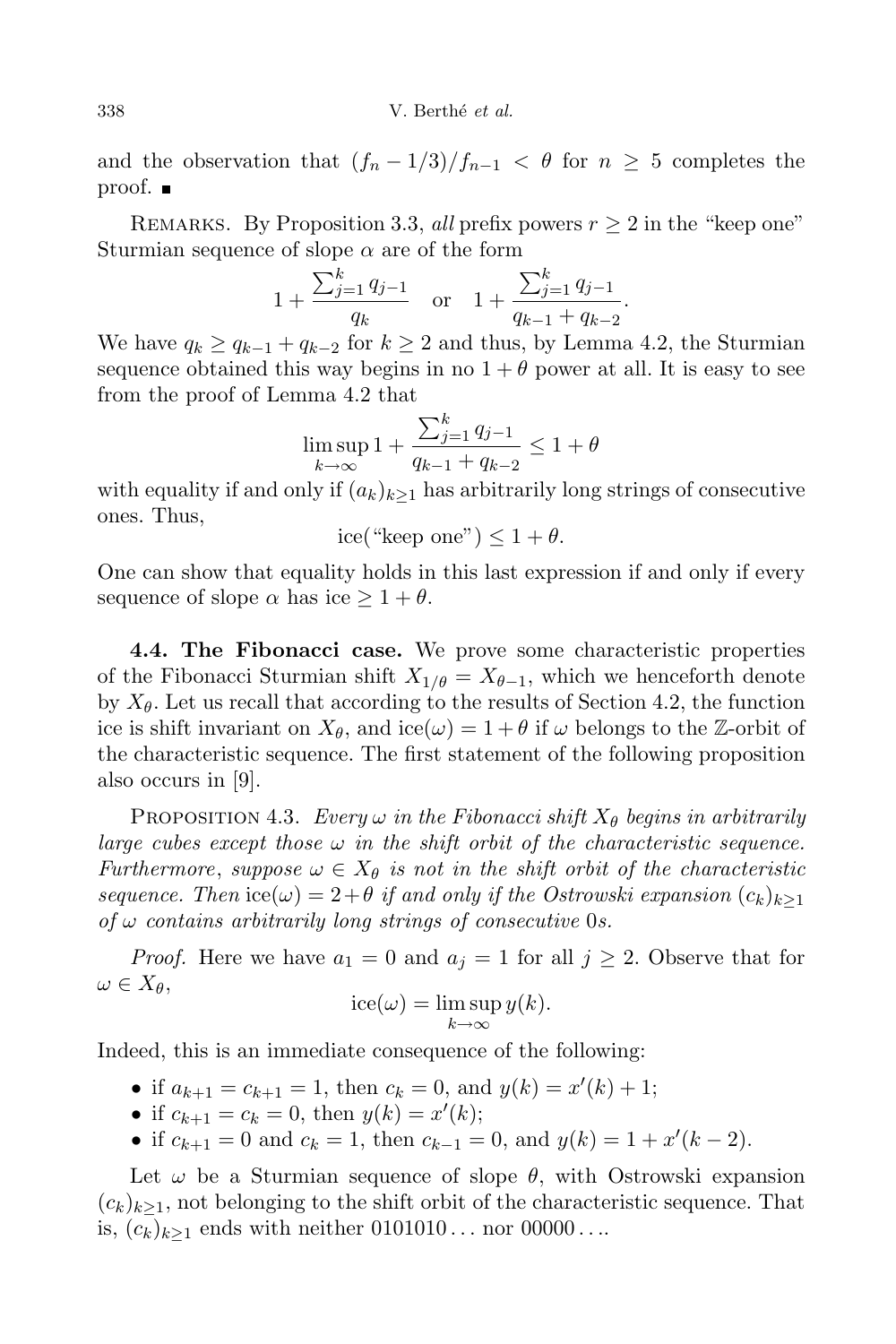The pattern 001 must appear infinitely often in the sequence  $(c_k)_{k\geq 1}$ . Consider an integer k for which  $(c_{k-2}, c_{k-1}, c_k) = (0, 0, 1)$ . We have

$$
y(k) = 1 + \frac{q_{k-2} + q_{k-3} + \sum_{j=2}^{k-3} (1 - c_j) q_{j-1}}{q_{k-2}}.
$$

One easily proves by induction that for any positive integer  $l$ ,

$$
\sum_{j=2}^{l} (1 - c_j) q_{j-1} \ge q_{l-1} - 1,
$$

with equality if and only if  $c_{l-i} \equiv l-i+1 \mod 2$ , for  $j = 0, 1, \ldots, l-1$ . Thus, if k is large enough that  $(c_j)_{j=1}^{k-3}$  contains two consecutive 0s, the prefix of  $\omega$ of length  $q_{k-2}$  has prefix power

$$
y(k) \ge 2 + \frac{q_{k-3} + q_{k-4}}{q_{k-2}} = 3.
$$

Consider now an arbitrary index k. If  $c_k = 0$  then

$$
y(k) = 1 + \frac{\sum_{j=2}^{k-1} (1 - c_j)q_{j-1}}{q_k} \le 1 + \frac{\sum_{j=2}^{k-1} q_{j-1}}{q_k} = 1 + \frac{q_{k+1} - 2}{q_k} < 1 + \theta,
$$

and if  $c_k = 1$  then

$$
y(k) = 2 + \frac{\sum_{j=2}^{k-2} (1 - c_j)q_{j-1}}{q_{k-2}} = 2 + \frac{q_{k-1} - \sum_{j=2}^{k-2} c_j q_{j-1}}{q_{k-2}}.
$$

Since  $q_{k-1}/q_{k-2} \to \theta$  as  $k \to \infty$ , we see that ice( $\omega$ ) = 2 +  $\theta$  if and only if  $(c_k)_{k>1}$  contains arbitrarily long strings of consecutive 0s and infinitely many 1s.  $\blacksquare$ 

### **5. SMALLEST PREFIX POWERS**

Now we turn our attention to minimizing ice over  $X_{\alpha}$  and proving Theorem 1.1, which we recall below.

THEOREM 1.1. Let  $\alpha = [0; a_1, a_2, a_3, \ldots]$  be an irrational number and  $X_{\alpha}$  be the set of all Sturmian sequences of slope  $\alpha$ . Then there is a Sturmian sequence  $\omega \in X_\alpha$  with  $\text{ice}(\omega) = 2$  if and only if for each pair of positive integers  $(s, t)$  with  $s > 1$  there are only finitely many k for which  $(a_k, a_{k+1}) =$  $(s, t)$  or  $(a_k, a_{k+1}, a_{k+2}) = (1, 1, t).$ 

We deduce from this theorem that if  $min(ice(X_{\alpha})) = 2$  then  $\alpha$  has unbounded partial quotients and only finitely many strings of more than two consecutive 1s in its sequence of partial quotients  $(a_k)_{k\geq 1}$ . The set of  $\alpha$  with this property has measure zero, since every finite sequence of positive integers appears infinitely many times in the sequence of partial quotients of almost every real number (see for instance [11]). In particular, no Sturmian shift with a quadratic slope can contain a sequence of ice equal to 2, and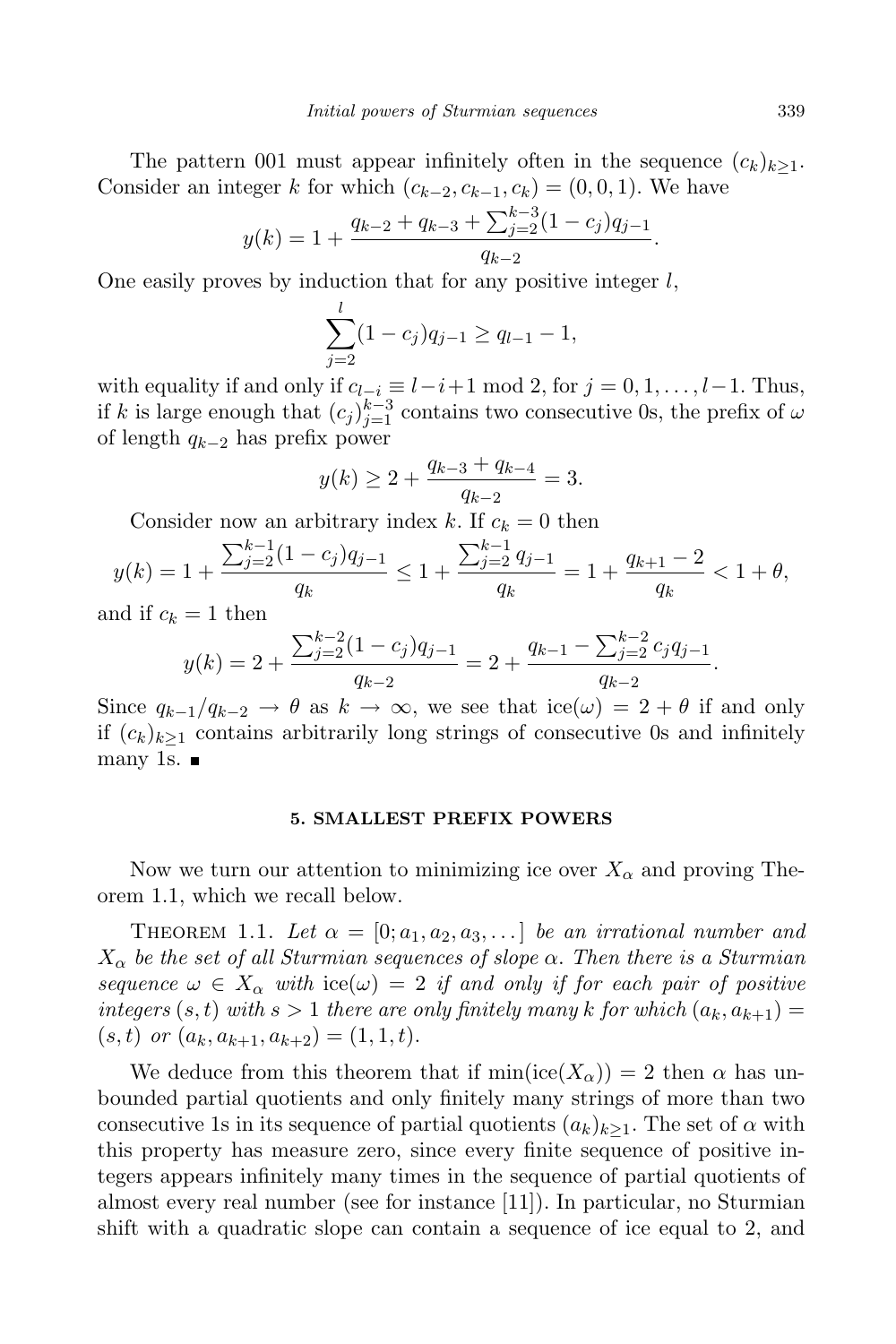by Proposition 2.11, there are no substitutive Sturmian sequences  $\omega$  with  $ice(\omega) = 2.$ 

**5.1. Some first restrictions.** Given the partial quotients  $a_k$  of  $\alpha$  we must choose the  $c_k$  (satisfying the admissibility condition (1)) so as to minimize the lim sup in Corollary 3.5. A couple of observations will help narrow the playing field:

• If  $a_k - c_k > 2$  for infinitely many k then ice( $\omega$ ) ≥ 3. Indeed, if  $a_k - c_k$  $>$  3, then

$$
x'(k-1) \ge \frac{(a_k - c_k)q_{k-1}}{q_{k-1}} \ge 3.
$$

• Given a sequence  $c_k$  we can define a new sequence  $c'_k$  by setting

$$
c'_{k} = \begin{cases} c_{k} & \text{if } a_{k} = c_{k} \text{ or } a_{k+1} = c_{k+1}, \\ a_{k} - 1 & \text{otherwise.} \end{cases}
$$

The sequence  $c'_{k}$  also satisfies the admissibility condition (1) and determines a Sturmian sequence of slope  $\alpha$ , and the only quantities in the formula of Corollary 3.5 which are increased by substituting the  $c'_{k}$  for the  $c_{k}$  are the ones of the form

$$
y(k) = 1 + \frac{\sum_{j=1}^{k} (a_j - c_j) q_{j-1}}{q_k - c_k q_{k-1}}
$$

where k is an index for which  $c'_k \neq c_k$ , in which case  $c'_k = a_k - 1 > c_k$ and

$$
1 + \frac{\sum_{j=1}^{k} (a_j - c'_j)q_{j-1}}{q_k - c'_k q_{k-1}} = 1 + \frac{\sum_{j=1}^{k} (a_j - c'_j)q_{j-1}}{q_{k-1} + q_{k-2}} < 1 + \frac{\sum_{j=1}^{k} (a_j - c'_j)q_{j-1}}{q_{k-1}} \leq \frac{\sum_{j=1}^{k} (a_j - c_j)q_{j-1}}{q_{k-1}}
$$

so that ice of the new sequence is no greater than that of the given sequence.

Consequently, in our quest to minimize ice over  $X_\alpha$  we need only consider sequences which for each  $k$  satisfy

- $c_k \in \{0, a_k 1, a_k\},\$
- if  $c_k = 0$  or if  $c_{k+1} = a_{k+1}$ , then  $a_k = 1$ .

**5.2. Special slopes.** We describe those slopes  $\alpha$  for which  $X_{\alpha}$  has a sequence with ice equal to 2. First we rule out some of the noncontenders.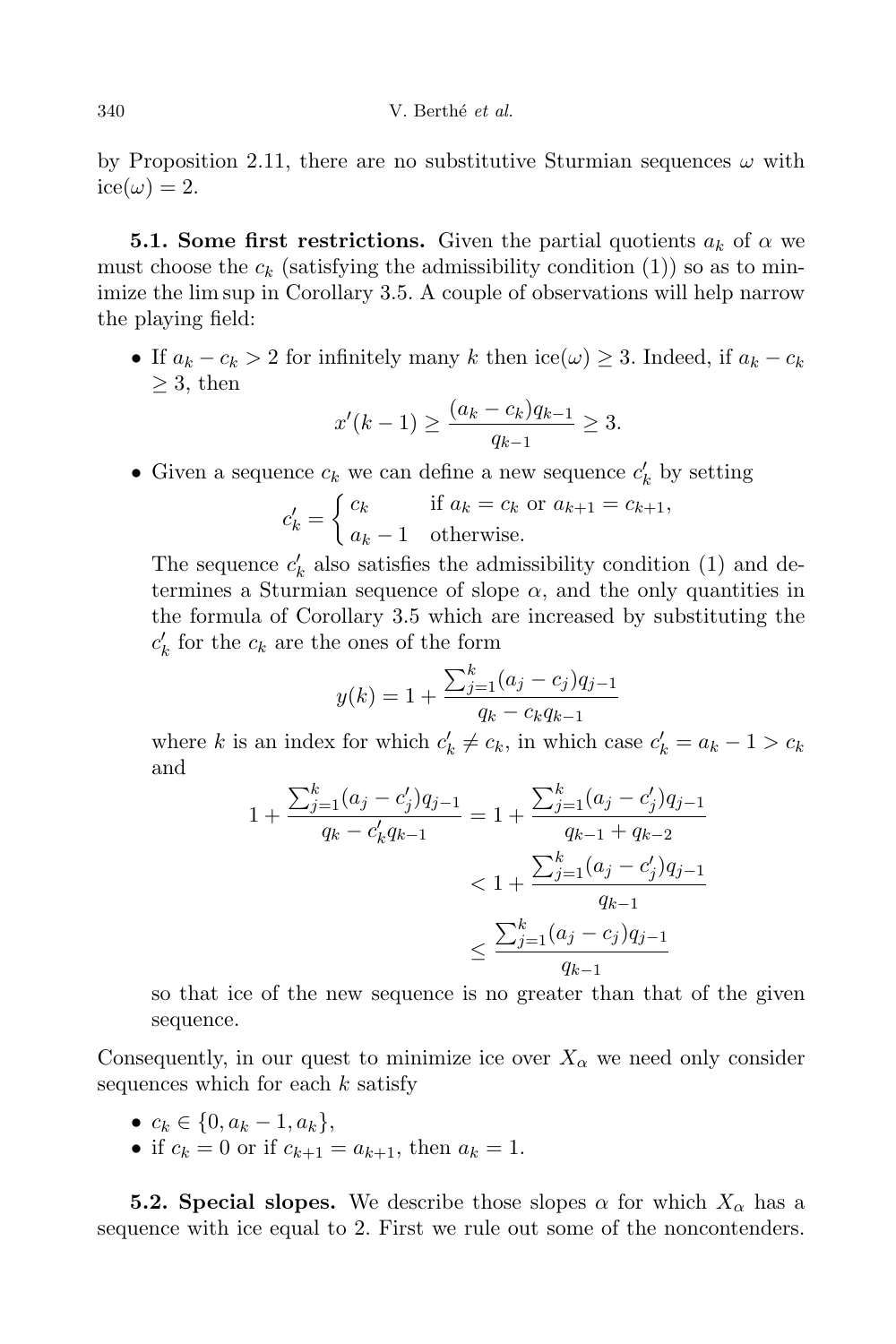As before,

$$
\alpha = [0; a_1 + 1, a_2, a_3, \dots], \quad x(k) = \mathbf{1}_{a_{k+2}=c_{k+2}} + \frac{\sum_{j=1}^{k+1} (a_j - c_j) q_{j-1}}{q_k},
$$

$$
x'(k) = \frac{\sum_{j=1}^{k+1} (a_j - c_j) q_{j-1}}{q_k}, \quad y(k) = 1 + \frac{\sum_{j=1}^{k} (a_j - c_j) q_{j-1}}{q_k - c_k q_{k-1}}.
$$

PROPOSITION 5.1. If  $(s, t)$  is a pair of integers with  $s > 1$  such that  $(a_k, a_{k+1}) = (s, t)$  for infinitely many k then every  $\omega \in X_\alpha$  has

$$
ice(\omega) \ge 2 + \frac{1}{2(s+1)(t+1)+1}.
$$

Proof. From the results of the previous section, we can restrict ourselves to sequences  $(c_k)_{k>1}$  which satisfy: for all k, if  $c_k = 0$  then  $a_k = 1$ . Fix now an index k for which  $a_k > 1$  (and hence  $c_k \geq 1$ ). There are three cases to consider:

C1: 
$$
c_{k+2} = a_{k+2}
$$
. Then  $c_{k+1} = 0$ . We have  
\n
$$
y(k+2) = 1 + \frac{\sum_{j=1}^{k+1} (a_j - c_j) q_{j-1}}{q_k} \ge 1 + a_{k+1} + \frac{a_{k-1} q_{k-2}}{q_k}
$$
\n
$$
\ge 1 + a_{k+1} + \frac{1}{2a_k + 1}.
$$

C2:  $c_{k+2} \le a_{k+2} - 2$ . We have

$$
x(k+1) \ge a_{k+2} - c_{k+2} + \frac{\sum_{j=1}^{k+1} (a_j - c_j) q_{j-1}}{q_{k+1}}
$$
  
 
$$
\ge a_{k+2} - c_{k+2} + \frac{a_k q_{k-1}}{q_{k+1}}
$$
  
 
$$
\ge a_{k+2} - c_{k+2} + \frac{1}{2a_{k+1} + 1}.
$$

C3:  $c_{k+2} = a_{k+2} - 1$ . Using the fact that  $c_{k+1} < a_{k+1}$ , which follows here from the hypothesis that  $a_k > 1$ , we have

$$
y(k+2) = 1 + \frac{q_{k+1} + \sum_{j=1}^{k+1} (a_j - c_j) q_{j-1}}{q_{k+1} + q_k}
$$
  
\n
$$
\geq 1 + \frac{q_{k+1} + q_k + \sum_{j=1}^k (a_j - c_j) q_{j-1}}{q_{k+1} + q_k} \geq 2 + \frac{a_{k-1} q_{k-2}}{q_{k+1} + q_k}
$$
  
\n
$$
\geq 2 + \frac{1}{2(a_k + 1)(a_{k+1} + 1) + 1}.
$$

In every case, one of  $x(k + 1)$ ,  $y(k + 1)$  and  $y(k + 2)$  is at least

$$
2 + \frac{1}{2(a_k+1)(a_{k+1}+1)+1}.
$$

The result follows from this fact and Proposition 3.3.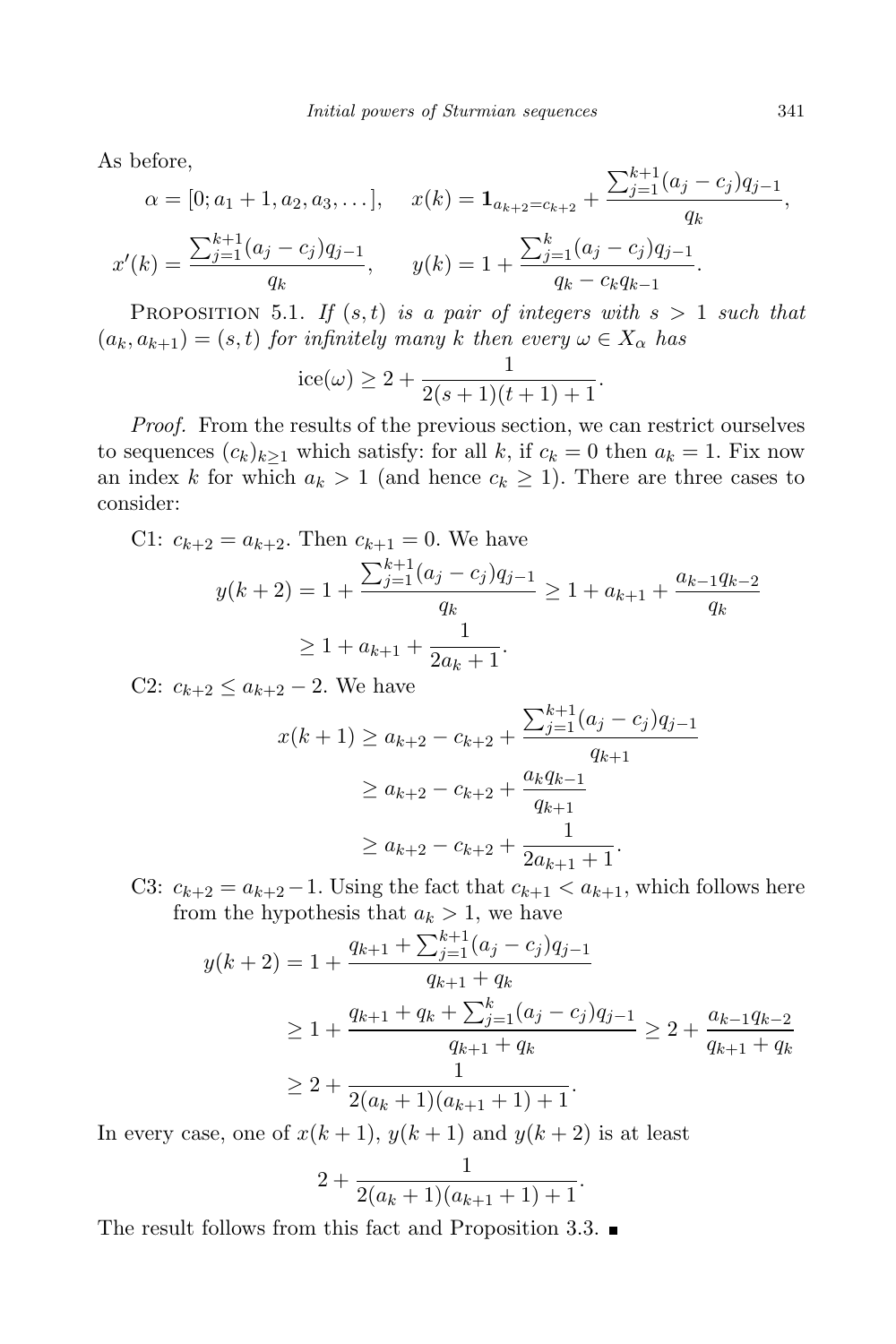342 V. Berthé et al.

PROPOSITION 5.2. If t is an integer such that  $(a_k, a_{k+1}, a_{k+2}) = (1, 1, t)$ for infinitely many k then every  $\omega \in X_{\alpha}$  has

$$
ice(\omega) \ge 2 + \frac{1}{8t + 1}.
$$

*Proof.* Fix an index k for which  $a_k = a_{k+1} = 1$ , and set  $t = a_{k+2}$ . We can save ourselves some labor by noting that in our proof of Proposition 5.1 the assumption  $a_k > 1$  was used only in the third of the three cases, to deduce that  $c_{k+1} < a_{k+1}$ ; in the first two cases the same estimates are valid and we see that one of  $x(k+1)$  and  $y(k+2)$  is at least  $2+1/9 \ge 2+1/(8a_{k+2}+1)$  $2 + 1/(8t + 1)$ .

In the case that  $c_{k+1} = a_{k+1}$  we must have  $c_{k+2} < a_{k+2}$ ; if we replace k with  $k + 1$  in our proof of Proposition 5.1, we find that one of  $x(k + 2)$  and  $y(k+3)$  is at least

$$
2 + \frac{1}{4(a_{k+2}+1)+1} \ge 2 + \frac{1}{8a_{k+2}+1} = 2 + \frac{1}{8t+1}.
$$

## **5.3. Proof of Theorem 1.1.** Finally, we can prove the main theorem.

Proof of Theorem 1.1. One direction follows from the preceding propositions. Let us prove the converse. Let  $\alpha$  be as in the statement of the theorem, that is, for each pair of positive integers  $(s, t)$  with  $s > 1$  there are only finitely many indices  $k$  for which

(3) 
$$
(a_k, a_{k+1}) = (s, t) \text{ or } (a_k, a_{k+1}, a_{k+2}) = (1, 1, t).
$$

We shall define the sequence  $(c_k)_{k>1}$  and check that the Sturmian sequence it represents has ice equal to 2. Since ice does not depend on the first values of  $c_k$ , we will define the  $c_k$  for k large enough such that the pattern 111 no longer appears in  $a_k, a_{k+1}, \ldots$ . We just require that the first values of  $(c_k)_{k\geq 1}$  satisfy the admissibility condition (1). Here it is:

$$
c_k = \begin{cases} a_k - 1 & \text{if } a_k > 1, \ a_{k-1} > 1, \\ a_k - 1 & \text{if } a_k > 1, \ a_{k-1} = a_{k-2} = 1, \\ a_k & \text{if } a_k > 1, \ a_{k-1} = 1, \ a_{k-2} > 1, \\ 0 & \text{if } a_k = 1, \ a_{k-1} > 1, \\ a_k & \text{if } a_k = 1, \ a_{k-1} = 1. \end{cases}
$$

We verify the admissibility condition: If  $c_k = a_k$  then either  $a_k > 1, a_{k-1} = 1$ and  $a_{k-2} > 1$  or  $a_k = 1$ ,  $a_{k-1} = 1$  and thus  $a_{k-2} > 1$ ; in both cases we have  $c_{k-1} = 0.$ 

Note that  $a_k - c_k \in \{0, 1\}$  for all  $k \geq 1$ , hence  $x'(k) \leq y(k)$  for every  $k \geq 1$ . Assume that  $\mathrm{ice}(\omega) > 2$ . Then there exists  $\varepsilon > 0$  such that  $y(k) \geq 2+\varepsilon$ holds for infinitely many integers  $k$ ; among those  $k$ , one of the following four possibilities holds for infinitely many of them: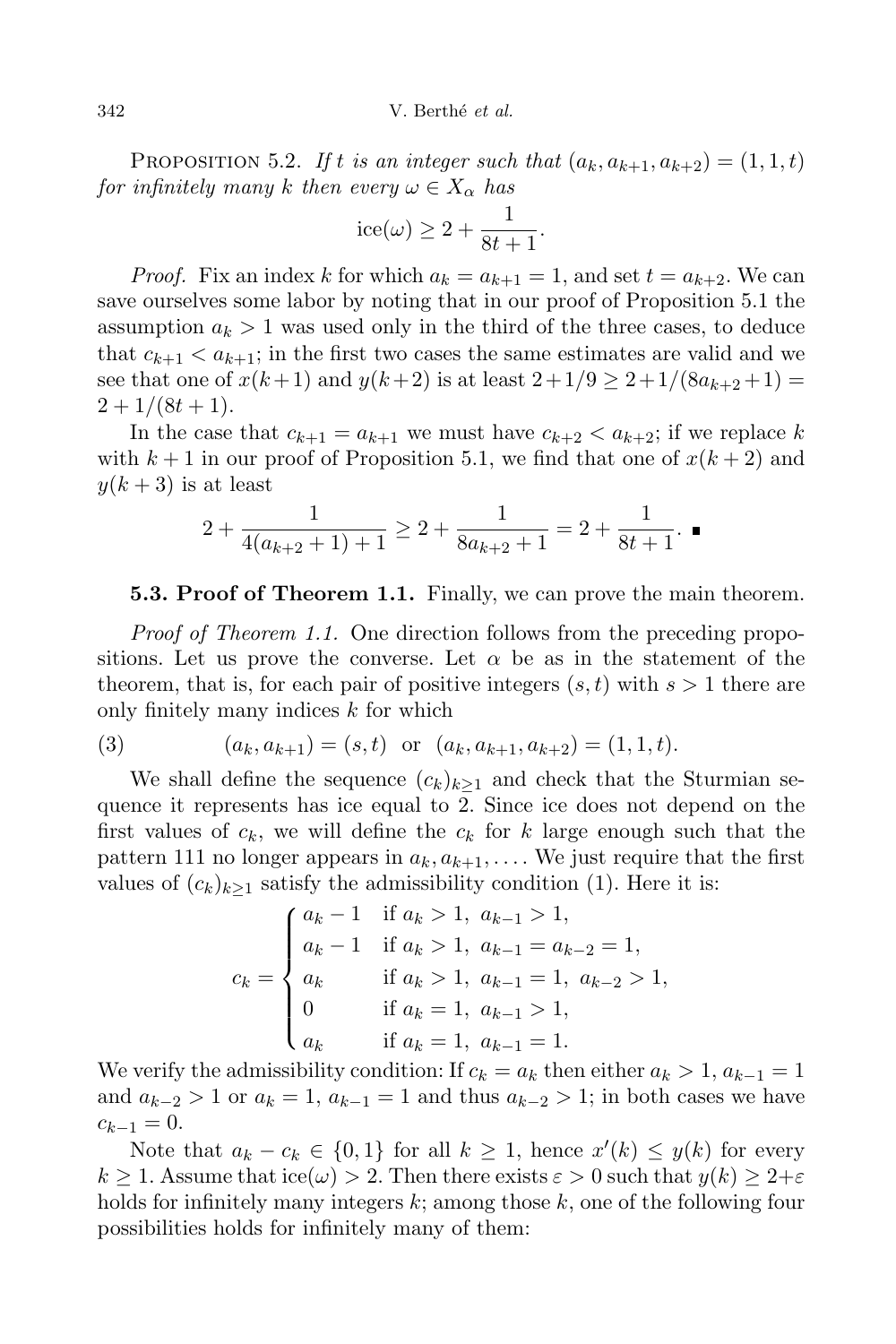A: 
$$
a_k > 1
$$
 and  $c_k = a_k - 1$ ;  
\nB:  $a_k > 1$  and  $c_k = a_k$ ;  
\nC:  $a_k = a_{k-1} = 1$ ;  
\nD:  $a_k = 1$  and  $a_{k-1} > 1$ .

CASE A. Suppose  $a_k > 1$  and  $c_k = a_k - 1$ . Then either  $a_{k-1} > 1$  or  $a_{k-1} = a_{k-2} = 1$ . We thus get

$$
2 + \varepsilon \le y(k) \le 1 + \frac{\sum_{j=1}^{k} (a_j - c_j) q_{j-1}}{q_{k-1} + q_{k-2}},
$$

therefore

$$
(1+\varepsilon)(q_{k-1}+q_{k-2}) \leq \sum_{j=1}^k q_{j-1} \leq q_{k-1}+q_{k-2}+q_{k-3}+\sum_{j=1}^{k-3} q_{j-1}.
$$

Since

$$
\sum_{j=1}^{k-3} q_{j-1} \le \sum_{j=1}^{k-3} a_j q_{j-1} \le q_{k-3} + q_{k-4},
$$

we have

$$
\varepsilon(q_{k-1} + q_{k-2}) \le 2q_{k-3} + q_{k-4},
$$

hence

$$
\varepsilon (a_{k-1}q_{k-2} + a_{k-2}q_{k-3}) \leq 3q_{k-3} \leq 3q_{k-2}.
$$

In particular,  $\varepsilon(a_{k-1}q_{k-2}) \leq 3q_{k-2}$  and  $\varepsilon(a_{k-2}q_{k-3}) \leq 3q_{k-3}$  hold for infinitely many  $k$ , therefore there exists a pair of integers  $(s, t)$  such that  $(a_{k-2}, a_{k-1}) = (s, t)$  for infinitely many k. It follows from our assumption (3) on  $\alpha$  that  $s = 1$ . There are two cases to consider:

• 
$$
s = t = 1
$$
, and thus for infinitely many  $k$ ,  
\n $a_k > 1$ ,  $a_{k-1} = a_{k-2} = 1$ ,  $c_k = a_k - 1$ ,  $c_{k-1} = a_{k-1}$ ,  
\n(4)

$$
a_{k-3} > 1
$$
,  $c_{k-2} = 0$ ,  $c_{k-3} \ge a_{k-3} - 1$ ,

and

$$
2 + \varepsilon \le y(k) \le 1 + \frac{q_{k-1} + q_{k-3} + q_{k-4} + \sum_{j=1}^{k-4} (a_j - c_j)q_{j-1}}{q_{k-1} + q_{k-2}}
$$
  
= 
$$
1 + \frac{q_{k-1} + q_{k-2} + \sum_{j=1}^{k-4} (a_j - c_j)q_{j-1}}{q_{k-1} + q_{k-2}},
$$

and thus

$$
\varepsilon(q_{k-1} + q_{k-2}) \le 2q_{k-4}.
$$

As

$$
q_{k-1} + q_{k-2} = q_{k-2} + q_{k-3} + q_{k-3} + q_{k-4} = 3q_{k-3} + 2q_{k-4}
$$
  
\n
$$
\geq (3a_{k-3} + 2)q_{k-4},
$$

we see that

$$
\varepsilon (3a_{k-3}+2)q_{k-4}\le 2q_{k-4}.
$$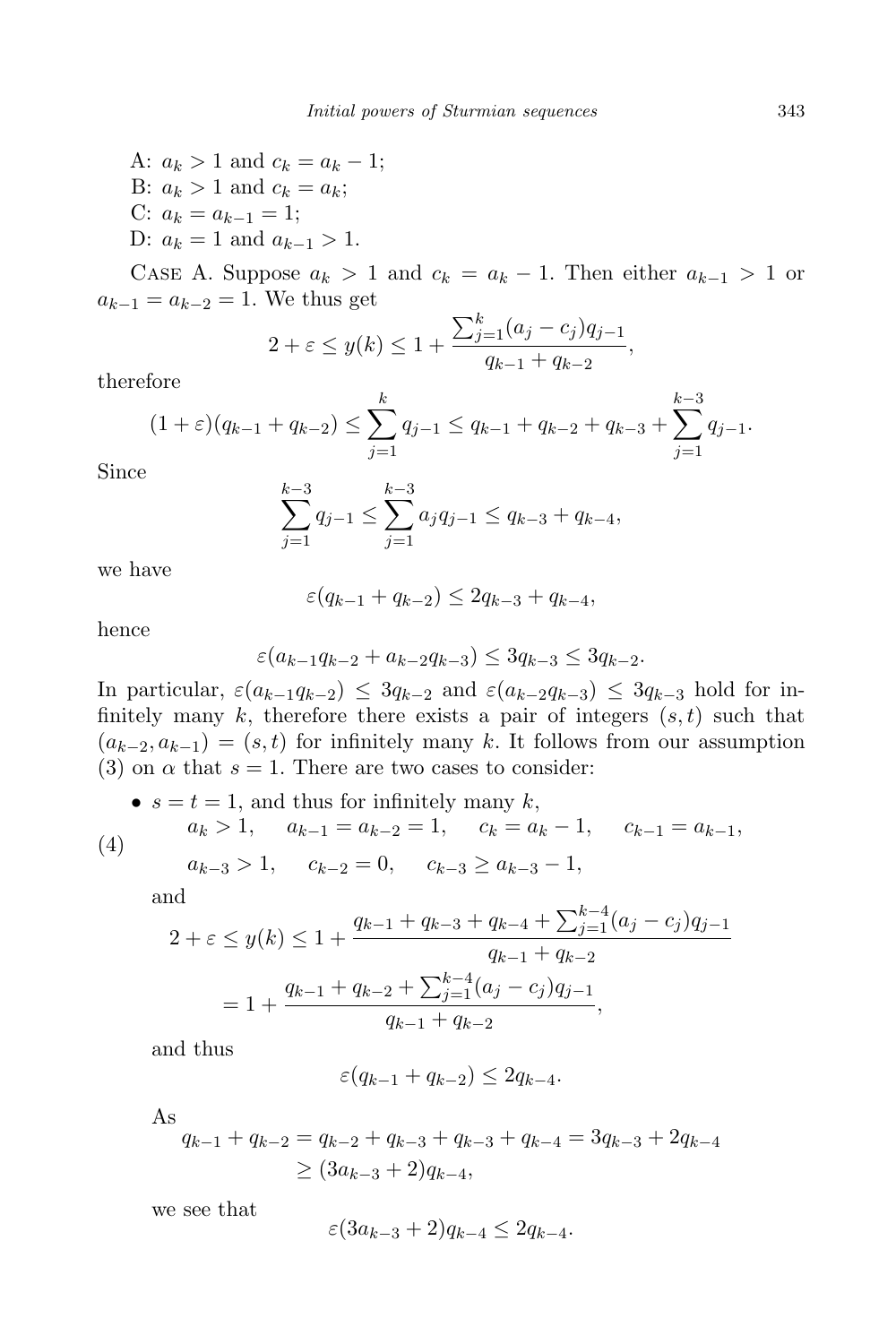Since this inequality holds for infinitely many  $k$ , there exists an integer  $s'$  > 1 such that  $a_{k-3} = s'$ , and  $a_{k-2} = t = 1$  (by (4)) for infinitely many  $k$ , a contradiction with  $(3)$ .

•  $s = 1$  and  $t > 1$ . We thus have  $a_k > 1$ ,  $a_{k-1} = t > 1$ ,  $a_{k-2} = 1$ , and  $c_k = a_k - 1$ . One can assume  $a_{k-3} > 1$ , by assumption (3) on  $\alpha$  (the pattern 11t appears only finitely many times). Hence  $c_{k-1} = a_{k-1}$  and  $c_{k-2} = 0$ . We thus obtain, by arguing as in case  $s = t = 1$ ,

$$
\varepsilon((t+2)a_{k-3}+(t+1))q_{k-4} \le 2q_{k-4}.
$$

Since this inequality holds for infinitely many  $k$ , there exists an integer t' such that  $a_{k-3} = t'$ ,  $a_{k-2} = 1$  and  $a_{k-1} = t$  for infinitely many k, a contradiction with (3).

CASE B. Suppose  $a_k > 1$ ,  $c_k = a_k$ . Then  $a_{k-1} = 1$ ,  $a_{k-2} > 1$  and  $c_{k-1} = 0$ . We have

$$
2 + \varepsilon \le y(k) = 1 + \frac{q_{k-2} + \sum_{j=1}^{k-2} (a_j - c_j) q_{j-1}}{q_{k-2}} = 2 + \frac{\sum_{j=1}^{k-2} (a_j - c_j) q_{j-1}}{q_{k-2}},
$$

hence

$$
\varepsilon q_{k-2} \le q_{k-3} + \sum_{j=1}^{k-3} (a_j - c_j) q_{j-1} \le 3q_{k-3},
$$

and

$$
\varepsilon a_{k-2} q_{k-3} \le 3q_{k-3}.
$$

Since this inequality holds for infinitely many k, there exists an integer  $s > 1$ such that  $a_{k-1} = 1$  and  $a_{k-2} = s$  for infinitely many k, a contradiction with  $(3)$ .

CASE C. Suppose  $a_k = a_{k-1} = 1$ . Then, by hypothesis,  $a_{k-2} > 1$ ,  $c_k = 1$ and  $c_{k-1} = 0$ . We have

$$
2 + \varepsilon \le y(k) = 1 + \frac{q_{k-2} + q_{k-3} + \sum_{j=1}^{k-3} (a_j - c_j) q_{j-1}}{q_{k-2}},
$$

that is,

$$
\varepsilon q_{k-2} \le 3q_{k-3},
$$

and

$$
\varepsilon a_{k-2} q_{k-3} \le 3q_{k-3}.
$$

Since this inequality holds for infinitely many  $k$ , there once again exists an integer  $s > 1$  such that  $a_{k-1} = 1$  and  $a_{k-2} = s$  for infinitely many k, contrary to hypothesis (3).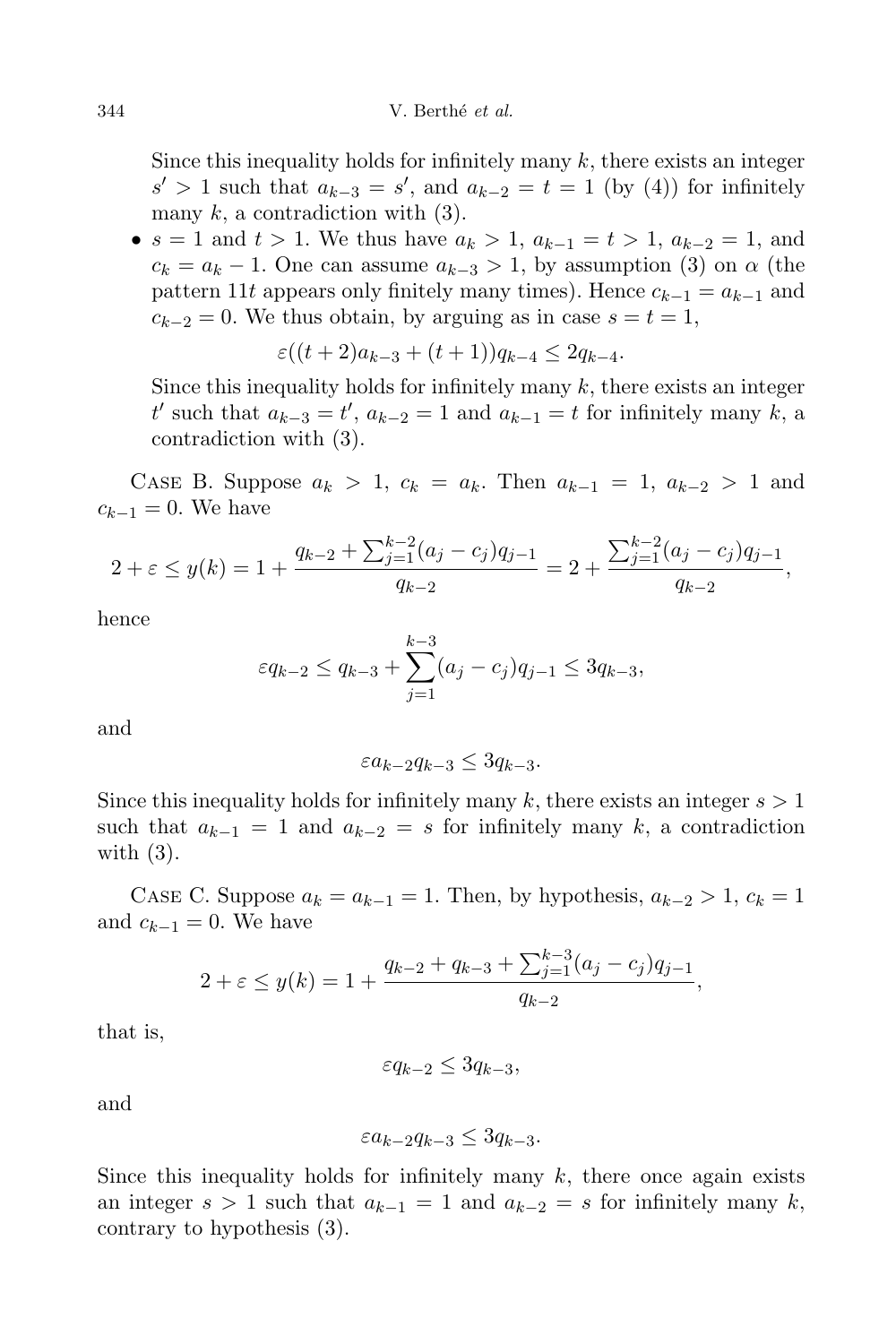CASE D. Suppose  $a_k = 1$  and  $a_{k-1} > 1$ . Then  $c_k = 0$ . One has

$$
2 + \varepsilon \le y(k) \le 1 + \frac{q_{k-1} + q_{k-2} + \sum_{j=1}^{k-2} (a_j - c_j) q_{j-1}}{q_k}
$$
  
= 
$$
1 + \frac{q_k + \sum_{j=1}^{k-2} (a_j - c_j) q_{j-1}}{q_k},
$$

hence

$$
\varepsilon q_k \le q_{k-2} + q_{k-3},
$$

and

$$
\varepsilon (a_{k-1} + 1)q_{k-2} \le \varepsilon (q_{k-1} + q_{k-2}) \le 2q_{k-2}.
$$

These inequalities hold for infinitely many k. It follows that for some  $s > 1$ we have  $a_k = 1$  and  $a_{k-1} = s$  for infinitely many k, a contradiction with (3). ■

Acknowledgements. We would like to thank Boris Adamczewski, Jean-Paul Allouche, Fabien Durand and Alain Rémondière for many stimulating discussions.

#### References

- [1] B. Adamczewski, *Répétitions dans les codages de rotations*, Adv. Appl. Math. 34 (2005), 1–29.
- [2] B. Adamczewski and Y. Bugeaud, On the complexity of algebraic numbers II. Continued fractions, Acta Math., to appear.
- [3] J.-P. Allouche, J. P. Davison, M. Queffélec and L. Q. Zamboni, Transcendence of Sturmian or morphic continued fractions, J. Number Theory 91 (2001), 39–66.
- [4] P. Arnoux, S. Ferenczi and P. Hubert, Trajectories of rotations, Acta Arith. 87 (1999), 209–217.
- [5] P. Arnoux and A. M. Fisher, The scenery flow for geometric structures on the torus: the linear setting, Chinese Ann. Math. Ser. B 22 (2001), 427–470.
- [6] P. Arnoux et G. Rauzy, Représentation géométrique de suites de complexité  $2n + 1$ , Bull. Soc. Math. France 119 (1991), 199–215.
- [7] G. Barat and P. Liardet, Dynamical systems originated in the Ostrowski alphaexpansion, Ann. Univ. Sci. Budapest. Sect. Comput. 24 (2004), 133–184.
- [8] J. Berstel, Recent results in Sturmian words, in: Developments in Language Theory II, J. Dassow, G. Rozenberg and A. Salomaa (eds.), World Scientific, Singapore, 1996, 13–24.
- [9] —, On the index of Sturmian words, in: Jewels are Forever, Springer, Berlin, 1999, 287–294.
- [10] V. Berthé, Autour du système de numération d'Ostrowski, Bull. Belg. Math. Soc. Simon Stevin 8 (2001), 209–239.
- [11] P. Billingsley, *Ergodic Theory and Information*, Wiley, New York, 1965.
- [12] J. Cassaigne, Special factors of sequences with linear subword complexity, in: Developments in Language Theory II (Magdeburg, 1995), World Scientific, Singapore, 1996, 25–34.
- [13] —, Limit values of the recurrence quotient in Sturmian sequences, Theoret. Comput. Sci. 218 (1999), 3–12.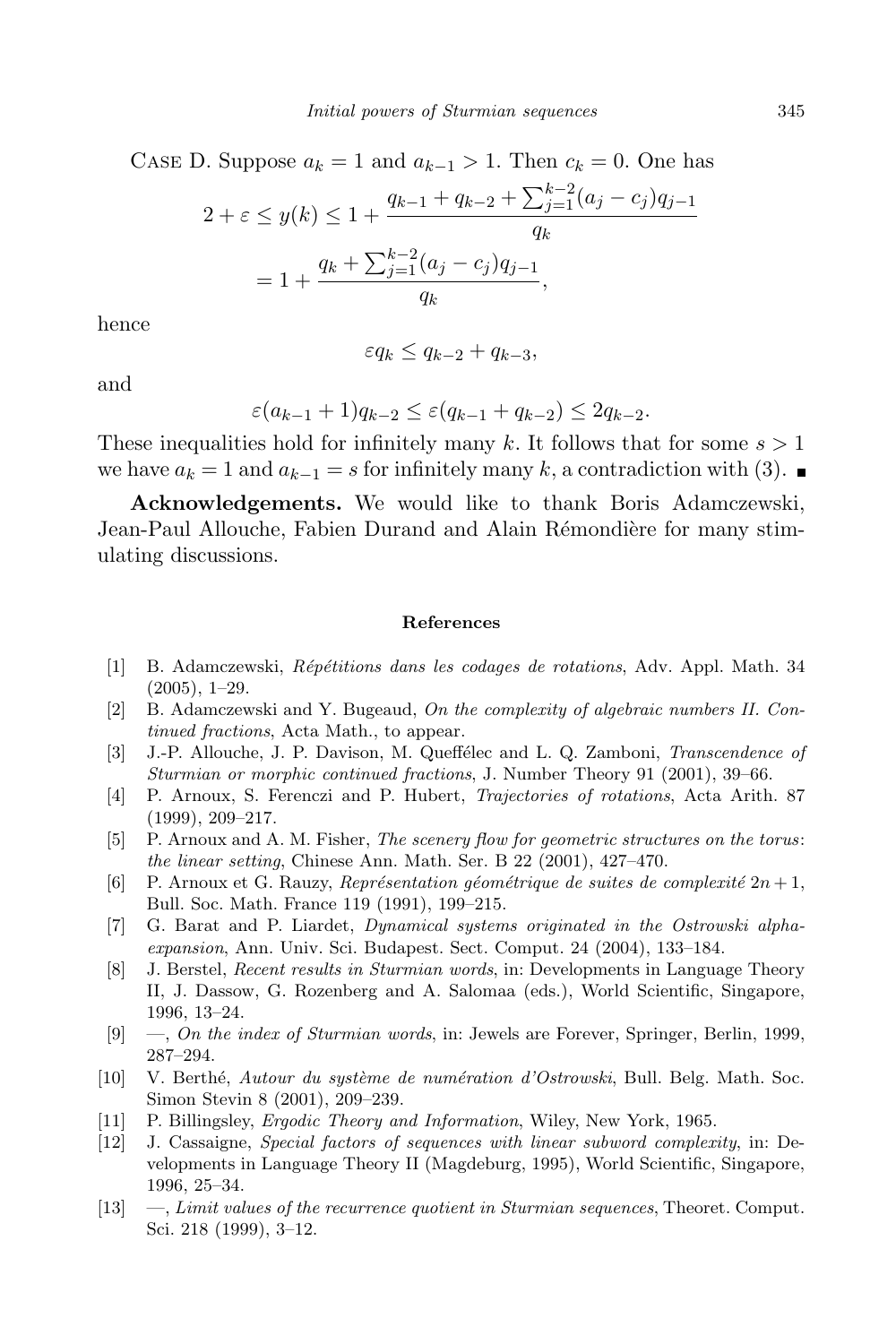- [14] E. M. Coven and G. A. Hedlund, Sequences with minimal block growth, Math. Systems Theory 7 (1973), 138–153.
- [15] D. Crisp, W. Moran, A. Pollington and P. Shiue, Substitution invariant cutting sequences, J. Théor. Nombres Bordeaux 5 (1993), 123–137.
- [16] D. Damanik, R. Killip and D. Lenz, Uniform spectral properties of one-dimensional quasicrystals, III.  $\alpha$ -continuity, Comm. Math. Phys. 212 (2000), 191–204.
- [17] D. Damanik and D. Lenz, The index of Sturmian sequences, Europ. J. Combin. 23 (2002), 23–29.
- $[18]$  I. R. Descombes, Sur la répartition des sommets d'une ligne polygonale régulière non fermée, Ann. Sci. École Norm. Sup. 73 (1956), 283–355.
- $[19]$  Y. Dupain and V. T. Sos, On the one-sided boundedness of discrepancy-function of the sequence  $\{n\alpha\}$ , Acta Arith. 37 (1980), 363–374.
- [20] F. Durand, A characterization of substitutive sequences using return words, Discrete Math. 179 (1998), 89–101.
- [21] —, Linearly recurrent subshifts have a finite number of non-periodic subshift factors, Ergodic Theory Dynam. Systems 20 (2000), 1061–1078.
- [22] —, Combinatorial and dynamical study of substitutions around the theorem of Cobham, in: Dynamics and Randomness, Nonlinear Phenom. Complex Systems 7, Kluwer, 2002, 53–94.
- [23] S. Ferenczi, Rank and symbolic complexity, Ergodic Theory Dynam. Systems 16 (1996), 663–682.
- [24] P. J. Grabner, P. Liardet and R. F. Tichy, Odometers and systems of numeration, Acta Arith. 70 (1995), 103–123.
- [25] C. Holton and L. Q. Zamboni, Descendants of primitive substitutions, Theory Comput. Systems 32 (1999), 133–157.
- [26] S. Ito and H. Nakada, Approximations of real numbers by the sequence  $\{n\alpha\}$  and their metrical theory, Acta Math. Hungar. 52 (1988), 91–100.
- [27] J. Justin and G. Pirillo, Fractional powers in Sturmian words, Theoret. Comput. Sci. 255 (2001), 363–376.
- [28] J. Lesca, Sur la répartition modulo 1 des suites  $(n\alpha)$ , Sém. Delange–Pisot–Poitou 8  $(1966/67)$ , Théorie des Nombres, Fasc. 1, Exp. 2, Secrétariat Mathématique, Paris, 1966/1967, 9pp.
- [29]  $\sim$ , Sur la répartition modulo 1 de la suite n $\alpha$ , Acta Arith. 20 (1972), 345–352.
- [30] M. Lothaire, Algebraic Combinatorics on Words, Cambridge Univ. Press, Cambridge, 2002.
- [31] F. Mignosi, *Infinite words with linear subword complexity*, Theoret. Comput. Sci. 65 (1989), 221–242.
- [32] F. Mignosi and G. Pirillo, Repetitions in the Fibonacci infinite word, RAIRO Inform. Théor. Appl. 26 (1992), 199–204.
- [33] F. Mignosi, A. Restivo and S. Salemi, *Periodicity and the golden ratio*, Theoret. Comput. Sci. 204 (1988), 153–167.
- [34] M. Morse and G. A. Hedlund, Symbolic dynamics II: Sturmian trajectories, Amer. J. Math. 62 (1940), 1–42.
- [35] A. Ostrowski, Bemerkungen zur Theorie der diophantischen Approximationen, I, II, Abh. Math. Sem. Hamburg 1 (1921), 77–98 and 250–251.
- [36] B. Parvaix, Substitution invariant Sturmian bisequences, J. Théor. Nombres Bordeaux 11 (1999), 201–210.
- [37] N. Pytheas Fogg, Substitutions in Dynamics, Arithmetics and Combinatorics, V. Berth´e, S. Ferenczi, C. Mauduit and A. Siegel (eds.), Lecture Notes in Math. 1794, Springer, 2002.